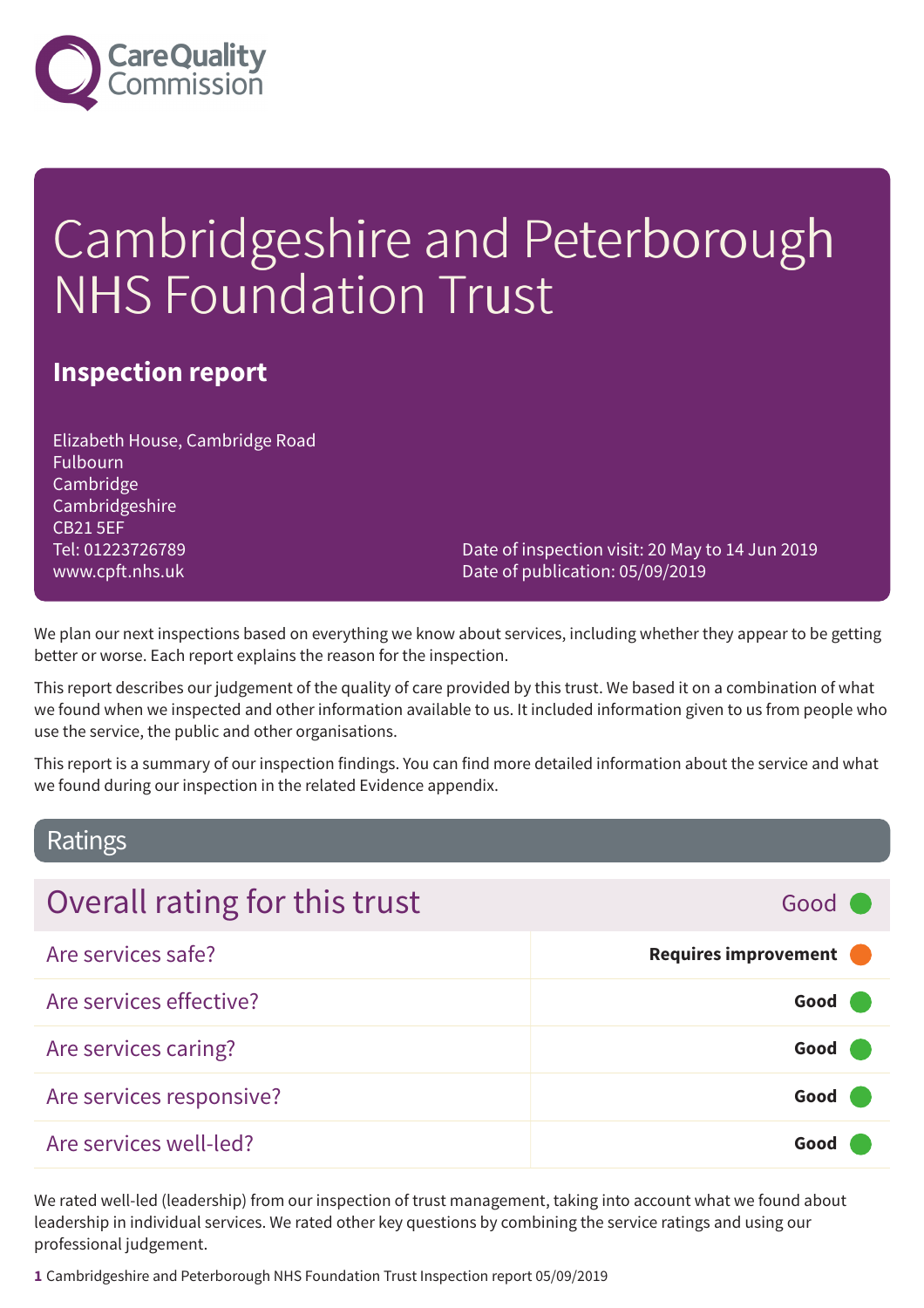### Background to the trust

Cambridgeshire and Peterborough NHS Foundation Trust provides health and social care to over 900,000 people with mental ill health, physical ill health and learning disabilities across Cambridgeshire and Peterborough. The trust also runs adult community eating disorder services in Norfolk. The trust received NHS Foundation status in June 2008.

The trust employs over 4,000 staff across more than 50 sites and ten registered locations. The trust provides 315 inpatient beds across 24 wards, 211 of these are mental health beds and the other beds provide community rehabilitation. 36 beds were for children's mental health. The trust had an overall budget of £225 million in 2019/20. The trust had a surplus of £4.1 million for 2018/19.

The trust delivers the following mental health services:

- Acute wards for adults of working age and psychiatric intensive care units
- Child and adolescent mental health wards
- Community mental health services for people with learning disabilities or autism
- Community-based mental health services for adults of working age
- Community-based mental health services for older people
- Forensic / secure wards
- Long stay/rehabilitation mental health wards for working age adults
- Mental health crisis services and health-based places of safety
- Specialist community mental health services for children and young people
- Wards for older people with mental health problems
- Wards for people with learning disabilities or autism
- Specialist mental health services.

The trust provides the following community health services:

- Community health services for adults
- Community health services for children young people and families
- Urgent and emergency care
- Community health inpatient wards

The last inspection was carried out between 12 March to 12 April 2018 with reports published in June 2018. The overall rating was good. The trust was rated as requires improvement for safe, and good for effective, caring, responsive and well-led. There were breaches across three regulations. The trust has partially addressed these concerns since the last inspection.

### Overall summary

**Our rating of this trust stayed the same since our last inspection. We rated it as Good –––**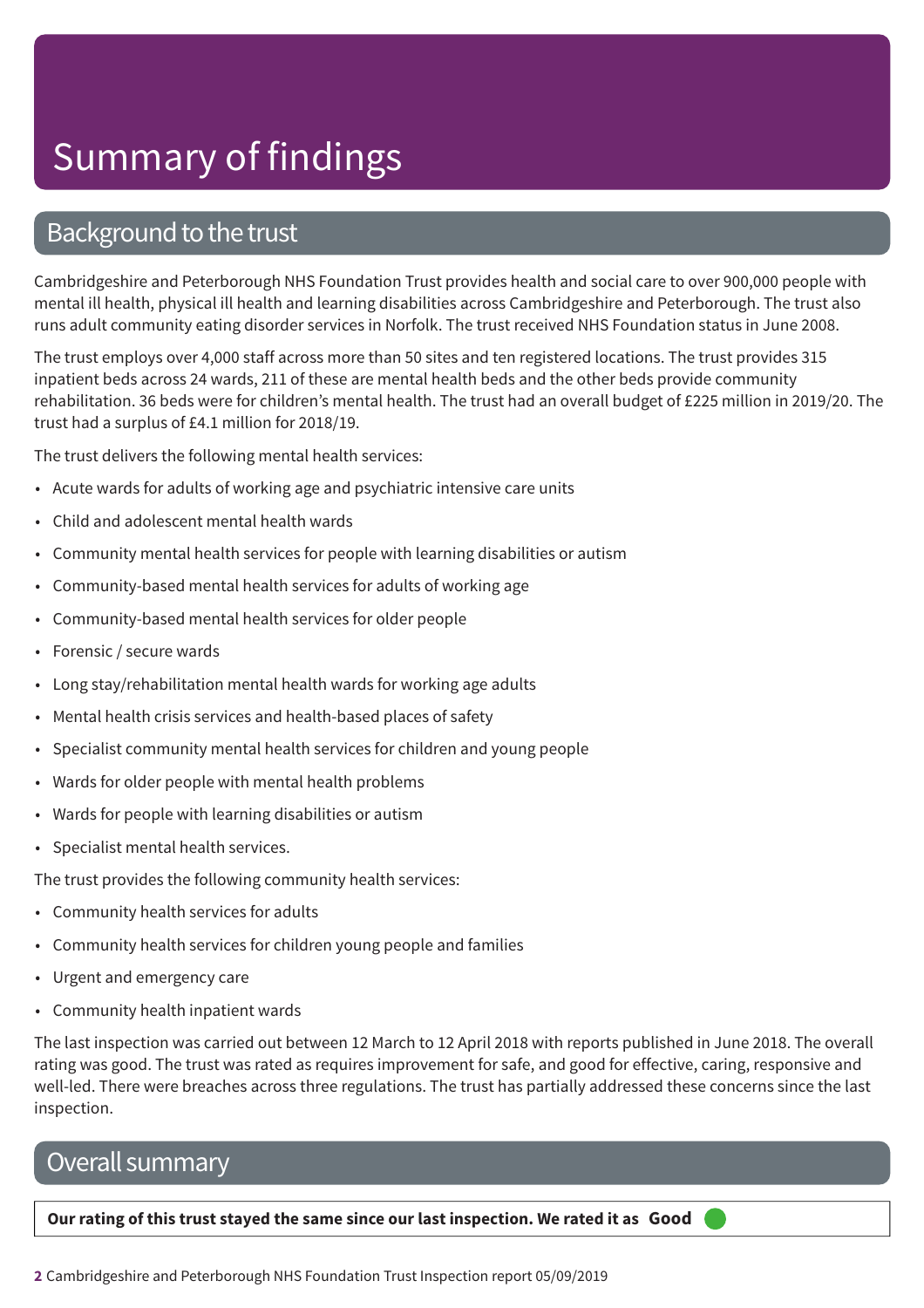### **What this trust does**

The trust operates in three directorates:

Adult and specialist mental health services (49 teams / 32 services) had 219,961 patient contacts in 2018/19. These services comprised of inpatient wards and community mental health teams in Cambridgeshire and Peterborough, crisis resolution, psychological medicine services and home treatment teams, IAPT teams and the advice and referral centre (ARC). Specialist services included prison mental health in-reach teams, eating disorders, substance misuse, learning disability, autism and ADHD services, and criminal justice services and arts therapies were also provided.

Older people and adult community services (93 teams / 27 services) had 832,571 patient contacts in2018/19. These services comprised of neighbourhood community services teams, joint emergency teams, older people inpatient rehabilitation services and long-term condition specialist services. Older people and adult community services also provided inpatient and community mental health services in Cambridgeshire and Peterborough for people over 65.

Children, young people and family services (35 teams / 18 services) had 113,013 patient contacts in 2018/19. These services comprised of child and adolescent mental health community services in Cambridgeshire and Peterborough, children's community services in Peterborough, an adolescent intensive support team, and a young people's drug and alcohol service.

### **Key questions and ratings**

We inspect and regulate healthcare service providers in England.

To get to the heart of patients' experiences of care and treatment, we ask the same five questions of all services: are they safe, effective, caring, responsive to people's needs, and well-led?

Where we have a legal duty to do so, we rate the quality of services against each key question as outstanding, good, requires improvement or inadequate.

Where necessary, we take action against service providers that break the regulations and help them to improve the quality of their services.

### **What we inspected and why**

We plan our inspections based on everything we know about services, including whether they appear to be getting better or worse.

We inspected seven complete services. Mental health services we inspected were previously rated as requires improvement, or risk assessed as requiring inspection this time. We also inspected some services rated as good that had not been re-inspected since 2015. Those inspected were:

- Acute wards for adults of working age and psychiatric intensive care units
- Community-based mental health services for adults of working age
- Mental health crisis services and health-based places of safety
- Specialist community mental health services for children and young people
- Specialist mental health services for people with an eating disorder.

In addition, we also inspected two community health services that had not previously been inspected:

- Community health services for adults
- Urgent and emergency care

**3** Cambridgeshire and Peterborough NHS Foundation Trust Inspection report 05/09/2019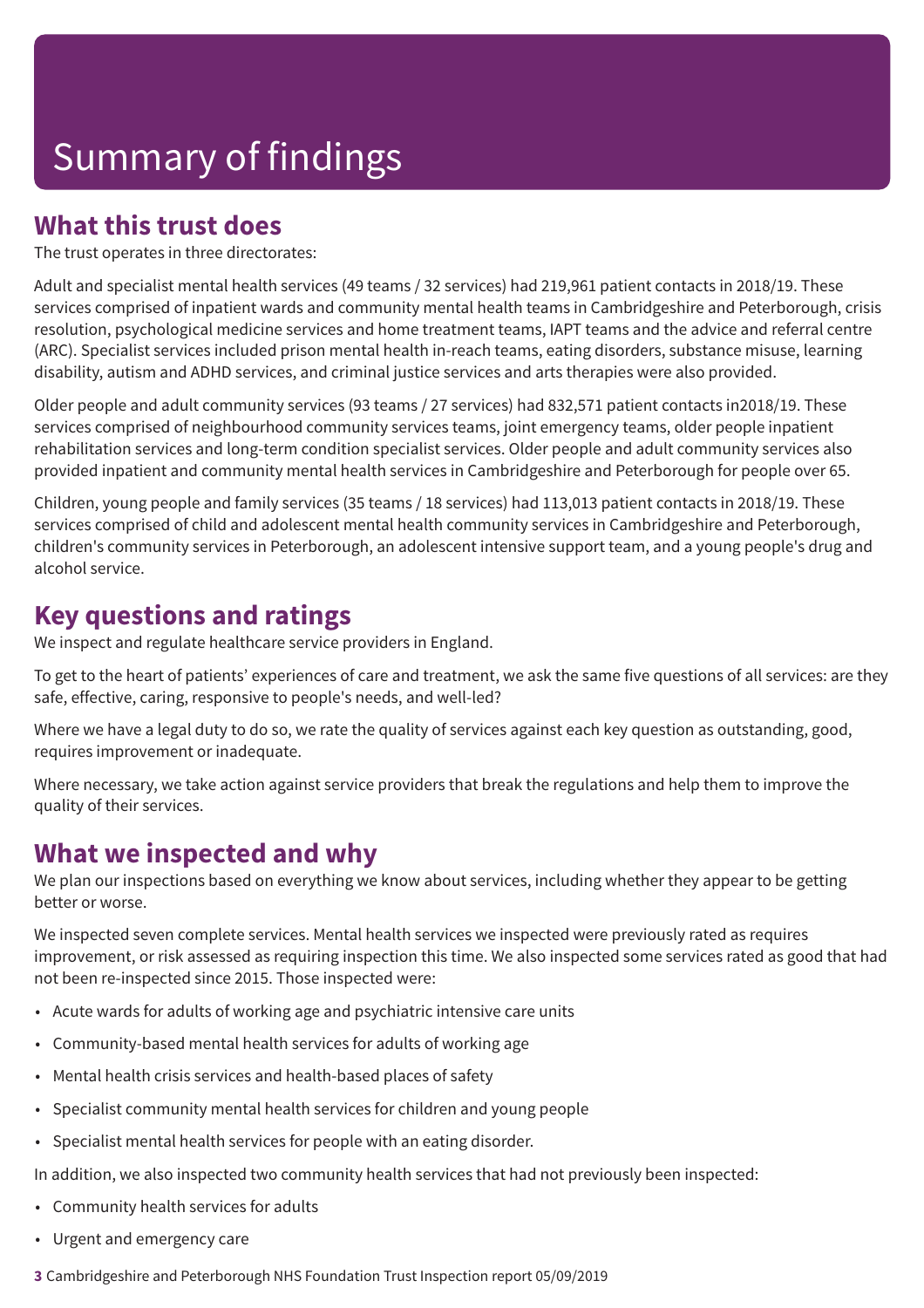Our comprehensive inspections of NHS trusts have shown a strong link between the quality of overall management of a trust and the quality of its services. For that reason, all trust inspections now include inspection of the well-led key question for the trust overall. What we found is summarised in the section headed Is this organisation well-led?

### What we found

### Overall trust

Our rating of the trust stayed the same. We rated it as good because:

- We rated safe as requires improvement and effective, caring, responsive and well-led as good. In rating the trust, we took into account the previous ratings of the nine core services not inspected this time. We rated the trust as good overall for well-led. We rated all of the core services that we inspected on this occasion as good overall. Following this, and taking our previous ratings into account, all bar one of the 16 core services delivered by the trust are rated good overall.
- We found that leadership was good across the trust. Executive directors and directorate leads were known to most staff and visited services regularly. They provided leadership and the board encouraged feedback from all levels of the organisation. Local leadership across the trust was visible and effective. Staff felt supported by their leaders. The trust supported staff to develop their leadership skills and staff had opportunities for career progression. The trust recognised staff success through individual staff and team awards. Staff morale was good across services that we visited and staff felt respected, supported and valued.
- The service had enough staff to care for patients and keep them safe. Managers made sure they had staff with a range of skills needed to provide high quality care. They supported staff with appraisals, supervision, and opportunities to update and further develop their skills.
- Staff understood how to protect patients from abuse, and managed safety well. Staff assessed risks to patients, acted on them and kept good care records. The service controlled infection risk and managed medicines well. The service managed safety incidents and learned lessons from them. Staff collected safety information and used it to improve the service. Patients across the trust told us that they felt safe.
- Staff treated patients with compassion and kindness, respected their privacy and dignity, took account of their individual needs, and helped them understand their conditions. They provided emotional support to patients, families and carers. Staff involved patients and those close to them as partners in their care and treatment. We received positive feedback from those patients, families and carers that we spoke with about the care and treatment received from staff.
- The service engaged well with patients and the community to plan and manage services. Trust staff worked well with each other and external organisations to provide care and treatment. The service planned care to meet the needs of local people, took account of patients' individual needs, and made it easy for people to give feedback. People could access the service when they needed it and, in most cases, did not have to wait too long for treatment. Bed management processes were effective and included daily bed management meetings. Discharge planning was a core part of any inpatient admission.
- The services met the needs of all patients including those with a protected characteristic. Staff helped patients with communication, advocacy and cultural and spiritual support. Staff provided a range of treatment and care for patients based on national guidance and best practice. They ensured that patients had good access to physical healthcare and supported them to live healthier lives. Individual care plans were reviewed regularly and reflected patients' assessed needs, were personalised, holistic and recovery-oriented. Staff monitored the effectiveness of care and treatment. Treatment was delivered with the legal framework of the Mental Health Act and Mental Capacity Act.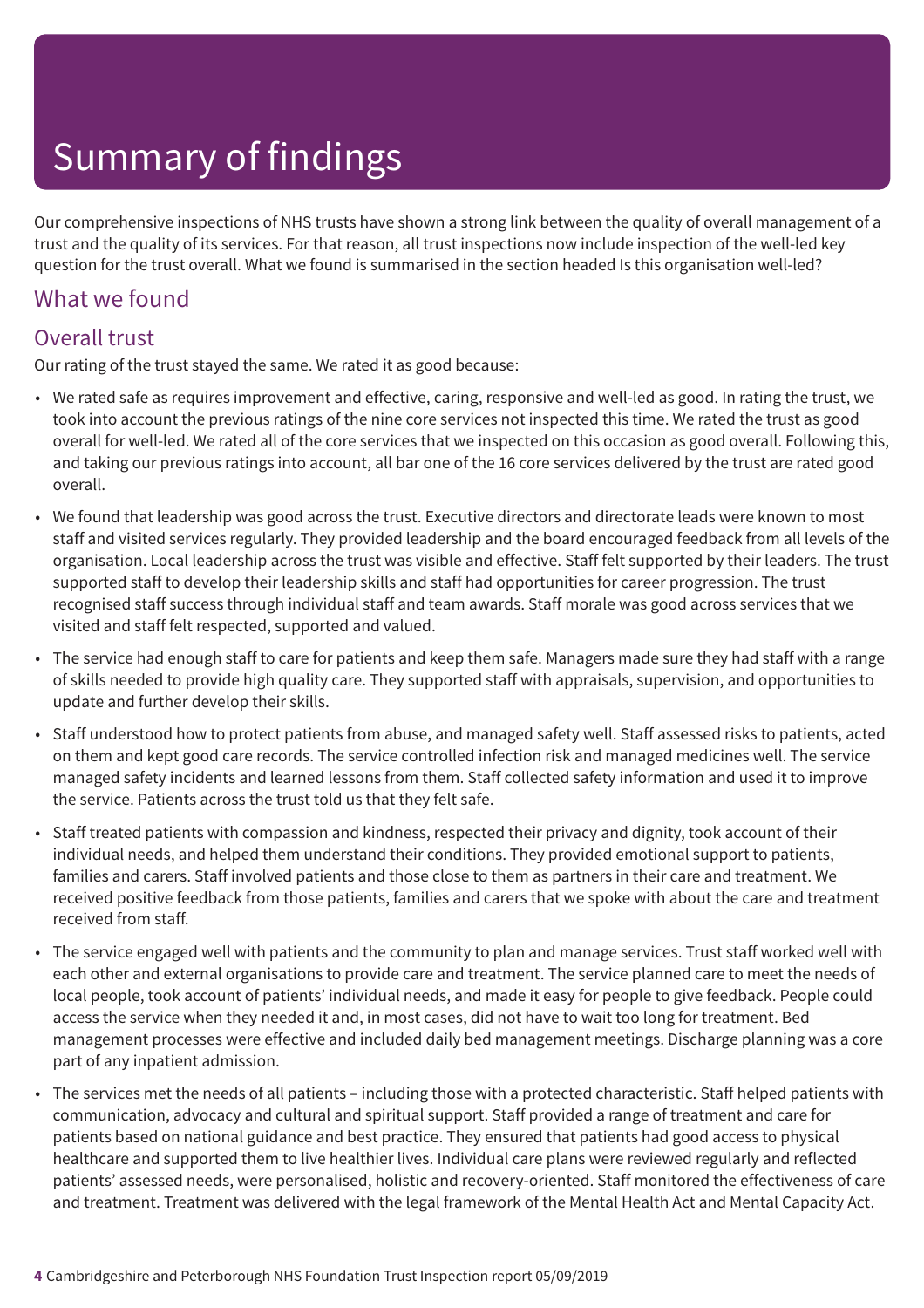- Staff had been involved in the development of the trust vision and strategies and, overall, knew of plans to develop their service. Staff were clear about their roles and accountabilities. Managers discussed the values with staff in supervision and appraisals and recruitment processes were based on the values. Staff knew the trust values and demonstrated these in the care that they delivered to patients.
- The trust had a cohesive governance framework and structure. Service managers attended directorate clinical governance meetings, which fed into the trust wide governance meetings. Local governance meetings discussed team issues, such as incidents, safeguarding, staffing concerns, and identified and shared learning from incidents. Managers fed this learning back to front line staff and patients through team meetings, supervision and learning bulletins. Risk registers were in place at trust, directorate and team level. Staff could escalate concerns and submit items to the trust risk register. Senior trust staff reviewed the trust risk register and non-executive directors openly challenged issues through board and governance meetings. Leaders ran services well using reliable information systems.
- The trust had committed to improving services by learning from when things went well and when they went wrong, and promoted training, research and innovation. The trust had participated in national improvement and innovation projects and undertook a wide range of quality audits and research. Quality improvement was developing across services. The services treated concerns and complaints seriously, investigated them and learned lessons from the results. Patients told us they knew how to complain.

#### However:

- At our inspection of 2018, we had some concerns about the safety at the acute wards. We told the trust that they must address concerns and meet regulation. At this inspection, we found that some of our concerns had not yet been fully addressed. The trust had not ensured that seclusion practice and environments met the requirements of the Mental Health Act Code of Practice and were fully safe. Staff had failed to enforce the trust's patient search policy in relation to smoking at wards. The trust's smoke free policy was not being operated at all wards.
- While the trust had worked to address ligature risks in inpatient services there remained some environmental concerns. At ward S3 in the eating disorder service, an environmental ligature assessment was in place but had not included the garden area. In addition, we found the garden back gate was unlocked. There were also concerns regarding the risk of possible patient absconsion from the garden at the PICU. The clinic rooms within some eating disorder services were messy and grubby and required some essential equipment.
- Staff at the health-based place of safety at Fulbourn Hospital did not complete or update risk assessments for patients whilst in their care. The service also was not meeting the Royal College of Psychiatrists' recommendation for doctors assessing patients in the health-based place of safety within three hours. The trust had only one health-based place of safety. When this was in use patients remained in rooms in the local acute trusts.
- Staff supervision rates and the recording of, were not monitored on a consistent basis by all team managers.

### Are services safe?

Our rating of safe stayed the same. We rated it as requires improvement because:

• We had concerns about seclusion practice and facilities. The trust had not fully addressed concerns about the layout of the psychiatric intensive care unit's seclusion room. This could pose a safety risk to patients and staff. Staff had not ensured that all incidents of seclusion had been recorded in line with the Mental Health Act Code of Practice. At Fulbourn, patients had been secluded in rooms other than a designated seclusion room and at Cavell Centre patients been moved across the hospital in restraint holds to access the seclusion room putting patients and staff at increased risk of injury.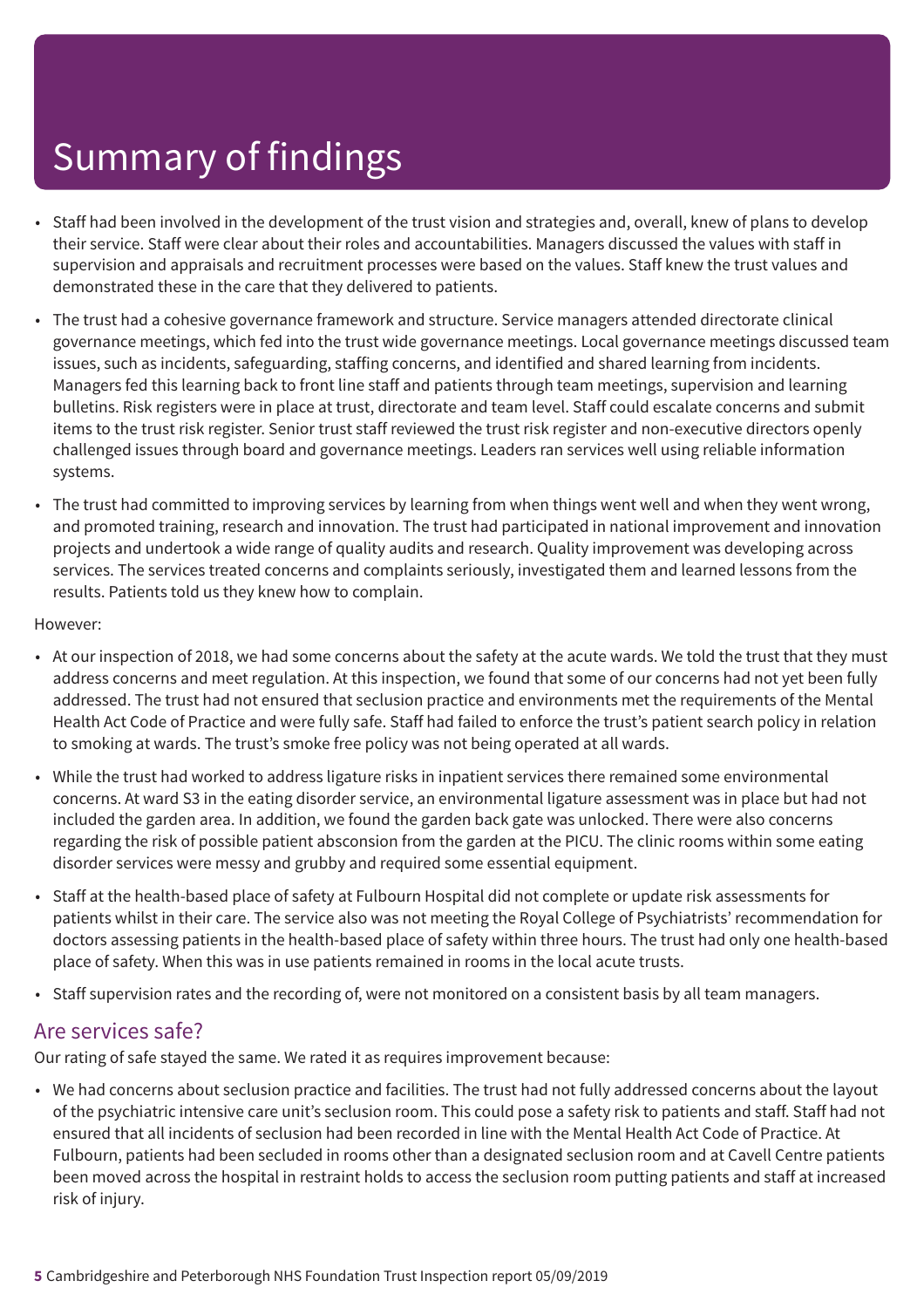- Staff had failed to enforce the trust's patient search policy in relation to smoking on wards. The trust's smoke free policy was not being operated at all wards.
- Staff at the health-based place of safety at Fulbourn Hospital did not complete or update risk assessments for patients whilst in their care.
- We found some environmental risks at ward S3 in the eating disorder service. An environmental ligature assessment was in place but had not included the garden area. In addition, we found the garden back gate was unlocked. We raised this with managers during the inspection. Following the inspection, the garden area was risk assessed and the back gate secured.
- The clinic rooms within some eating disorder services were messy and grubby and required some essential equipment.

However:

- Overall, wards were safe, clean, well equipped, well furnished, well maintained and fit for purpose. Ward ligature risk assessments had been updated to address all the potential ligature risks on the wards. Staff could clearly see all areas of the ward and knew about any ligature anchor points and actions to mitigate risks to patients who might try to harm themselves.
- The trust had enough staff with the right qualifications, skills, training and experience to keep people safe from avoidable harm and abuse and to provide the right care and treatment. Staff received and were up to date with mandatory training.
- Staff assessed and managed risks to patients and themselves well. However, the overall number of uses of restrictive interventions was rising. Staff completed risk assessments on admission and updated these regularly and after incidents. Staff responded to changes in patient risks.
- The services controlled infection well and had few infection incidents. Staff kept equipment and their work area visibly clean. Staff used equipment and control measures to protect patients, themselves and others from infection.
- Staff understood how to protect patients from abuse and the service worked well with other agencies to do so. Staff had training on how to recognise and report abuse, and they knew how to apply it. Staff had the appropriate level of safeguarding training for the services they delivered. The provider had a named nurse and doctor for child safeguarding and the teams had a safeguarding lead.
- Staff kept detailed records of patients' care and treatment. Records were clear, up-to-date and generally easily available to all staff providing care.
- The service used systems and processes to safely prescribe, administer, record and store medicines. Staff regularly reviewed the effects of medications on each patient's mental and physical health.
- The trust managed patient safety incidents well. Staff recognised incidents and reported them appropriately. Managers investigated incidents and shared lessons learned with the whole team and the wider service. When things went wrong, staff apologised and gave patients honest information and suitable support. We saw evidence of changes to practice following lessons learned.
- The trust had developed robust personal safety protocols, including lone working practices, and we saw evidence that staff followed them. Plans were in place to respond to emergencies and major situations. All relevant parties understood their role and the plans were tested and reviewed.

### Are services effective?

Our rating of effective stayed the same. We rated it as good because:

**6** Cambridgeshire and Peterborough NHS Foundation Trust Inspection report 05/09/2019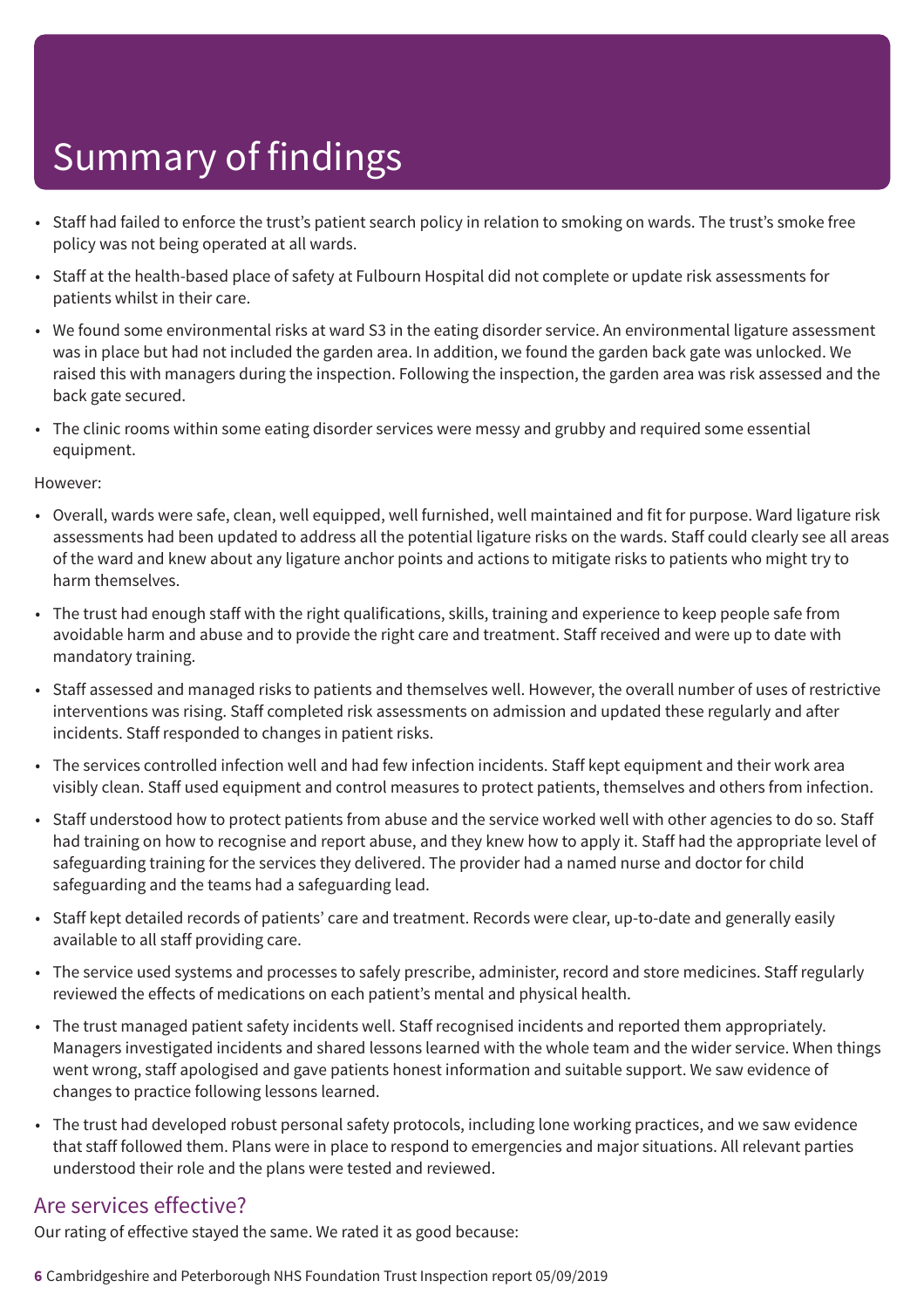- Staff assessed the physical and mental health of patients. They developed individual care plans which were reviewed regularly through multidisciplinary discussion and updated as needed. Care plans reflected patients' assessed needs, and were personalised, holistic and recovery-oriented.
- Staff provided a range of treatment and care for patients based on national guidance and best practice. They ensured that patients had good access to physical healthcare and supported them to live healthier lives. In community health services for adults, staff regularly checked if patients were eating and drinking enough to stay healthy and help with their recovery. Staff assessed and monitored patients regularly to see if they were in pain and requested pain management reviews in a timely way.
- Staff monitored the effectiveness of care and treatment. Staff used recognised rating scales to assess and record severity and outcomes. They used the findings to make improvements and achieved good outcomes for patients. They also participated in clinical audit, benchmarking and quality improvement initiatives.
- Policies were aligned and referenced to national guidance, such as National Institute for Health and Care Excellence guidelines. Staff had access to a full range of policies and procedures to support them in their roles and knew who was responsible for providing their national clinical guidance.
- The teams included or had access to the full range of specialists required to meet the needs of patients under their care. Managers made sure that staff had the range of skills needed to provide high quality care. They supported staff with appraisals, supervision and opportunities to update and further develop their skills. Managers provided an induction programme for new staff.
- Staff from different disciplines worked together as a team to benefit patients. They supported each other to make sure patients had no gaps in their care. The teams had effective working relationships with other relevant teams within the organisation and with relevant services outside the organisation. Staff held multidisciplinary meetings and patients, carers and commissioners were invited to these. Services had a full range of professional disciplines that provided input into patient care.
- Staff understood their roles and responsibilities under the Mental Health Act 1983 and the Mental Health Act Code of Practice and discharged these well. Managers made sure that staff could explain patients' rights to them in inpatient services. Staff ensured patients were able to take their Section 17 leave as agreed. Instances of staff cancelling this leave were rare. Staff knew how to access support and advice on Mental Health Act and Mental Capacity Act concerns.
- Staff supported patients to make decisions on their care for themselves. They understood the trust policy on the Mental Capacity Act 2005 and assessed and recorded capacity clearly for patients who might have impaired mental capacity.

### Are services caring?

Our rating of caring stayed the same. We rated it as good because:

- Staff treated patients with compassion and kindness. They understood the individual needs of patients and supported patients to understand and manage their care, treatment or condition.
- Staff treated each patient with dignity and engaged patients in meaningful activities. Staff recognised and respected the individual needs of patients, including cultural, social and religious beliefs.
- Staff involved patients in care planning and risk assessment and actively sought their feedback on the quality of care provided. They ensured that patients had easy access to independent advocates where appropriate. Patients were encouraged to participate and share their views about their care and treatment in multidisciplinary team meetings. Carers were provided with information on how to access a carer's assessment. Carers felt supported by staff and involved appropriately in their relatives care and treatment.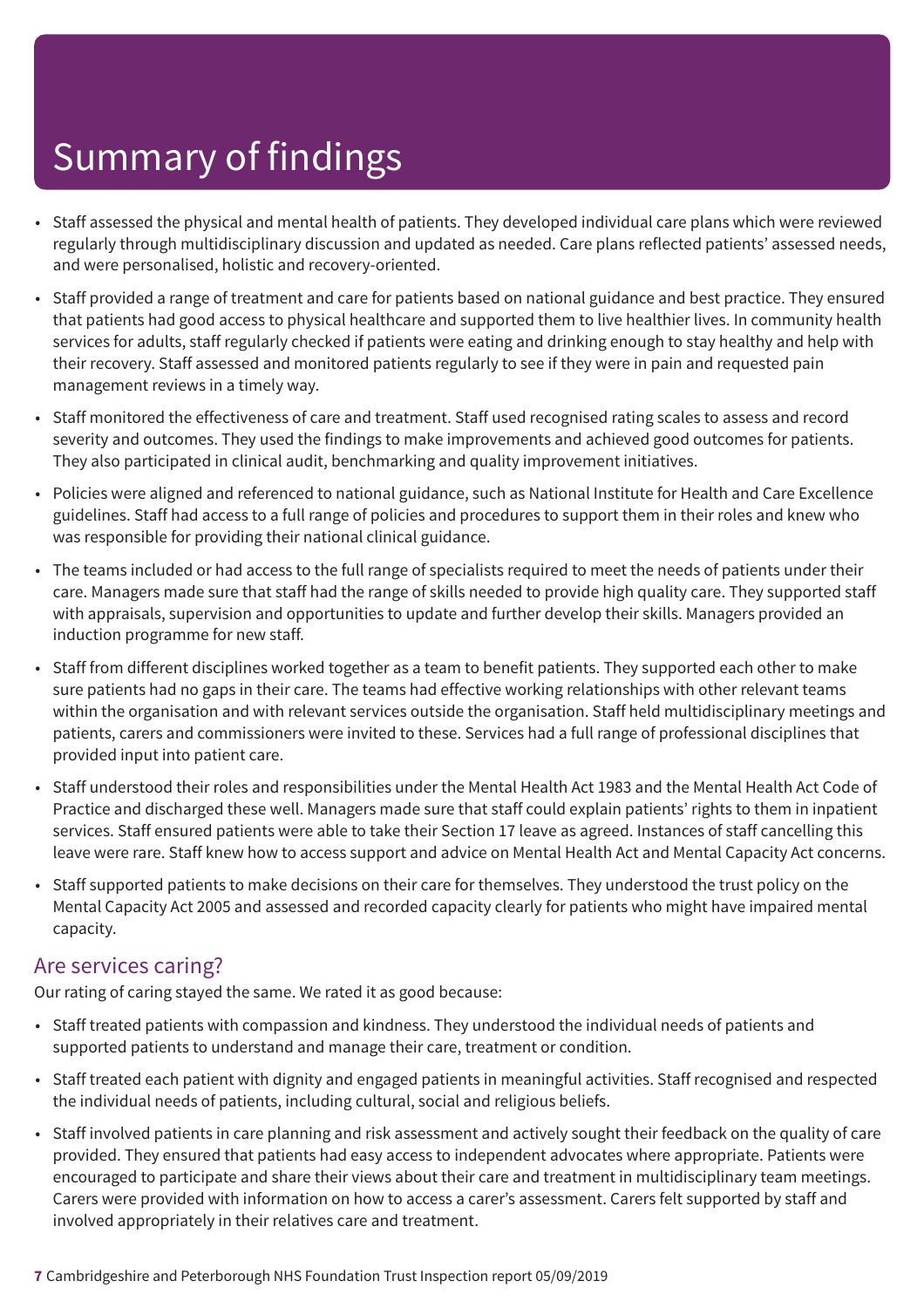• Staff communicated with patients sensitively, compassionately and through a method they understood. They used a range of methods of communication including using signers, easy read leaflets and by seeking support from carers and families where appropriate.

### Are services responsive?

Our rating of responsive stayed the same. We rated it as good because:

- Overall, the services were easy to access. Referral criteria did not exclude patients who would have benefitted from care. Staff assessed and treated patients who required urgent care promptly and patients who did not require urgent care usually did not wait too long to start treatment.
- Staff followed up patients who missed appointments. Teams took a proactive approach to engaging with patients who found it difficult or were reluctant to engage with services. The needs of different people were considered when planning the delivery of the services.
- In acute inpatient services, staff managed beds well. A bed was available when needed and patients were not moved between wards unless this was for their benefit. Discharge was rarely delayed for other than clinical reasons. Care and treatment records showed that discharge planning was considered upon admission. Daily bed management meetings took place every week day. These meetings reviewed all wards to identify the availability of beds and potential patient discharges.
- The design, layout, and furnishings of the community bases and wards supported patients' treatment, privacy and dignity. In wards each patient had their own bedroom with an ensuite bathroom and could keep their personal belongings safe. Staff supported patients to maintain contact with their families and carers. Wards had quiet areas for patients and rooms either on or off the ward where they could meet visitors. Dedicated child visiting rooms were available.
- The food provided for patients on the acute wards was of good quality and patients could make hot drinks and snacks at any time.
- Staff supported patients with activities outside the service, such as work, education and family relationships where appropriate. The trust had a recovery college which provided a wide range of activities, learning and support to patients.
- Generally, the services met the needs of all patients including those with a protected characteristic. Staff helped patients with communication, advocacy and cultural and spiritual support. Patients had access to information leaflets in a variety of languages and there was access to a translation service. Staff knew how to access additional information that was not readily available at the service.
- The services treated concerns and complaints seriously, investigated them and learned lessons from the results and shared these with the whole team and wider service. Patients told us they knew how to complain. Wards had information on the complaints process and this was displayed to patients on ward notice boards and was available to patients. Staff encouraged patients to raise concerns and attempted timely local resolutions. The learning from complaints was disseminated to the wider trust through the lessons in practice bulletin.

#### However:

- Waiting times from referral to treatment start exceeded 18 weeks for 24% of patients in community child and adolescent services.
- The trust had only one health-based place of safety. When this was in use patients remained in rooms in the local acute trusts. Doctors did not assess patients in the health-based place of safety within the three hours recommended by the Royal College of Psychiatrists.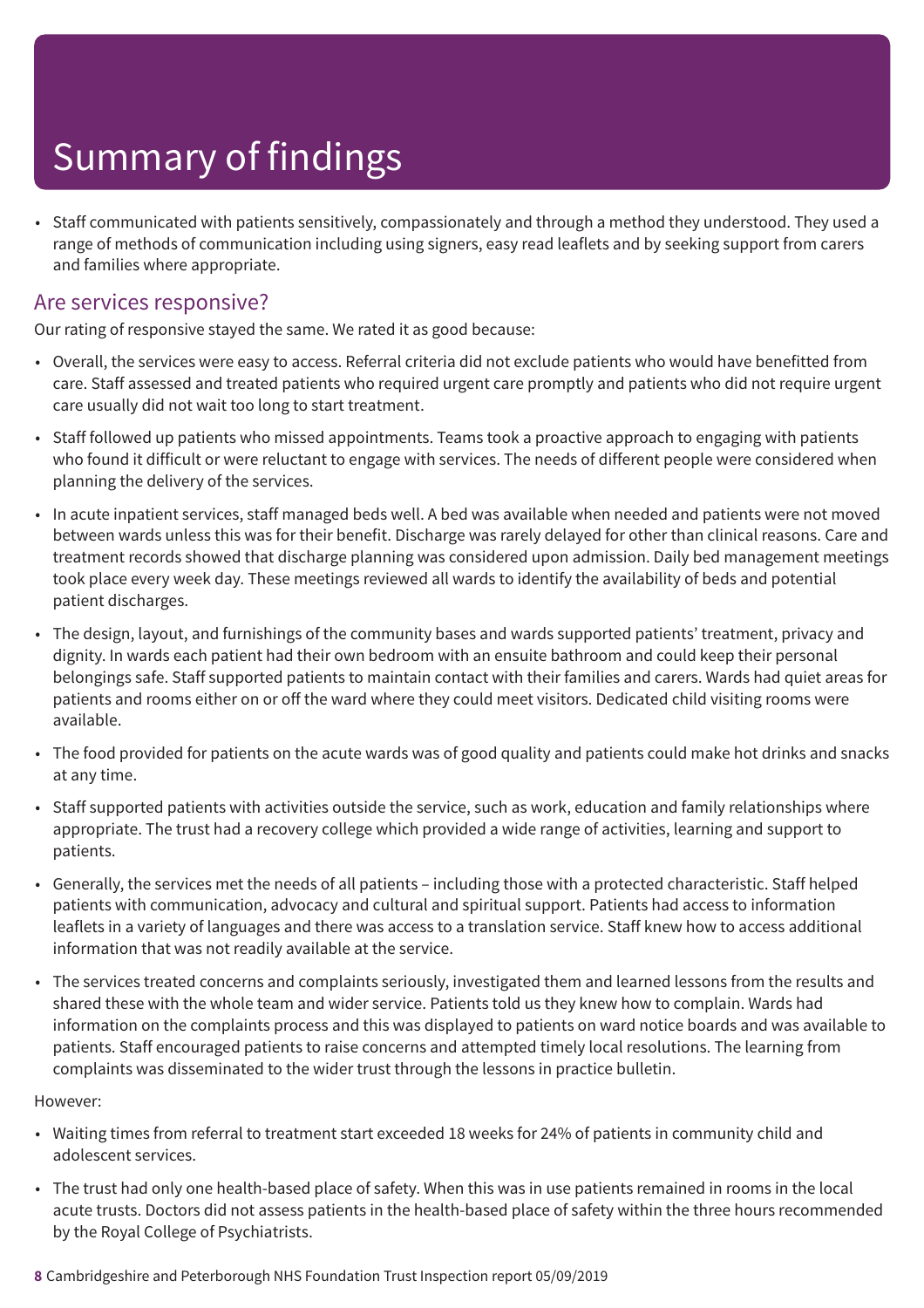- Patients calling the First Response team sometimes had to wait a long time for staff to speak to them. Deaf patients could not access the First Response team unless they had additional support.
- Diagnostic imaging support was not consistently available during opening hours across all minor injury units.

### Are services well-led?

Our rating of well-led stayed the same. We rated it as good because:

- The trust had an experienced leadership team with the skills, abilities, and commitment to provide high-quality services. Executive directors and directorate leads were known to staff and visited most services. They provided leadership and the board encouraged feedback from all levels of the organisation. Leadership was developing well in older peoples and adult community services and the children's and young people's directorate. This was beginning to pay dividends for example the plans for the children's hospital were very positive.
- Local leadership across the trust was visible and effective. Staff felt supported by their leaders. The trust supported staff to develop their leadership skills. Leadership training was available for staff at all levels, irrespective of their job role. The trust provided staff with opportunities for career progression. The trust recognised staff success through individual staff and team awards.
- Leaders ran services well using reliable information systems and supported staff to develop their skills. Staff felt respected, supported and valued. They were focused on the needs of patients receiving care. The service engaged well with patients and the community to plan and manage services and all staff were committed to improving services continually.
- The board and senior leadership team had set a clear vision and values that were at the heart of all the work within the organisation. They worked hard to make sure staff at all levels understood them in relation to their daily roles. Staff had been involved in the development of the trust vision and overall knew of plans to develop their service. Staff were clear about their roles and accountabilities. Managers discussed the values with staff in supervision and appraisals and recruitment processes were based on the values. Staff knew the trust values and demonstrated these in the care that they delivered to patients. Staff spoke with passion and commitment and were able to explain how they worked to deliver high quality care within the budgets and resources available to them.
- The trust strategy was directly linked to the vision and values of the trust. The trust involved clinicians, patients and groups from the local community in the development of the strategy and from this had a clear plan to provide highquality care with financial stability. Patients and frontline staff were encouraged to make suggestions for improvements at service level. The trust had responded to feedback and changed the way that it worked as a result.
- The trust had a clear structure for overseeing performance, quality and risk, with board members represented across the directorates. This gave them greater oversight of issues facing the service and they responded when services needed more support. The board reviewed performance reports that included data about the services, which directorate leads could challenge.
- The trust had a cohesive governance framework and structure. Service managers attended directorate clinical governance meetings, which fed into the trust wide governance meetings. Local governance meetings discussed team issues, such as incidents, safeguarding, staffing concerns, and identified and shared learning. Managers fed this learning back to front line staff and patients through team meetings, supervision and learning bulletins.
- The trust had improved on many levels since our last inspection although there was work left to do. Recruitment and retention had improved significantly, particularly in the child and adolescent mental health service, eating disorder and First Response services. In addition, staffing metrics such as sickness, stability rate and appraisal had improved. Staff stability was beginning to have an impact on the quality of service delivered.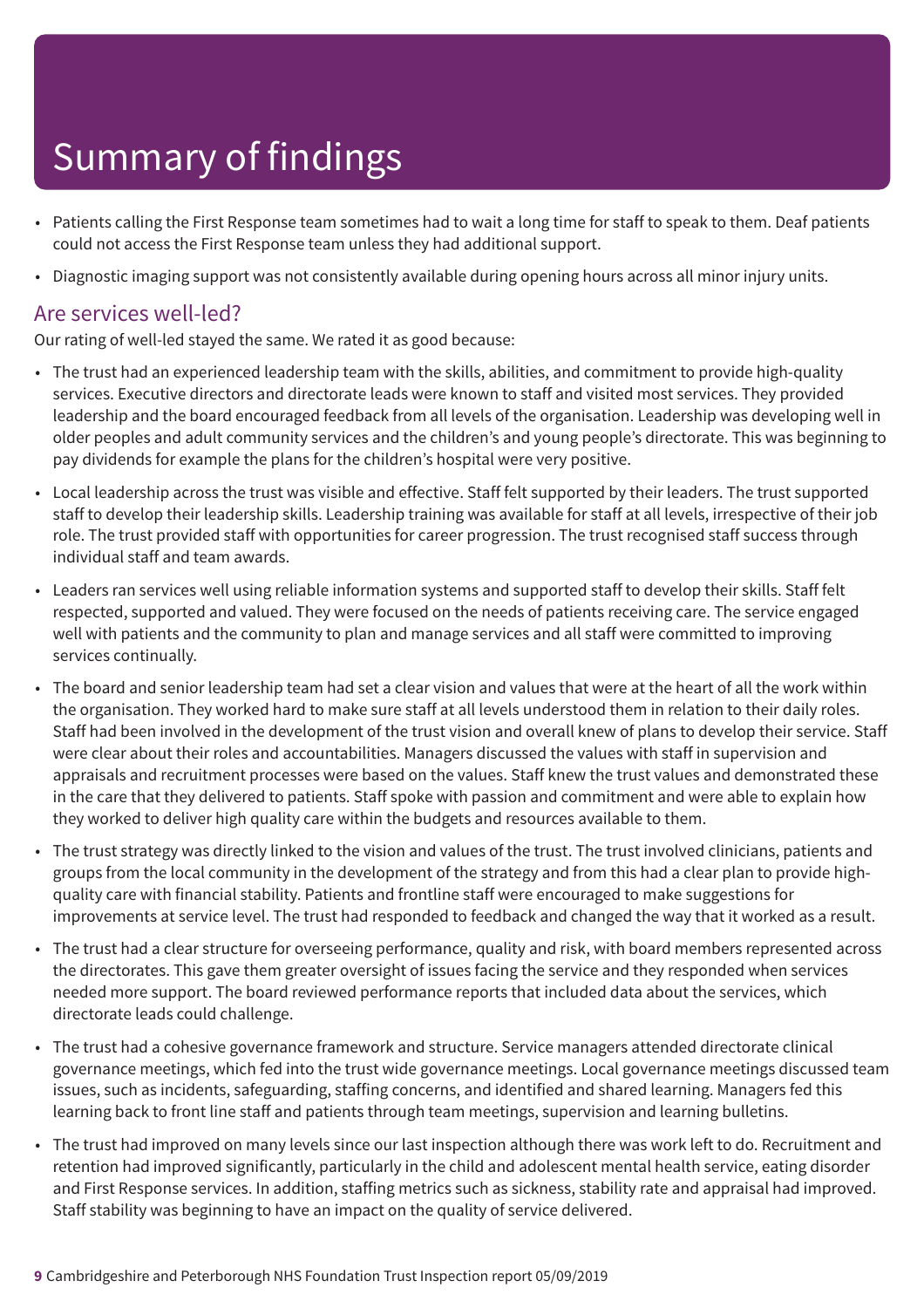- Arrangements were in place for the governance of the Mental Health Act and Mental Capacity Act. The mental health law forum linked to the board and both were sighted on regular performance information. The trust had a section 75 agreement in place with the Local Authority, which worked well. The trust had a positive partnership with the police to deliver section 136 responsibilities.
- The service had systems for identifying risks, planning to eliminate or reduce them, and coping with both the expected and unexpected. Managers used a systematic approach to continually improve the quality of its services. The service collected, analysed, managed and used information well to support all its activities, using secure electronic systems with security safeguards. Risk registers were in place at trust, directorate and team level. Staff could escalate concerns and submit items to the trust risk register. Senior trust staff reviewed the trust risk register and non-executive directors openly challenged issues through board and governance meetings. Staff were committed to improving services by learning from when things went well and when they went wrong.
- The trust monitored strategic risks via the board assurance framework and reviewed this regularly. We found this document gave assurance to the board. However, we identified some further areas for improvement and some action required to address previous breach of regulation. The board assurance framework has not included this information.
- The trust strategy and supporting plans were challenging and innovative, while remaining achievable. The trust aligned its strategy to local plans in the wider health and social care economy and had developed it with external stakeholders. The trust was working with other local health economy stakeholders with an intention to improve the sustainability of the care the system delivered to the population of Peterborough and Cambridgeshire. Reports from external sources, including NHS improvement, commissioners and other stakeholders confirmed the trust was responsive to challenge and worked collaboratively with stakeholders, other local NHS trusts and the third sector to deliver services to patients. Key personnel were actively involved in the sustainability and transformation partnership (STP).
- The financial information provided to Board was clear and consistent with the monthly financial returns submitted to NHS Improvement. Despite significant financial challenge in the local system, the trust has demonstrated good financial management over previous years. The trust had a surplus of £4.1 million for the financial year 2018/19. The trust also received an additional £4.5 million in funding from the STP to support mental health and community healthcare initiatives. Where cost improvements were taking place there were arrangements to consider the impact on patient care.
- The trust used research and innovation to improve patient care. The trust participated in a wide range of audits and accreditation schemes and shared learning. The trust led the Collaborations for Leadership in Applied Health Research and Care East of England and was actively involved in many clinical research studies.
- The trust was developing their quality improvement capacity and capability. The quality strategy had been updated and the first cohort of QSIR (quality, service improvement and redesign) practitioners had been trained. The trust had a three-year plan to cascade training to all front-line staff. However, QI was embryonic and needed significant profile in order to encourage and enthuse staff to improve.
- We heard about and saw many examples of innovative practice throughout the trust. Staff were enabled to take actions to improve services and to make a difference. The First Response service had developed well and was providing a positive response to people in crisis. Physical health monitoring had improved and was very good particularly in acute mental health services. The smoking cessation team were very impressive. The pilot project undertaken by the tissue viability specialist nursing team in the management of chronic leg oedema was proving positive. We were impressed by the range of developments being planned to enhance the trusts IT capability.

However: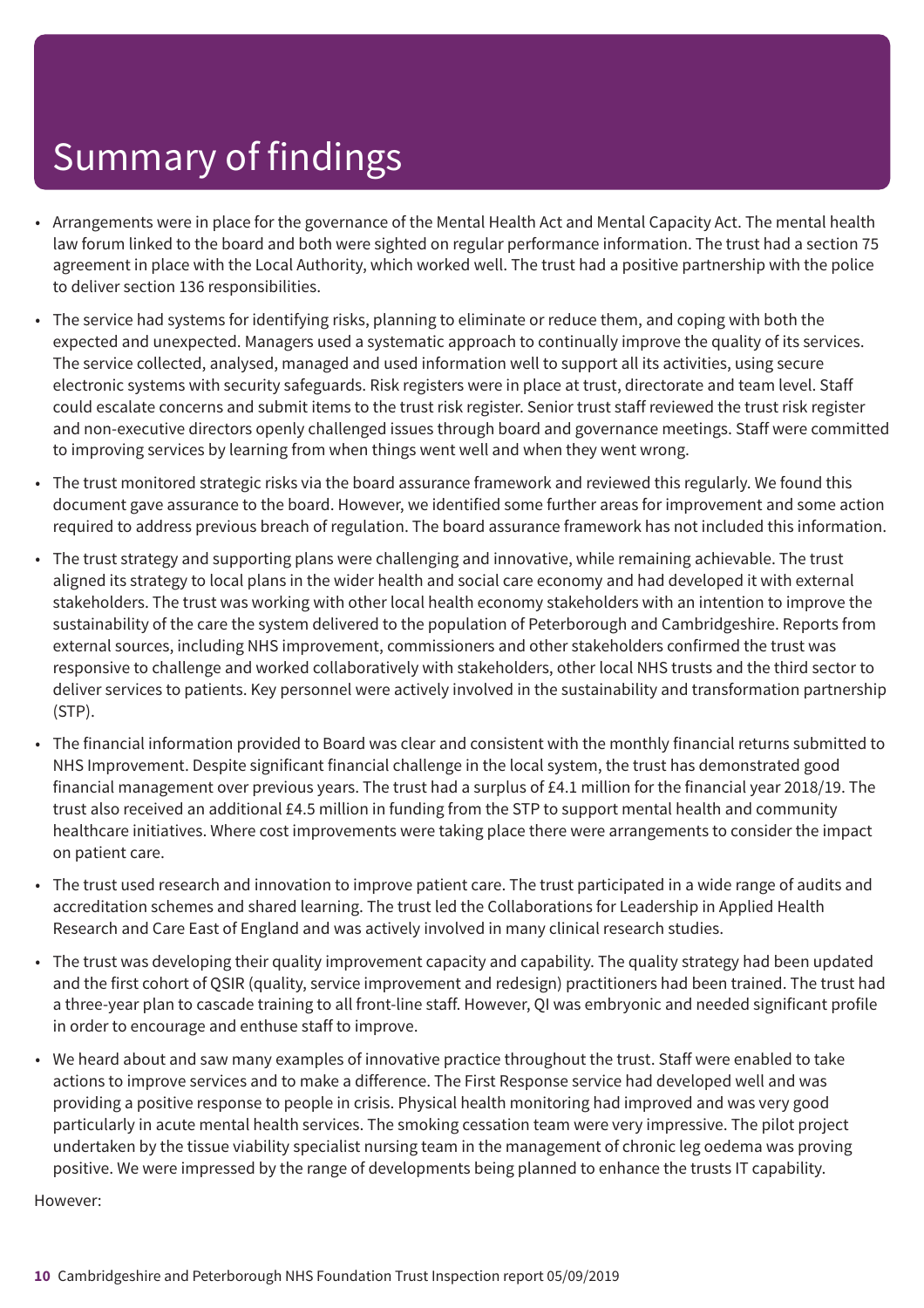- The trust had not fully addressed all concerns raised at the last trust inspection of 2018, about the safety at the acute wards. We told the trust that they must address concerns and meet regulation. At this inspection, we found that some of our concerns had not yet been fully addressed. The trust had not ensured that seclusion practice and environments met the requirements of the Mental Health Act Code of Practice and were fully safe.
- While the trust had worked to address ligature risks in inpatient services there remained some environmental concerns that needed to be addressed.
- Staff had failed to enforce the trust's patient search policy in relation to smoking at wards. The trust's smoke free policy was not being operated at all wards.
- We also had a number of concerns about the health-based place of safety at Fulbourn Hospital.
- Work was developing on the equality and diversity agenda but was in early stages. Board members recognised that they had work to do to improve diversity and equality across the trust and at board level. We were however very impressed by the leadership of the trust's diversity network.
- Supervision recording was not accurate in all services and at some community teams' compliance rates were low. This has been an issue at the trust for some years.
- CAMHS community service had improved on many levels particularly staff recruitment however the waiting list remained an issue. Waiting times from referral to treatment start exceeded 18 weeks for 24% of patients. Staff told us they were very stretched, and in the long term there may be capacity issues.
- Further work was needed regarding physical interventions. While there was a strategy this required further work and profile to bring about a reduction in physical interventions which were increasing across the trust but particularly in acute services.

#### **Acute wards for adults of working age and psychiatric intensive care units**

Our rating of this service stayed the same. We rated it as good because:

- All wards were clean, well equipped, well furnished, and well maintained and managers had completed environmental risk assessments. Staff followed good practice in medicines management and monitoring of effects of medication on people's physical health. The service had enough nursing and medical staff, who knew the patients and received basic training to keep patients safe from avoidable harm.
- Staff completed mental health assessments at or soon after admission and assessed patient's physical health needs in a timely manner. Care plans were personalised, holistic and recovery orientated and updated regularly. There was evidence of effective working relationships with other care teams. Staff understood their roles and responsibilities under the Mental Health Act 1983 and supported patients to make decisions on their care for themselves.
- Staff attitudes and behaviours when interacting with patients were discreet, respectful and responsive, providing patients with help and emotional support and advice at the time they needed it. Staff involved patients and their carers in care planning and risk assessment, care plans were written in patient focused language and evidenced the patient voice.
- The service met the needs of all patients who used the service and helped patients with communication, advocacy and cultural and spiritual support. Daily bed management meetings took place to review bed pressures, availability of beds and options for patient transfers. Wards had enough rooms for patients to access individual sessions with nursing staff, to receive visitors or to participate in ward-based activities. Staff supported patients to maintain contact with their families and carers and invited them to attend ward reviews where appropriate. The service treated concerns and complaints seriously and acted on these.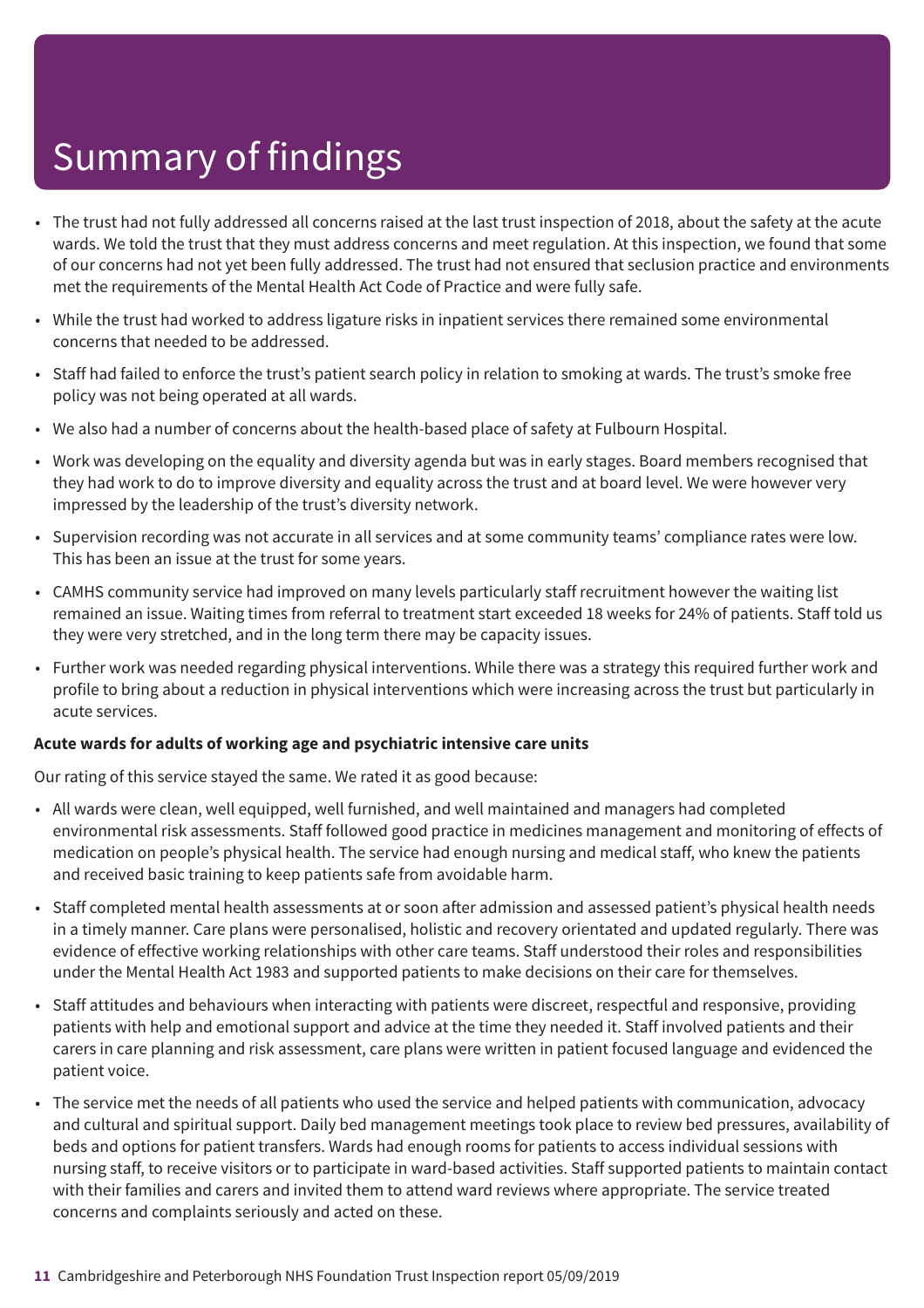• Staff told us that senior managers were visible on the wards and they knew who senior staff were. Staff knew and understood the trust's vision and values and said they felt respected and supported by their managers and that morale was good. Staff we spoke with knew the trust had a whistle blowing policy which they would use if they needed to. Governance meetings and local risk registers were in place, staff were able to contribute to these.

#### However:

- At this inspection the trust had not made improvements in respect of some areas found at the previous inspection.
- The layout of the psychiatric intensive care unit's seclusion room could pose a safety risk to patients and staff. This was because staff had to enter the room to support patients to use the ensuite facility or to open the blind. Staff at the Cavell Centre moved patients across the hospital in restraint holds to access the seclusion room at PICU putting patients and staff at increased risk of injury. At Fulbourn there were occasions where patients had been secluded in rooms other than a designated seclusion room, Staff had not ensured that incidents of seclusion had been recorded in line with the Mental Health Act Code of Practice.
- Staff had failed to enforce the trust's patient search policy. We found tobacco, cigarette papers and a lighter in a patient's bedroom on the treatment ward at the Cavell centre. This posed a fire risk to patients and staff. In addition, at Fulbourn hospital site, staff permitted patients from Mulberry 2 to smoke directly outside the ward. This was against the trust's no smoking policy.

#### **Community-based mental health services of adults of working age**

Our rating of this service stayed the same. We rated it as good because:

- Staff assessed the care environment annually for potential risks. Patients who were assessed as being at high risk were always individually risk assessed and supervised in the clinical areas. Staff had access to personal alarms on site in the clinical rooms.
- Thirty seven of the 43 care plans we reviewed were holistic, personalised and recovery orientated. Thirty-seven of the patients had received a physical health check. Where necessary, staff referred patients to their weekly physical health clinic for regular monitoring.
- At the time of the inspection, all the workforce in this service had received training in the Mental Capacity Act Level 1 and 89% in the Mental Capacity Act Level 2. When patients lacked capacity, staff made decisions in their best interests, recognising the importance of the person's wishes, feelings, culture and history.
- Staff that we spoke with were discreet, respectful and responsive to patients. We observed staff providing practical and emotional support and advice to patients and working flexibly to meet their needs. They understood the individual needs of patients and supported patients to understand and manage their care and treatment.
- Staff saw urgent referrals quickly, including the same day if required and non-urgent referrals within the trust target time. The service provided a daily duty cover system and all new referrals were reviewed by the duty cover worker.
- The systems and procedures in place ensured that premises were clean, safe and well-staffed. Patients were assessed and treated well and referrals and waiting times were managed well. Incidents and complaints were reported and investigated, and lessons learned were effectively cascaded to the teams.

However:

- Not all mandatory training had been completed to the trust's target of 95% completion. Four courses had failed to exceed 75% compliance.
- At the Fenland team we found that staff had not kept patient records updated, this included five out of eight risk assessments.
- **12** Cambridgeshire and Peterborough NHS Foundation Trust Inspection report 05/09/2019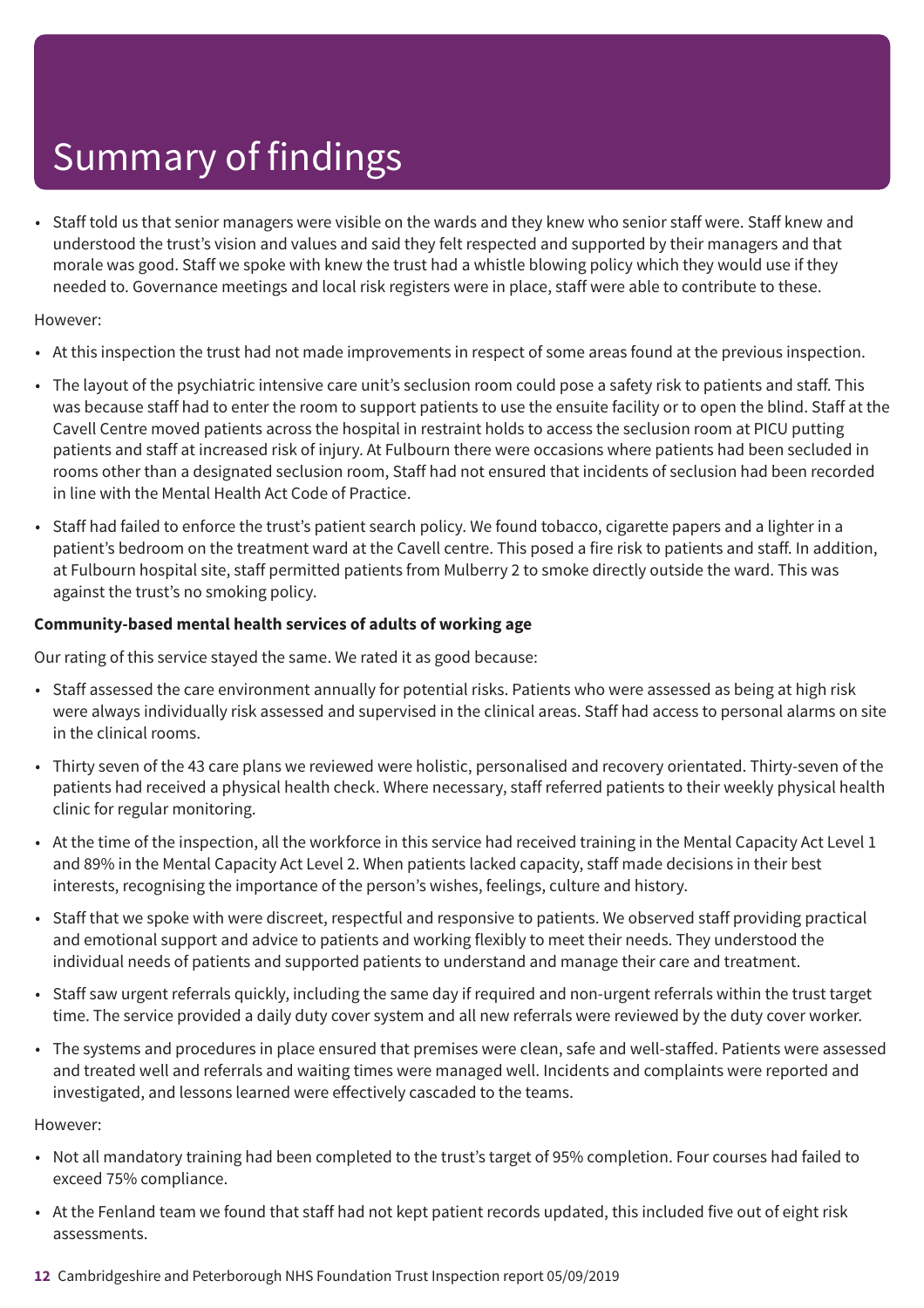#### **Mental health crisis services and health-based places of safety**

Our rating of this service stayed the same. We rated it as good because:

- The service provided safe care. Clinical premises where patients were seen were safe and clean and the physical environment of the health-based places of safety met the requirements of the Mental Health Act Code of Practice. The number of patients on the caseload of the mental health crisis teams, and of individual members of staff, was not too high to prevent staff from giving each patient the time they needed. There were no waiting lists and patients who required urgent care were seen promptly. Staff in the crisis and First Response teams assessed and managed risk well and followed good practice with respect to safeguarding.
- Staff working for the First Response team developed holistic, recovery-oriented care plans informed by a comprehensive assessment and in collaboration with families and carers. They provided a range of treatments that were informed by best-practice guidance and suitable to the needs of the patients. Staff engaged in clinical audit to evaluate the quality of care they provided.
- The mental health crisis teams included or had access to the full range of specialists required to meet the needs of the patients. Managers ensured that these staff received training, supervision and appraisal. Staff worked well together as a multidisciplinary team and with relevant services outside the organisation.
- Staff understood and discharged their roles and responsibilities under the Mental Health Act 1983 and the Mental Capacity Act 2005.
- Staff treated patients with compassion and kindness and understood the individual needs of patients. They actively involved patients and families and carers in care decisions.
- The service was well led, and the governance processes ensured that ward procedures ran smoothly.

#### However:

- Staff at the health-based place of safety at Fulbourn Hospital did not complete or update risk assessments for patients whilst in their care. The trust did not ensure that patient information, including information about patient risk, was always up-to-date. Information technology support staff could not be contacted during the night to repair faulty computer systems. This meant staff had to complete paper records and upload them at a later time.
- Doctors did not assess patients in the health-based place of safety within the three hours recommended by the Royal College of Psychiatrists.
- Managers did not investigate serious incidents related to the First Response team in a timely manner.
- Patients calling the First Response team sometimes had to wait a long time for staff to speak to them. Deaf patients could not access the First Response team unless they had additional support.
- At the crisis and home treatment teams five care plans of nineteen reviewed were not holistic or personalised and did not evidence patient involvement.
- The provider had not ensured the accuracy of supervision data.

#### **Specialist community mental health services for children and young people**

Our rating of this service improved. We rated it as good because: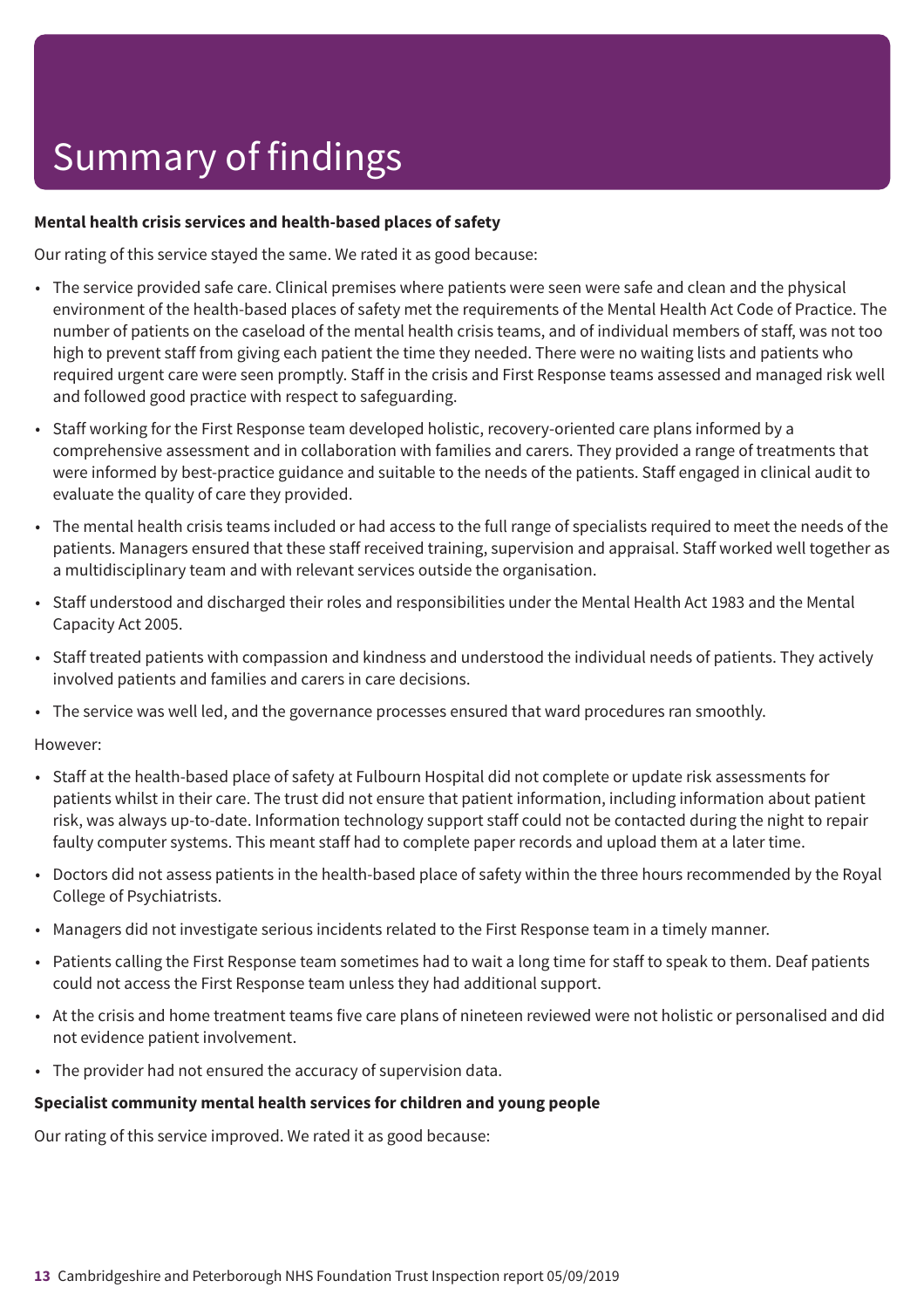- The service provided safe care. Clinical premises where patients were seen were safe and clean. The number of patients on the caseload of the teams, and of individual members of staff, was not too high to prevent staff from giving each patient the time they needed. Staff managed waiting lists well to ensure that patients who required urgent care were seen promptly. Staff assessed and managed risk well and followed good practice with respect to safeguarding.
- Staff developed holistic, recovery-oriented care plans informed by a comprehensive assessment and in collaboration with families and carers. They provided a range of treatments that were informed by best-practice guidance and suitable to the needs of the patients. Staff engaged in clinical audit to evaluate the quality of care they provided.
- The teams included or had access to the full range of specialists required to meet the needs of the patients. Managers ensured that staff received training, supervision and appraisal. Staff worked well together as a multidisciplinary team and with relevant services outside the organisation.
- Staff understood the principles underpinning capacity, competence and consent as they apply to children and young people and managed and recorded decisions relating to these well.
- Staff treated patients with compassion and kindness, respected their privacy and dignity, and understood the individual needs of patients. They actively involved patients and families and carers in care decisions.
- Staff assessed and treated patients who required urgent care promptly and those who did not require urgent care did not wait too long to be assessed. The criteria for referral to the service did not exclude children and young people who would have benefitted from care.
- The service was well led and the governance processes ensured that procedures relating to the work of the service ran smoothly.

#### However:

• Waiting times from referral to treatment start exceeded 18 weeks for 24% of patients.

#### **Specialist eating disorders service**

Our rating of this service stayed the same. We rated it as good because:

- All patient areas of the wards were clean and tidy. Clinic rooms at S3 ward were fully equipped with accessible resuscitation equipment and emergency drugs, and clean and well maintained.
- There were sufficient staff to meet the needs of the patients. Overall, staff knew about any risks to each patient and acted to prevent or reduce risks. Staff identified and responded to any changes in risk to, or posed by, patients promptly. Staff used physical intervention rarely. Staff took part in de-escalation techniques and proactive preventive interventions, which included how to safely restrain a patient with low body mass index. There were effective systems in place for safe management and administration of medication.
- Services provided a range of treatment in line with best practice guidelines. Overall, there was a holistic approach to assessing, planning, and delivering care and treatment to people who use services. Staff assessed the physical and mental health needs of all patients on admission. The service had access to a range of specialists to meet the needs of the patients. Staff held regular multidisciplinary meetings to discuss patients and improve their care. Staff had a robust understanding of mental capacity and consent. We found clear records around consent to treatment and mental capacity requirements.
- We observed positive and caring interactions between staff and patients on the wards and in the community. Staff had a good rapport with patients. Staff involved patients and gave them access to their care plans. Staff contacted family members about joining multidisciplinary meetings, ward rounds, or care programme approach meetings.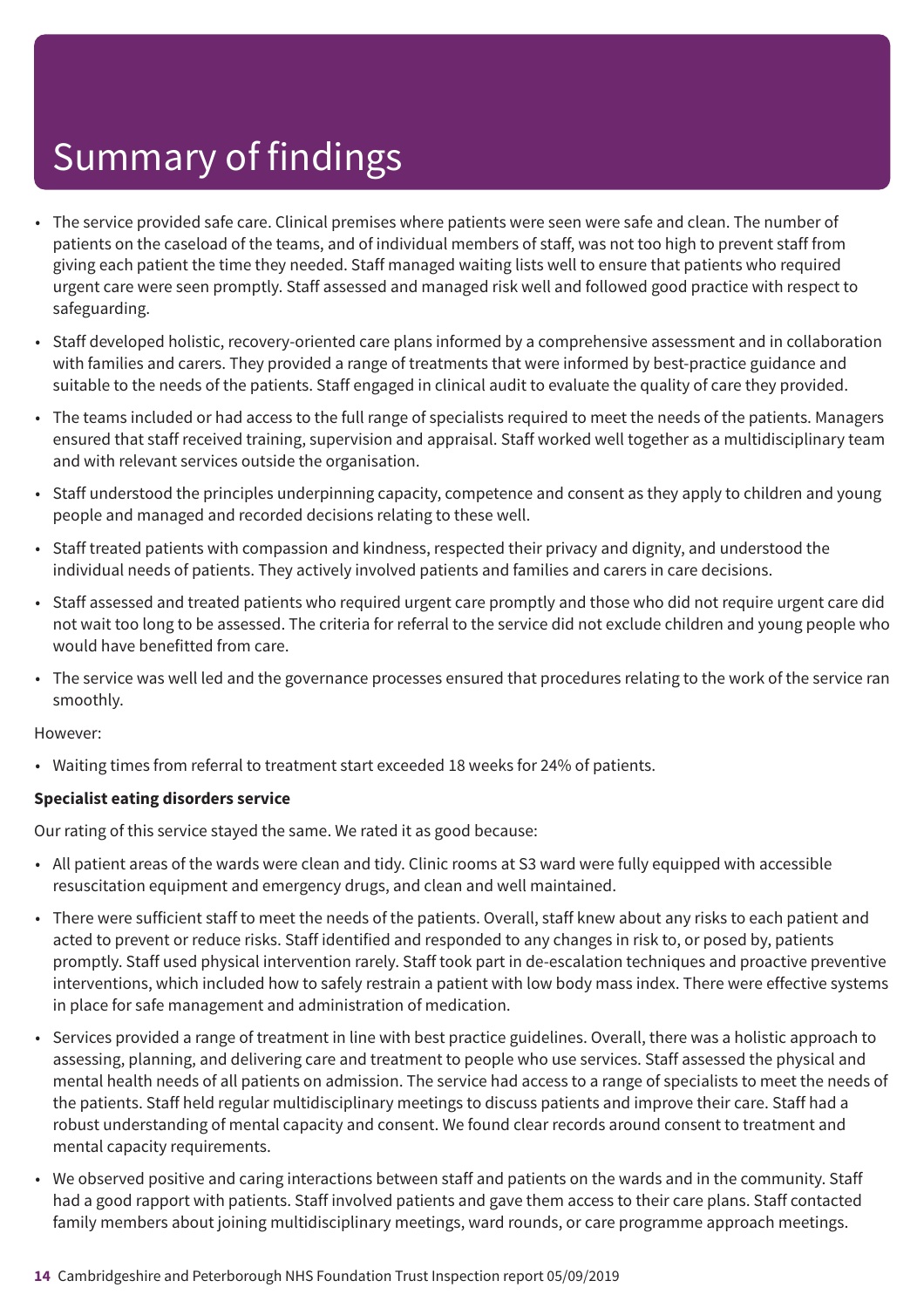- Beds were available when needed to people living in the catchment area. Staff ensured they did not discharge patients until they were ready. The trust ensured facilities promoted recovery, comfort, and dignity. Patients on wards had their own bedroom, which they could personalise. Staff provided a range of information on treatments, local services, patients' rights, how to contact CQC, and advocacy. We saw information on how to complain displayed around the service.
- Leaders, at local level, had the right skills, knowledge, and experience to lead their teams. Staff reported they felt supported by leaders. Staff were offered the opportunity to give feedback and input into service development. S3 ward was accredited by the Quality Network for Eating Disorders.

#### However:

- Although staff on the wards had undertaken environmental ligature assessments, that for S3 ward had not considered risks in the garden area. Also, the garden back gate had been left unlocked. We raised this with managers during the inspection. Neither community eating disorder services had undertaken environmental risk assessments, although these were in development. The Cambridge community eating disorder service had identified risks in the patient toilet areas and staff were aware of these.
- The clinic rooms at the Phoenix Centre were disorganised and required cleaning and there were no cleaning records at the Cambridge community eating disorder service. In addition, the clinic room at the Cambridge community eating disorder service did not have disposable gloves or aprons.
- At S3 ward not all staff were routinely aware of lessons learnt from serious incidents across services.

#### **Community health services for adults**

We rated community services for adults as good because:

- The service had enough staff with the right qualifications, skills, training and experience to keep patients safe from avoidable harm and to provide the right care and treatment. The service managed patient safety incidents well. Staff understood how to protect patients from abuse and the service worked well with other agencies to do so. The service used monitoring results well to improve safety.
- The design, maintenance and use of facilities, premises and equipment kept people safe. Staff managed clinical waste well. The service controlled infection well and the service had low number of infection incidents.
- Staff kept detailed records of patients' care and treatment, they completed and updated risk assessments for each patient and removed or minimised risks. The service used systems and processes to safely prescribe, administer, record and store medicines.
- The service provided care and treatment based on national guidance and evidence-based practice. Staff gave patients practical support and advice to lead healthier lives. Staff regularly checked if patients were eating and drinking enough to stay healthy and help with their recovery. Staff assessed and monitored patients regularly to see if they were in pain and requested pain management reviews in a timely way.
- Staff treated patients with compassion and kindness, respected their privacy and dignity, and took account of their individual needs.
- Staff provided emotional support to patients, families and carers to minimise their distress. Staff supported patients to make informed decisions about their care and treatment. They knew how to support patients who lacked capacity to make their own decisions or were experiencing mental ill health. Staff supported and involved patients, families and carers to understand their condition and make decisions about their care and treatment.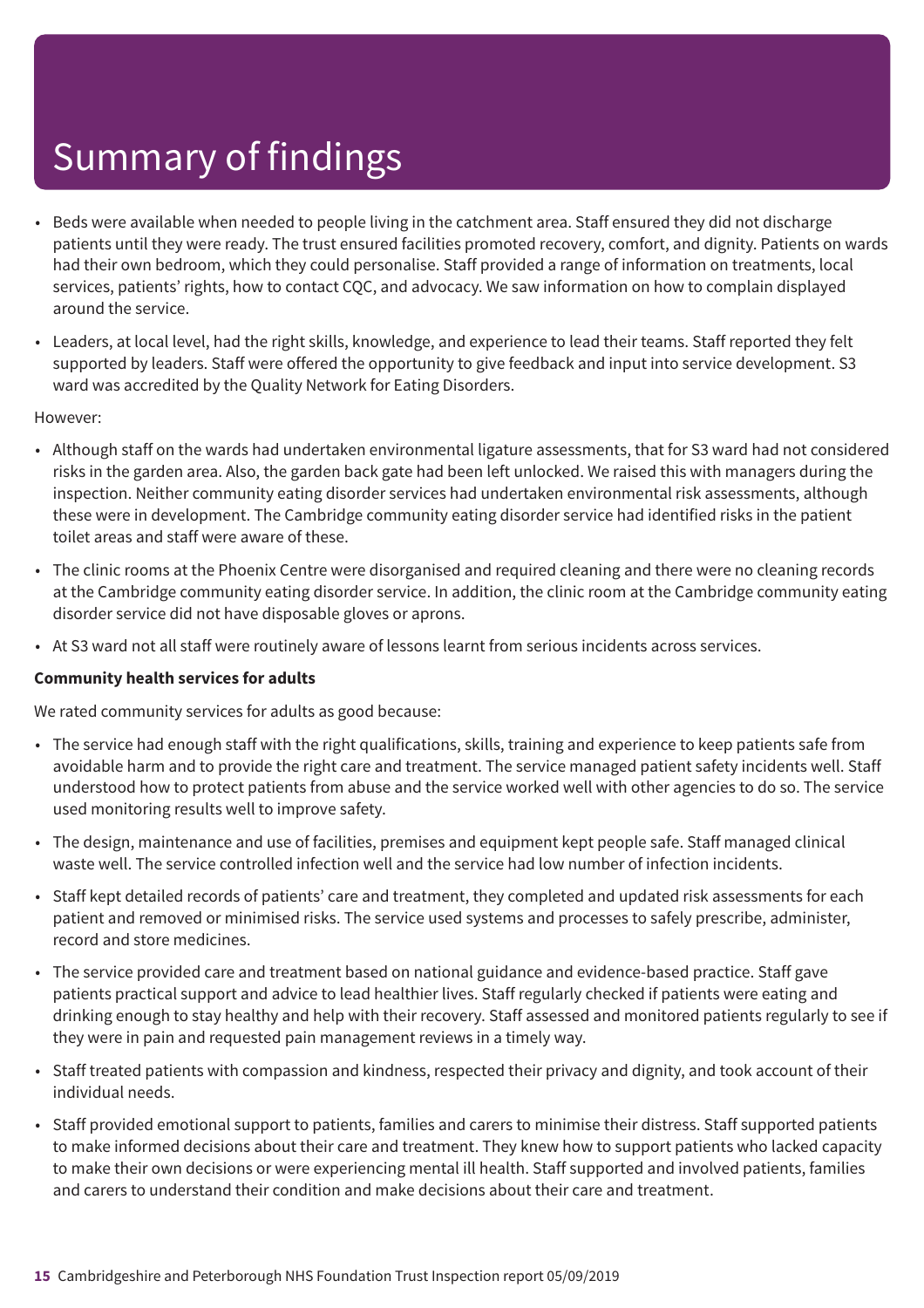- The service had a vision for what it wanted to achieve and workable plans to turn it into action developed with involvement from staff, patients, and key groups representing the local community. The service planned and provided care in a way that met the needs of local people and the communities served. It was inclusive and took account of patients' individual needs and preferences. People could access the service when they needed it and received the right care in a timely way.
- The service engaged well with patients, staff, the public and local organisations to plan and manage appropriate services and collaborated with partner organisations effectively. It was easy for people to give feedback and raise concerns about care received.
- Managers at all levels in the trust had the right skills and abilities to run a service providing high-quality sustainable care. Managers across the service promoted a positive culture that supported and valued staff, creating a sense of common purpose based on shared values. All those responsible for delivering care worked together as a team to benefit patients.
- The service had effective systems for identifying risks, planning to eliminate or reduce them, and coping with both the expected and unexpected. Managers used a systematic approach to continually improve the quality of its services. The service collected, analysed, managed and used information well to support all its activities, using secure electronic systems with security safeguards. Staff were committed to improving services by learning from when things went well and when they went wrong, promoting training, research and innovation.

#### However:

• The service did not have robust assurance processes in relation to infection prevention and control audits. The service completed annual hand hygiene audits and did not have any formalised assurance processes in place.

#### **Community urgent care service**

We rated community urgent care as good because:

- The service provided mandatory training in key skills to all staff and made sure most staff had completed it. Staff understood how to protect patients from abuse and the service worked well with other agencies to do so. The service controlled infection risk well. The design, maintenance and use of facilities, premises and equipment kept people safe. Staff assessed risks to patients, acted on them and kept good care records. The service managed patient safety incidents well. The service used systems and processes to safely manage medicines.
- The service provided care and treatment based on national guidance and evidence-based practice. Staff assessed and monitored patients regularly and gave pain relief in a timely way. All those responsible for delivering care worked together as a team to benefit patients. Staff supported patients to make informed decisions about their care and treatment and followed national guidance to gain patients' consent.
- Staff treated patients with compassion and kindness, respected their privacy and dignity, and took account of their individual needs. Staff provided emotional support to patients, families and carers, and supported them to understand their condition and make decisions about their care and treatment.
- The service planned care to meet the needs of local people, took account of patients' individual needs, and made it easy for people to give feedback. People could access the service when they needed it and received the right care in a timely way.
- Leaders had the integrity, skills and abilities to run the service. Leaders ran services well using reliable information systems and supported staff to develop their skills. Staff understood the service's vision and values, and how to apply them in their work. Staff felt respected, supported and valued. They were focused on the needs of patients receiving care. Staff were clear about their roles and accountabilities. The service engaged well with patients and the community to plan and manage services and all staff were committed to improving services continually.

#### **16** Cambridgeshire and Peterborough NHS Foundation Trust Inspection report 05/09/2019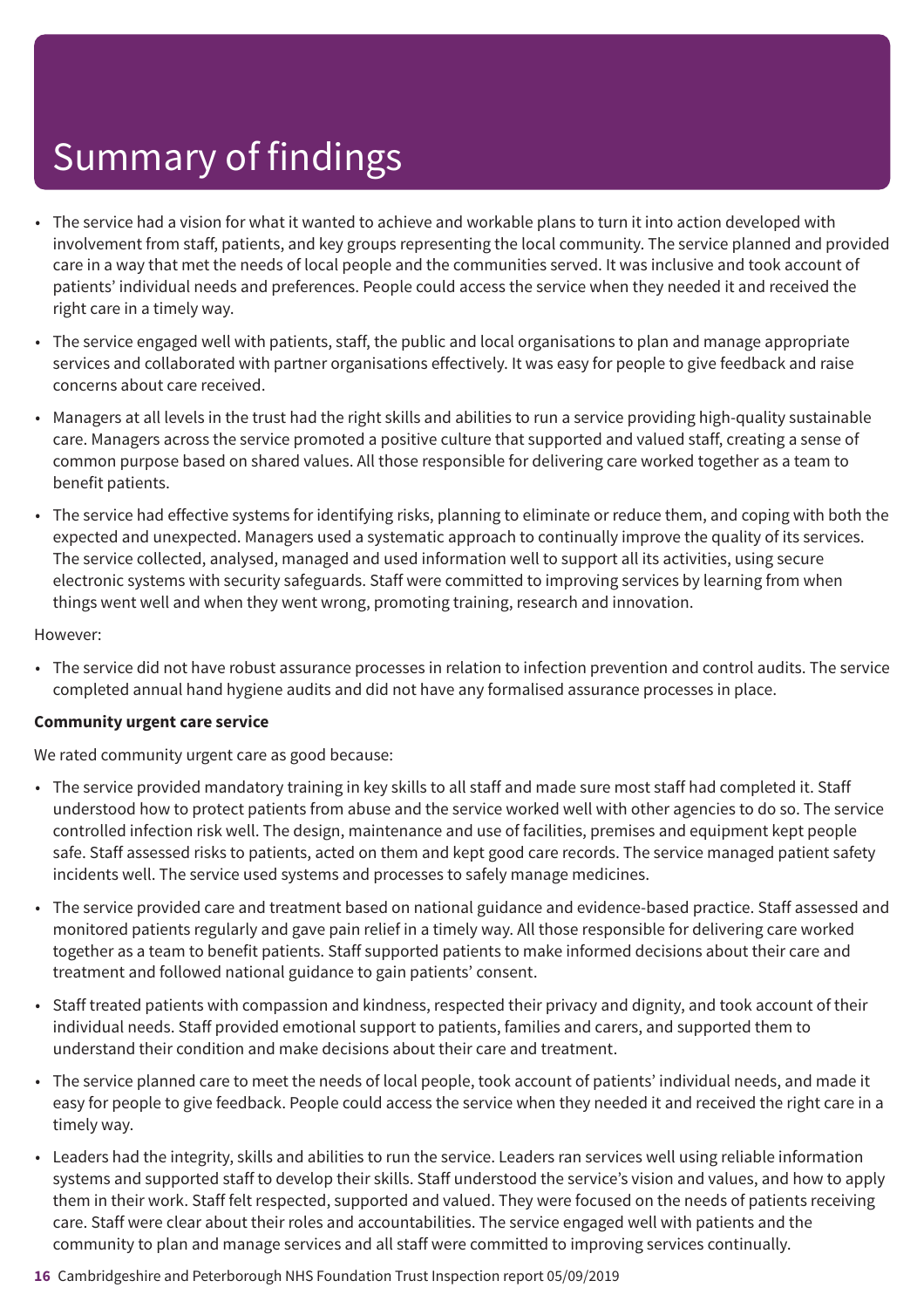However:

• Diagnostic imaging support was not consistently available during opening hours across all sites.

### Ratings tables

The ratings tables show the ratings overall and for each key question, for each service, and for the whole trust. They also show the current ratings for services or parts of them not inspected this time. We took all ratings into account in deciding overall ratings. Our decisions on overall ratings also took into account factors including the relative size of services and we used our professional judgement to reach fair and balanced ratings.

### Outstanding practice

#### **Community health services for adults**

• Community adult services had a strong focus on quality improvement work. We saw areas of outstanding practice for example the pilot project undertaken by the tissue viability specialist nursing team in the management of chronic leg oedema.

#### **Community-based mental health services of adults of working age**

• The service had taken part in research projects including an e-support service for the families and friends of patients affected by psychosis; a study to investigate the genetic links to anxiety and depression and a research study to try to understand why some people experience difficulties in their mental health.

### Areas for improvement

We found areas for improvement including four breaches of a legal requirement that the trust must put right. We found 13 things that the trust should improve to comply with a minor breach that did not justify regulatory action, to prevent breaching a legal requirement, or to improve service quality.

For more information, see the areas for improvement section of this report*.*

Action the trust MUST take is necessary to comply with its legal obligations. Action a trust SHOULD take is to comply with a minor breach that did not justify regulatory action, to prevent it failing to comply with legal requirements in future, or to improve services.

#### **Action the trust MUST take to improve**

We told the trust that it must take action to bring services into line with three legal requirements.

#### **Acute wards for adults of working age and psychiatric intensive care units**

- The trust must review the environment of the seclusion room on Poplar ward to ensure the privacy and dignity of patients and the safety of staff.
- The trust must record incidents of seclusion in line with the Code of Practice: Mental Health Act (1983).
- The trust must ensure that staff implement the trust policy for searching patients returning from leave to ensure that items which may pose a health and safety risk to others are not permitted on to the ward.

#### **Mental health crisis services and health-based places of safety**

• The trust must ensure that staff at the health-based place of safety complete or update risk assessments for patients whilst in their care.

#### **Action the trust SHOULD take to improve:**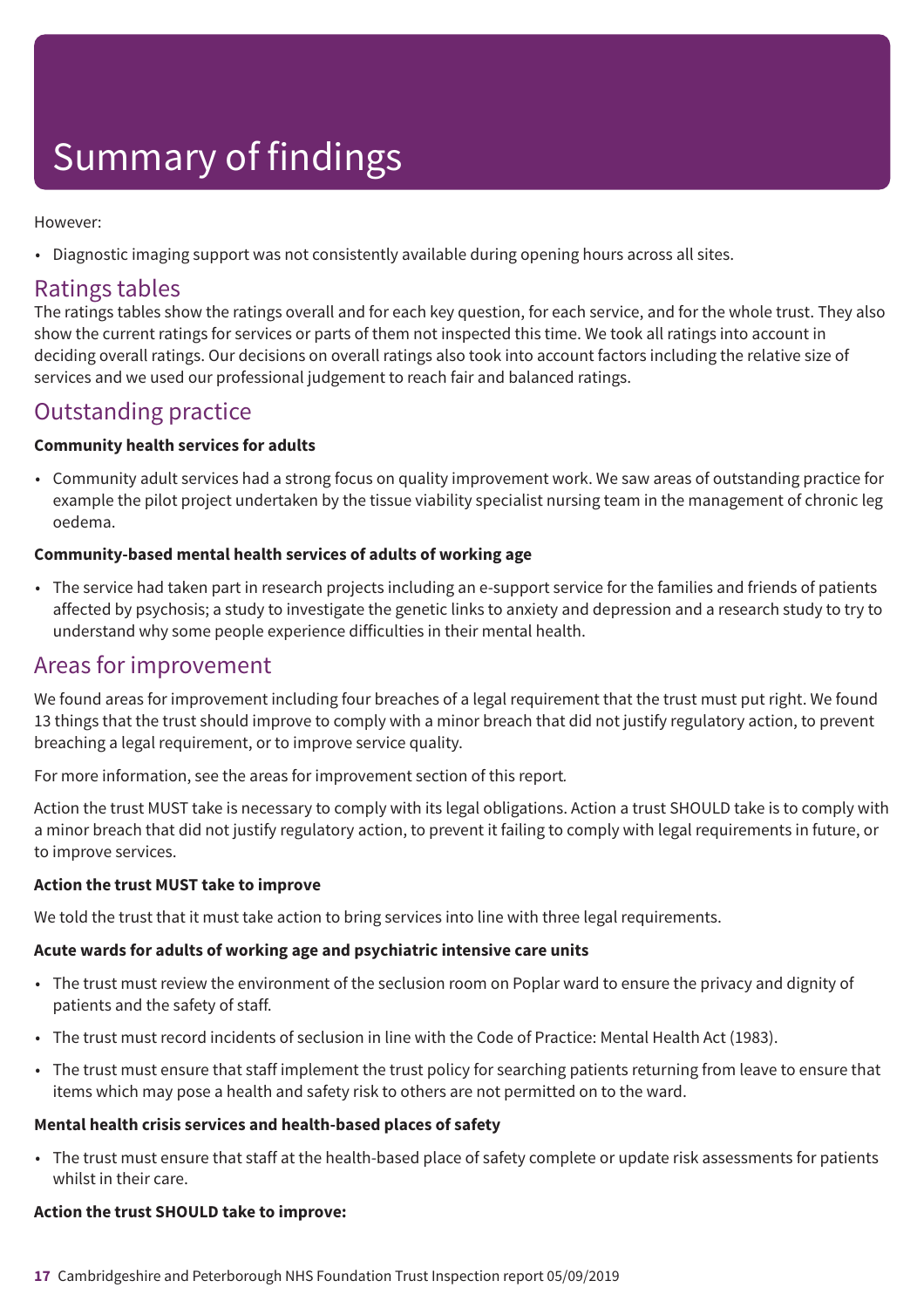We told the trust it should take action either to comply with a minor breach that did not justify regulatory action, to avoid breaching a legal requirement in future or to improve services.

#### **Acute wards for adults of working age and psychiatric intensive care units**

• The trust should ensure effective implementation of the trust's smoke free policy.

#### **Community-based mental health services of adults of working age**

- The provider should ensure that trust targets are achieved for all mandatory training courses.
- The provider should ensure that there is a robust system to log that supervision has taken place.
- The provider should ensure that all patient records are up to date.

#### **Mental health crisis services and health-based places of safety**

- The trust should ensure that doctors assess patients in the health-based place of safety within the three hours recommended by the Royal College of Psychiatrists.
- The trust should ensure that all care plans are holistic, personalised and evidence patient involvement.

#### **Specialist eating disorders service**

- The trust should ensure that any areas of risk highlighted in ligature assessments at the community teams are addressed and mitigated.
- The trust should ensure clinic areas are kept clean and well maintained.
- The trust should ensure staff receive feedback from relevant investigations of incidents.
- The trust should ensure the clinic room at Cambridge community eating disorder service is equipped with disposable gloves or aprons.
- The trust should ensure that waiting lists for assessment and treatment are addressed in the Norfolk community eating disorders team

#### **Community health services for adults**

• The trust should ensure they have robust assurance audits for infection prevention and control within community services.

#### **Community urgent care service**

• The trust should ensure that all staff have an appraisal to support staff to meet competencies and develop in their roles

### Action we have taken

We issued a warning notice and three requirement notices to the trust. Our action related to breaches in 2 core services

For more information on action we have taken, see the sections on Areas for improvement and Regulatory action

### What happens next

We will check that the trust takes the necessary action to improve its services. We will continue to monitor the safety and quality of services through our continuing relationship with the trust and our regular inspections.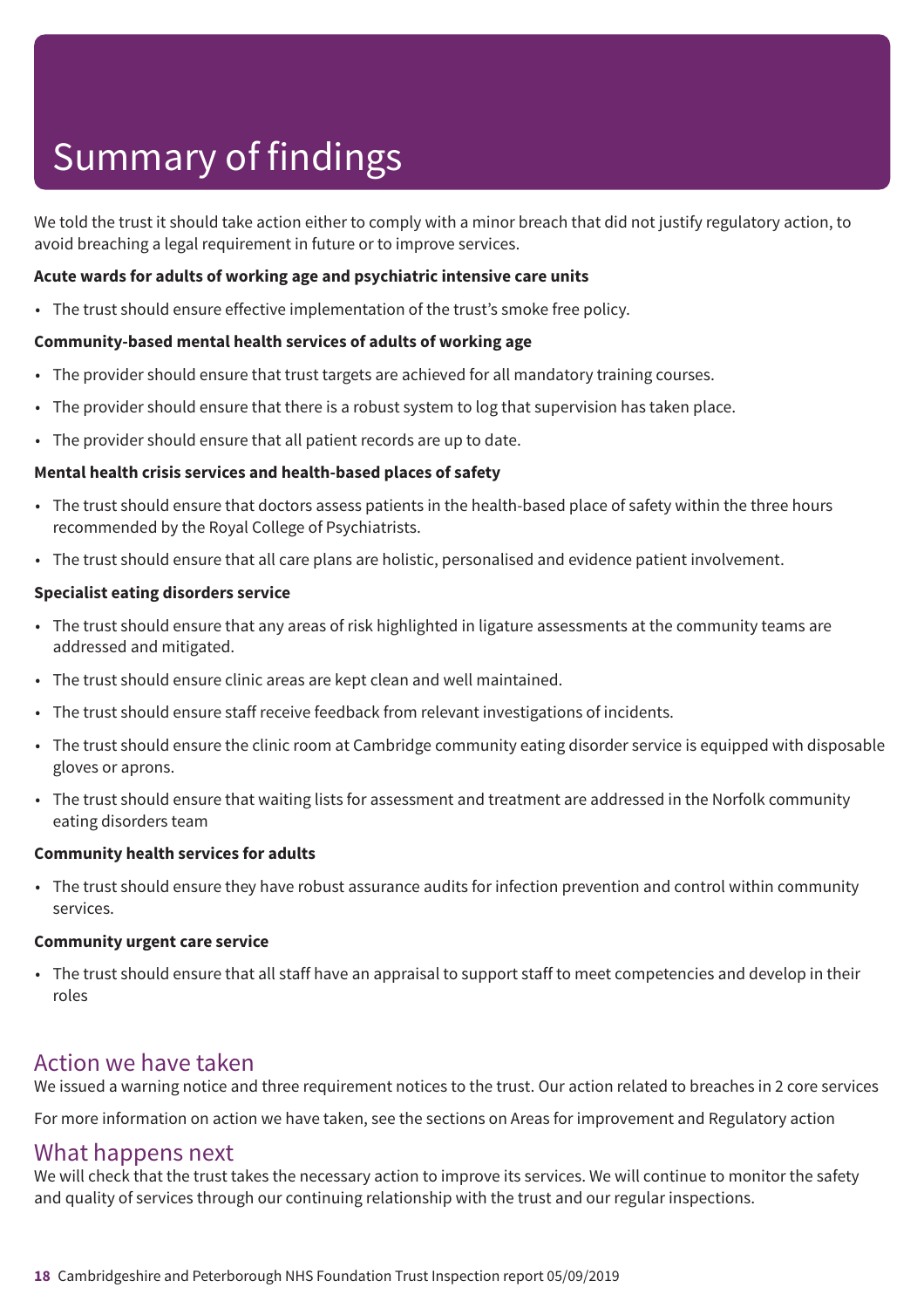### Is this organisation well-led?

Our comprehensive inspections of NHS trusts have shown a strong link between the quality of overall management of a trust and the quality of its services. For that reason, we look at the quality of leadership at every level. We also look at how well a trust manages the governance of its services – in other words, how well leaders continually improve the quality of services and safeguard high standards of care by creating an environment for excellence in clinical care to flourish.

Our rating of well-led at the trust stayed the same. We rated well-led as good because:

- The trust had an experienced leadership team with the skills, abilities, and commitment to provide high-quality services. Executive directors and directorate leads were known to staff and visited most services. They provided leadership and the board encouraged feedback from all levels of the organisation. Leadership was developing well in older peoples and adult community services and the children's and young people's directorate. This was beginning to pay dividends for example the plans for the children's hospital were very positive.
- Local leadership across the trust was visible and effective. Staff felt supported by their leaders. The trust supported staff to develop their leadership skills. Leadership training was available for staff at all levels, irrespective of their job role. The trust provided staff with opportunities for career progression. The trust recognised staff success through individual staff and team awards.
- Leaders ran services well using reliable information systems and supported staff to develop their skills. Staff felt respected, supported and valued. They were focused on the needs of patients receiving care. The service engaged well with patients and the community to plan and manage services and all staff were committed to improving services continually.
- The board and senior leadership team had set a clear vision and values that were at the heart of all the work within the organisation. They worked hard to make sure staff at all levels understood them in relation to their daily roles. Staff had been involved in the development of the trust vision and overall knew of plans to develop their service. Staff were clear about their roles and accountabilities. Managers discussed the values with staff in supervision and appraisals and recruitment processes were based on the values. Staff knew the trust values and demonstrated these in the care that they delivered to patients. Staff spoke with passion and commitment and were able to explain how they worked to deliver high quality care within the budgets and resources available to them.
- The trust strategy was directly linked to the vision and values of the trust. The trust involved clinicians, patients and groups from the local community in the development of the strategy and from this had a clear plan to provide highquality care with financial stability. Patients and frontline staff were encouraged to make suggestions for improvements at service level. The trust had responded to feedback and changed the way that it worked as a result.
- The trust had a clear structure for overseeing performance, quality and risk, with board members represented across the directorates. This gave them greater oversight of issues facing the service and they responded when services needed more support. The board reviewed performance reports that included data about the services, which directorate leads could challenge.
- The trust had a cohesive governance framework and structure. Service managers attended directorate clinical governance meetings, which fed into the trust wide governance meetings. Local governance meetings discussed team issues, such as incidents, safeguarding, staffing concerns, and identified and shared learning. Managers fed this learning back to front line staff and patients through team meetings, supervision and learning bulletins.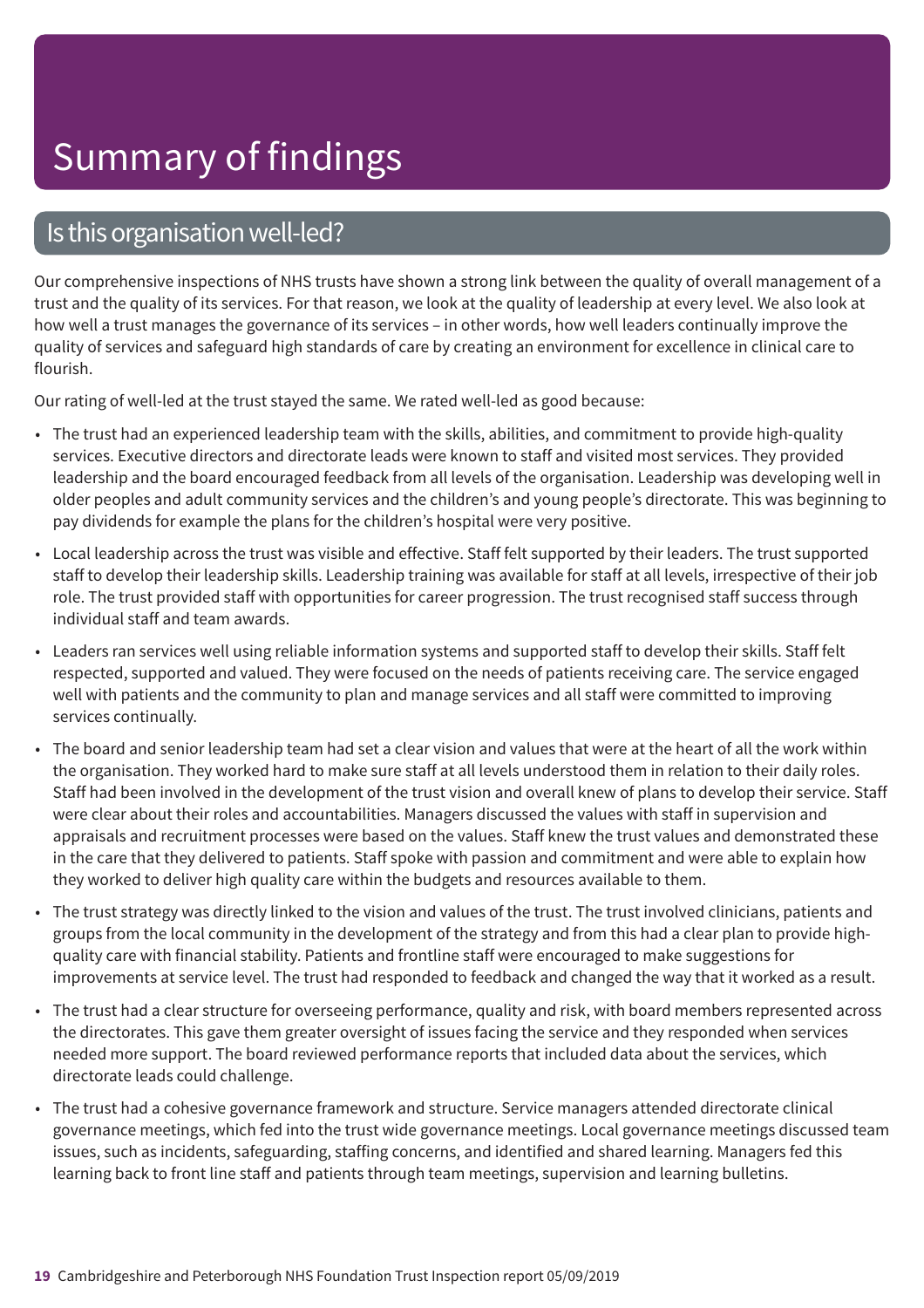- Our findings from the core services demonstrated that governance processes operated effectively at team level and that performance and risk were managed well. The trust had improved on many levels since our last inspection although there was work left to do. Recruitment and retention had improved significantly, particularly in the CAMHs, eating disorder and First response services. In addition, staffing metrics such as sickness, stability rate and appraisal had improved. Staff stability was beginning to have an impact on the quality of service delivered.
- Arrangements were in place for the governance of the Mental Health Act and Mental Capacity Act. The mental health law forum linked to the board and both were sited on regular performance information. The trust had a section 75 agreement in place with the Local Authority, which worked well. The trust had a positive partnership with the police to deliver section 136 responsibilities.
- The service had systems for identifying risks, planning to eliminate or reduce them, and coping with both the expected and unexpected. Managers used a systematic approach to continually improve the quality of its services. The service collected, analysed, managed and used information well to support all its activities, using secure electronic systems with security safeguards. Risk registers were in place at trust, directorate and team level. Staff could escalate concerns and submit items to the trust risk register. Senior trust staff reviewed the trust risk register and non-executive directors openly challenged issues through board and governance meetings. Staff were committed to improving services by learning from when things went well and when they went wrong.
- The trust monitored strategic risks via the board assurance framework and reviewed this regularly. We found this document gave assurance to the board. However, we identified some further areas for improvement and some action required to address previous breach of regulation. The board assurance framework has not included this information.
- The trust strategy and supporting plans were challenging and innovative, while remaining achievable. The trust aligned its strategy to local plans in the wider health and social care economy and had developed it with external stakeholders. The trust was working with other local health economy stakeholders with an intention to improve the sustainability of the care the system delivered to the population of Peterborough and Cambridgeshire. Reports from external sources, including NHS improvement, commissioners and other stakeholders confirmed the trust was responsive to challenge and worked collaboratively with stakeholders, other local NHS trusts and the third sector to deliver services to patients. Key personnel were actively involved in the sustainability and transformation partnership (STP).
- The financial information provided to Board was clear and consistent with the monthly financial returns submitted to NHS Improvement. Despite significant financial challenge in the local system, the trust has demonstrated good financial management over previous years. The trust had a surplus of £4.1 million for the financial year 2018/19. The trust also received an additional £4.5 million in funding from the STP to support mental health and community healthcare initiatives. Where cost improvements were taking place there were arrangements to consider the impact on patient care.
- The trust used research and innovation to improve patient care. The trust participated in a wide range of audits and accreditation schemes and shared learning. The trust led the Collaborations for Leadership in Applied Health Research and Care East of England and was actively involved in many clinical research studies.
- The trust was developing their quality improvement (QI) capacity and capability. The quality strategy had been updated and the first cohort of QSIR (quality, service improvement and redesign) practitioners had been trained. The trust had a three-year plan to cascade training to all front-line staff. However, QI was embryonic and needed significant profile in order to encourage and enthuse staff to improve.
- We heard about and saw many examples of innovative practice throughout the trust. Staff were enabled to take actions to improve services and to make a difference. The First Response service had developed well and was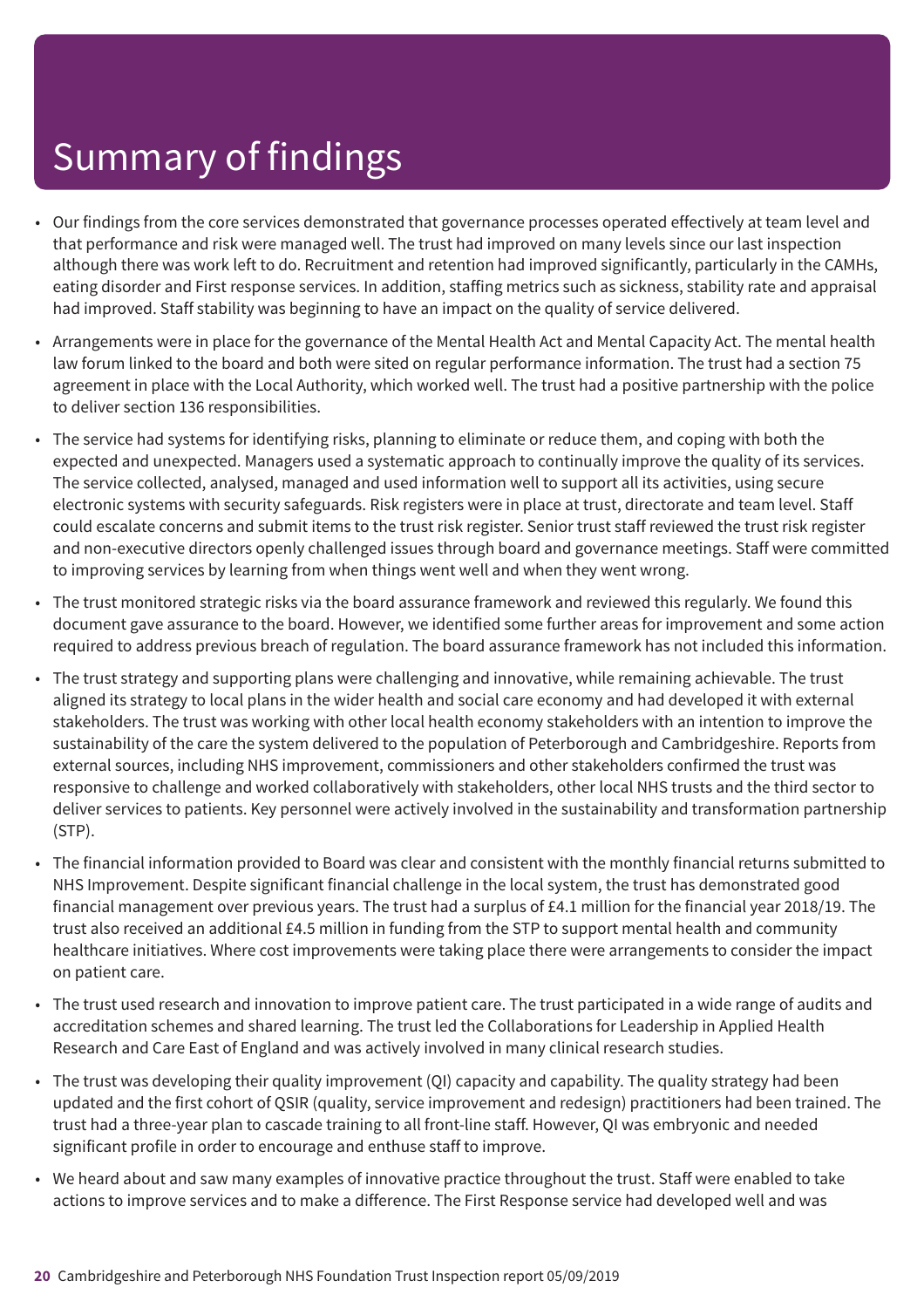providing a positive response to people in crisis. Physical health monitoring had improved and was very good particularly in acute mental health services. The smoking cessation team were very impressive. The pilot project undertaken by the tissue viability specialist nursing team in the management of chronic leg oedema was proving positive. We were impressed by the range of developments being planned to enhance the trusts IT capability.

However:

- The trust had not fully addressed all concerns raised at the last trust inspection of 2018, about the safety at the acute wards. We told the trust that they must address concerns and meet regulation. At this inspection, we found that some of our concerns had not yet been fully addressed. The trust had not ensured that seclusion practice and environments met the requirements of the Mental Health Act Code of Practice and were fully safe.
- While the trust had worked to address ligature risks in inpatient services there remained some environmental concerns that needed to be addressed.
- Staff had failed to enforce the trust's patient search policy in relation to smoking at wards. The trust's smoke free policy was not being operated at all wards.
- We also had a number of concerns about the health-based place of safety at Fulbourn Hospital.
- Work was developing on the equality and diversity agenda but was in early stages. Board members recognised that they had work to do to improve diversity and equality across the trust and at board level. We were however very impressed by the leadership of the trust's diversity network.
- Supervision recording was not accurate in all services and at some community teams' compliance rates were low. This has been an issue at the trust for some years.
- Child and adolescent mental health community services had improved on many levels particularly staff recruitment however the waiting list remained an issue. Waiting times from referral to treatment start exceeded 18 weeks for 24% of patients. Staff told us they were very stretched, and in the long term there may be capacity issues.
- Further work was needed regarding physical interventions. While there was a strategy this required further work and profile to bring about a reduction in physical interventions which were increasing across the trust but particularly in acute services.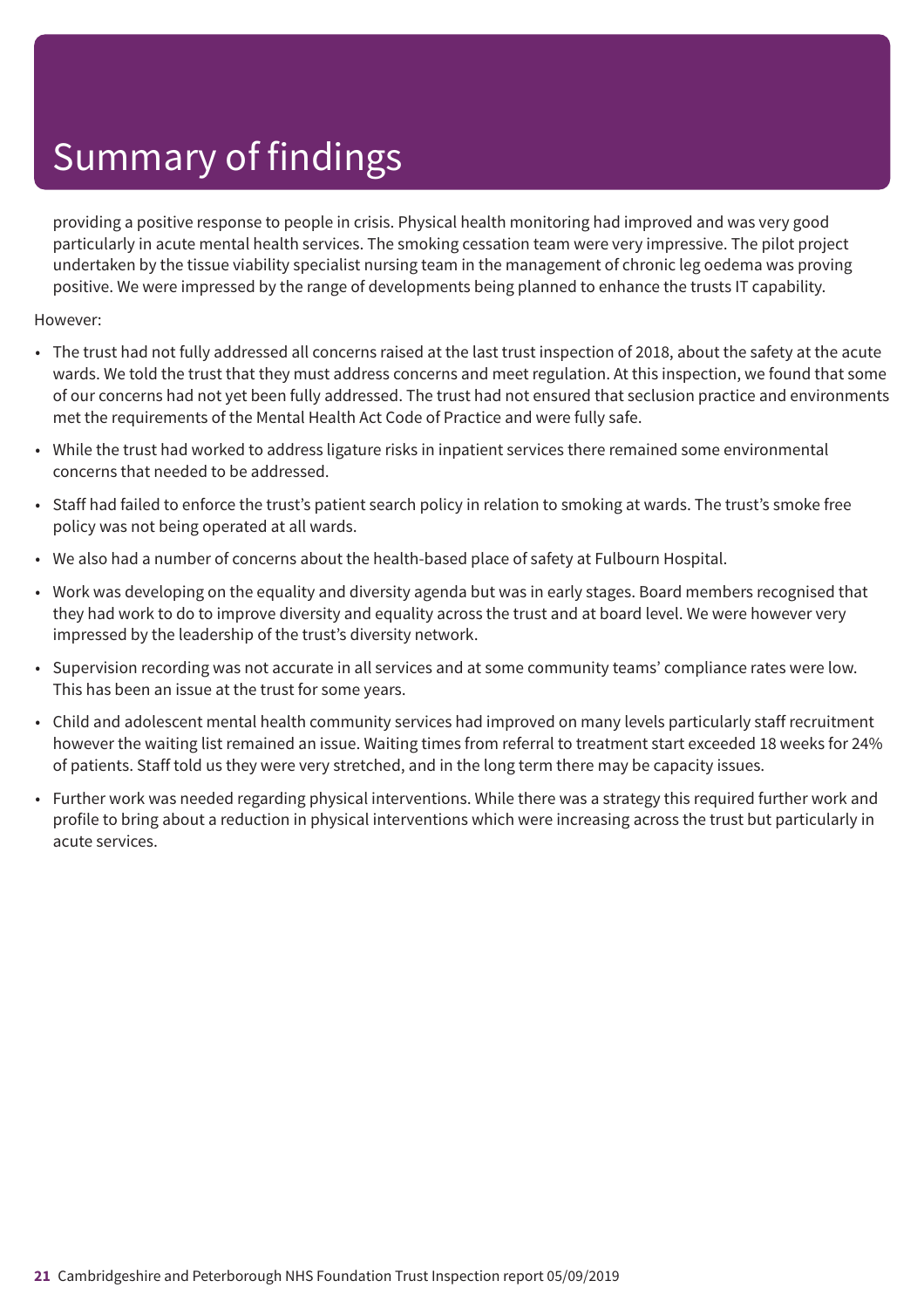### Ratings tables

|                                         |                          | <b>Key to tables</b> |                                |      |                                    |
|-----------------------------------------|--------------------------|----------------------|--------------------------------|------|------------------------------------|
| Ratings                                 | <b>Not rated</b>         | Inadequate           | <b>Requires</b><br>improvement | Good | <b>Outstanding</b>                 |
|                                         |                          |                      |                                |      |                                    |
| Rating change since<br>last inspection  | Same                     | Up one rating        | Up two ratings                 |      | Down one rating   Down two ratings |
| Symbol*                                 | $\rightarrow \leftarrow$ | T                    | <b>11</b>                      | ₩    | $\bigtriangledown$                 |
| Month Year = Date last rating published |                          |                      |                                |      |                                    |

\* Where there is no symbol showing how a rating has changed, it means either that:

- we have not inspected this aspect of the service before or
- we have not inspected it this time or
- changes to how we inspect make comparisons with a previous inspection unreliable.

#### **Ratings for the whole trust**

| <b>Safe</b>                                      | <b>Effective</b>        | Caring                  | <b>Responsive</b> | Well-led              | <b>Overall</b>                                        |
|--------------------------------------------------|-------------------------|-------------------------|-------------------|-----------------------|-------------------------------------------------------|
| Requires<br>improvement<br>→←<br><b>Jun 2019</b> | Good<br><b>Jun 2019</b> | Good<br><b>Jun 2019</b> | Good<br>Jun 2019  | Good<br>∙<br>Jun 2019 | Good<br>$\blacktriangleright\,\Leftarrow$<br>Jun 2019 |

The rating for well-led is based on our inspection at trust level, taking into account what we found in individual services. Ratings for other key questions are from combining ratings for services and using our professional judgement.

#### **Ratings for a combined trust**

|               | <b>Safe</b>                                                            | <b>Effective</b>       | <b>Caring</b>          | <b>Responsive</b>      | <b>Well-led</b>        | Overall                                      |  |
|---------------|------------------------------------------------------------------------|------------------------|------------------------|------------------------|------------------------|----------------------------------------------|--|
| Community     | Good<br>うそ<br><b>Jun 2019</b>                                          | Good<br>→←<br>Jun 2019 | Good<br>→←<br>Jun 2019 | Good<br>→←<br>Jun 2019 | Good<br>→←<br>Jun 2019 | Good<br>$\rightarrow \leftarrow$<br>Jun 2019 |  |
| Mental health | Requires<br>improvement<br>$\rightarrow \leftarrow$<br><b>Jun 2019</b> | Good<br>うそ<br>Jun 2019 | Good<br>→←<br>Jun 2019 | Good<br>→←<br>Jun 2019 | Good<br>→←<br>Jun 2019 | Good<br>$\rightarrow \leftarrow$<br>Jun 2019 |  |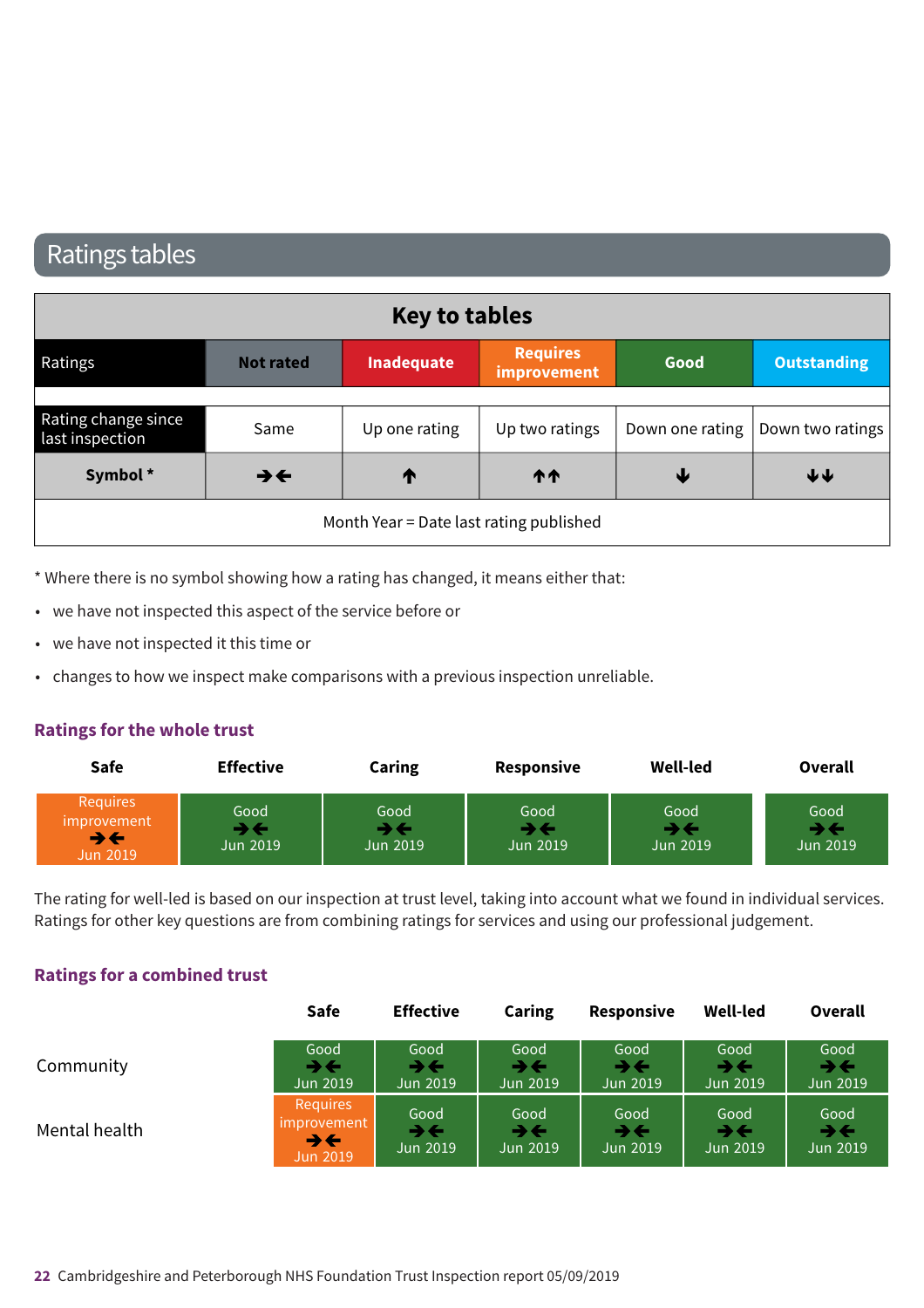The rating for the well-led key question is based on our inspection at trust level, taking into account what we found in individual services. Ratings for other key questions take into account the ratings for different types of service. Our decisions on overall ratings take into account the relative size of services. We use our professional judgement to reach fair and balanced ratings.

#### **Ratings for community health services**

|                                                     | <b>Safe</b>            | <b>Effective</b>       | <b>Caring</b>                                | <b>Responsive</b>      | <b>Well-led</b>                              | Overall                                      |
|-----------------------------------------------------|------------------------|------------------------|----------------------------------------------|------------------------|----------------------------------------------|----------------------------------------------|
| Community health services                           | Good                   | Good                   | Good                                         | Good                   | Good                                         | Good                                         |
| for adults                                          | Jun 2019               | Jun 2019               | <b>Jun 2019</b>                              | Jun 2019               | <b>Jun 2019</b>                              | Jun 2019                                     |
| Community health services<br>for children and young | Good                   | Good                   | Good                                         | Good                   | Good                                         | Good                                         |
| people                                              | <b>Jun 2018</b>        | Jun 2018               | <b>Jun 2018</b>                              | Jun 2018               | <b>Jun 2018</b>                              | Jun 2018                                     |
| Community health inpatient<br>services              | Good                   | Good                   | Outstanding                                  | Good                   | Good                                         | Good                                         |
|                                                     | <b>Jun 2018</b>        | Jun 2018               | <b>Jun 2018</b>                              | Jun 2018               | <b>Jun 2018</b>                              | Jun 2018                                     |
| Community urgent care                               | Good                   | Good                   | Good                                         | Good                   | Good                                         | Good                                         |
| service                                             | Jun 2019               | Jun 2019               | <b>Jun 2019</b>                              | Jun 2019               | <b>Jun 2019</b>                              | Jun 2019                                     |
| Overall*                                            | Good<br>→←<br>Jun 2019 | Good<br>→←<br>Jun 2019 | Good<br>$\rightarrow \leftarrow$<br>Jun 2019 | Good<br>→←<br>Jun 2019 | Good<br>$\rightarrow \leftarrow$<br>Jun 2019 | Good<br>$\rightarrow \leftarrow$<br>Jun 2019 |

\*Overall ratings for community health services are from combining ratings for services. Our decisions on overall ratings take into account the relative size of services. We use our professional judgement to reach fair and balanced ratings.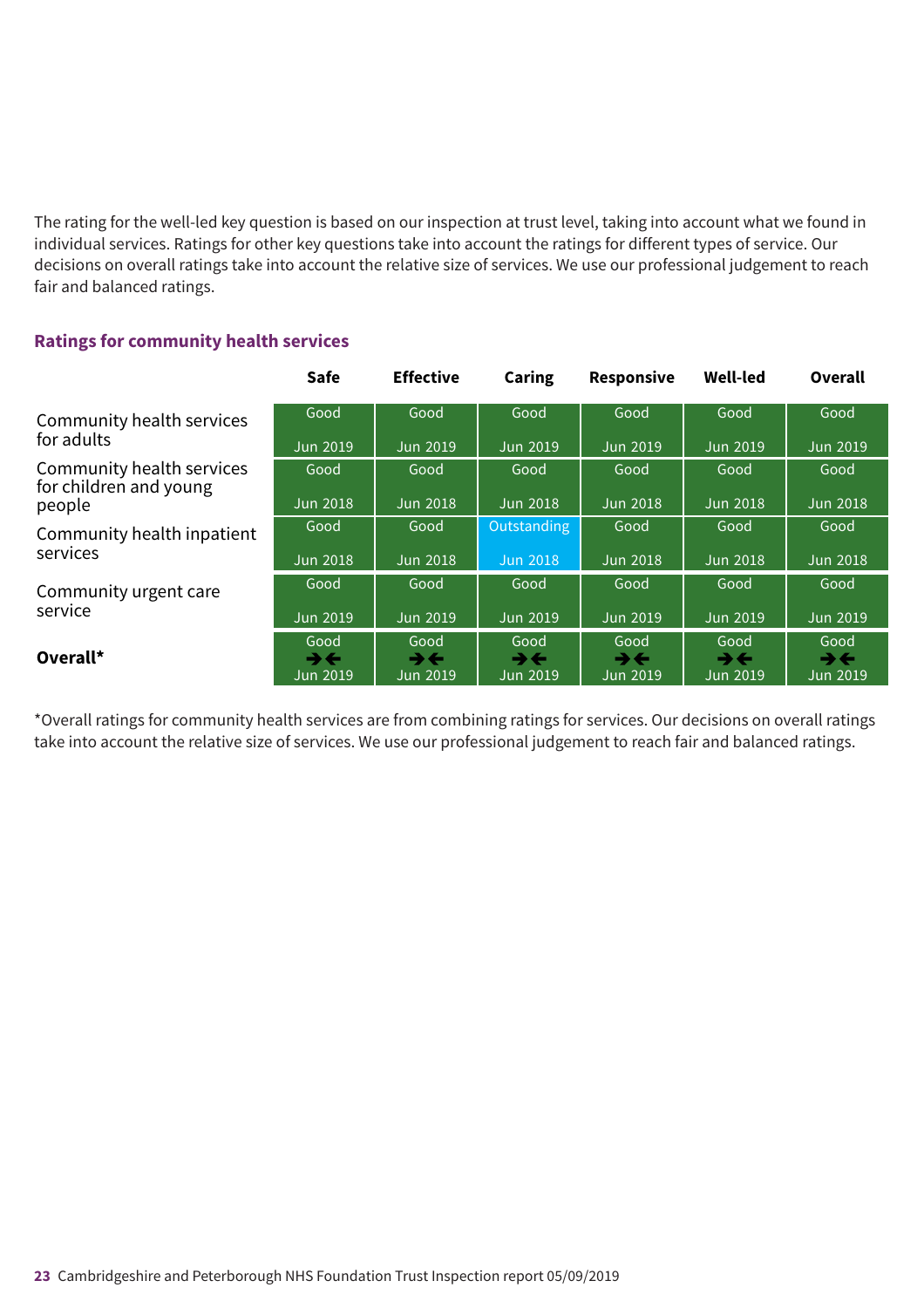#### **Ratings for mental health services**

Acute wards for adults of working age and psychiatric intensive care units

> Long-stay or rehabilitation mental health wards for working age adults

Forensic inpatient or secure nonensie<br>wards

Child and adolescent mental enne and der

Wards for older people with mental health problems

Wards for people with a wards io: people with a<br>learning disability or autism

Community-based mental health services for adults of working age same-relating s

> Mental health crisis services and health-based places of safety

> > Specialist community mental health services for children and young people

> > > Community-based mental health services for older people

Community mental health services for people with a learning disability or autism

Specialist eating disorders service upone-rating same-r–––ating same-r–––ating same-r–––ating same-r–––ating same-r–––ating

> **Overall** Overall

| Safe                                                                          | <b>Effective</b>                                    | Caring                                              | <b>Responsive</b>                                   | Well-led                                            | <b>Overall</b>                                      |
|-------------------------------------------------------------------------------|-----------------------------------------------------|-----------------------------------------------------|-----------------------------------------------------|-----------------------------------------------------|-----------------------------------------------------|
| <b>Requires</b><br>improvement<br>$\rightarrow \leftarrow$<br><b>Jun 2019</b> | Good<br>$\rightarrow \leftarrow$<br><b>Jun 2019</b> | Good<br>$\rightarrow \leftarrow$<br><b>Jun 2019</b> | Good<br>$\rightarrow \leftarrow$<br><b>Jun 2019</b> | Good<br>$\rightarrow \leftarrow$<br><b>Jun 2019</b> | Good<br>$\rightarrow \leftarrow$<br><b>Jun 2019</b> |
| Good                                                                          | Good                                                | Good                                                | Good                                                | Good                                                | Good                                                |
| Oct 2015                                                                      | Oct 2015                                            | Oct 2015                                            | Oct 2015                                            | Oct 2015                                            | Oct 2015                                            |
| Good                                                                          | Good                                                | Good                                                | Good                                                | Good                                                | Good                                                |
| <b>Jun 2018</b>                                                               | <b>Jun 2018</b>                                     | <b>Jun 2018</b>                                     | <b>Jun 2018</b>                                     | <b>Jun 2018</b>                                     | <b>Jun 2018</b>                                     |
| Good                                                                          | Outstanding                                         | Good                                                | Good                                                | Good                                                | Good                                                |
| <b>Jun 2018</b>                                                               | <b>Jun 2018</b>                                     | <b>Jun 2018</b>                                     | <b>Jun 2018</b>                                     | <b>Jun 2018</b>                                     | <b>Jun 2018</b>                                     |
| <b>Requires</b><br>improvement                                                | Good                                                | Requires<br>improvement                             | Good                                                | Good                                                | Requires<br>improvement                             |
| <b>Jun 2018</b>                                                               | <b>Jun 2018</b>                                     | <b>Jun 2018</b>                                     | <b>Jun 2018</b>                                     | <b>Jun 2018</b>                                     | <b>Jun 2018</b>                                     |
| Good                                                                          | Good                                                | Good                                                | Good                                                | Good                                                | Good                                                |
| <b>Jun 2018</b>                                                               | <b>Jun 2018</b>                                     | <b>Jun 2018</b>                                     | <b>Jun 2018</b>                                     | <b>Jun 2018</b>                                     | <b>Jun 2018</b>                                     |
| Good                                                                          | Good                                                | Outstanding                                         | Good                                                | Good                                                | Good                                                |
| $\rightarrow \leftarrow$<br><b>Jun 2019</b>                                   | $\rightarrow \leftarrow$<br><b>Jun 2019</b>         | ⋔<br><b>Jun 2019</b>                                | $\rightarrow \leftarrow$<br><b>Jun 2019</b>         | $\rightarrow \leftarrow$<br><b>Jun 2019</b>         | $\rightarrow \leftarrow$<br><b>Jun 2019</b>         |
| Requires                                                                      | Good                                                | Good                                                | Good                                                | Good                                                | Good                                                |
| improvement<br>Ψ                                                              | $\rightarrow \leftarrow$                            | $\rightarrow \leftarrow$                            | $\rightarrow \leftarrow$                            | $\rightarrow \leftarrow$                            | $\rightarrow \leftarrow$                            |
| <b>Jun 2019</b>                                                               | <b>Jun 2019</b>                                     | <b>Jun 2019</b>                                     | <b>Jun 2019</b>                                     | <b>Jun 2019</b>                                     | <b>Jun 2019</b>                                     |
| Good                                                                          | Good                                                | Good                                                | <b>Requires</b><br>improvement                      | Good                                                | Good                                                |
| <b>Jun 2019</b>                                                               | Φ<br>Jun 2019                                       | $\rightarrow \leftarrow$<br><b>Jun 2019</b>         | ↓                                                   | <b>Jun 2019</b>                                     | T<br><b>Jun 2019</b>                                |
|                                                                               |                                                     |                                                     | <b>Jun 2019</b>                                     |                                                     |                                                     |
| Good                                                                          | Good                                                | Good                                                | Good                                                | Good                                                | Good                                                |
| Oct 2015                                                                      | Oct 2015                                            | Oct 2015                                            | Oct 2015                                            | Oct 2015                                            | Oct 2015                                            |
| Requires<br>improvement                                                       | Good                                                | Good                                                | Good                                                | Good                                                | Good                                                |
| <b>Jun 2018</b>                                                               | <b>Jun 2018</b>                                     | Jun 2018                                            | <b>Jun 2018</b>                                     | <b>Jun 2018</b>                                     | <b>Jun 2018</b>                                     |
| Good                                                                          | Good                                                | Good                                                | Good                                                | Good                                                | Good                                                |
| ♠<br>Jun 2019                                                                 | $\rightarrow \leftarrow$<br><b>Jun 2019</b>         | $\rightarrow \leftarrow$<br>Jun 2019                | $\rightarrow \leftarrow$<br><b>Jun 2019</b>         | $\rightarrow \leftarrow$<br><b>Jun 2019</b>         | $\rightarrow \leftarrow$<br>Jun 2019                |
| <b>Requires</b>                                                               |                                                     |                                                     |                                                     |                                                     |                                                     |
| improvement                                                                   | Good<br>$\rightarrow \leftarrow$                    | Good<br>$\rightarrow \leftarrow$                    | Good<br>$\rightarrow \leftarrow$                    | Good<br>$\rightarrow \leftarrow$                    | Good<br>$\rightarrow \leftarrow$                    |
| $\rightarrow \leftarrow$<br><b>Jun 2019</b>                                   | <b>Jun 2019</b>                                     | Jun 2019                                            | <b>Jun 2019</b>                                     | <b>Jun 2019</b>                                     | Jun 2019                                            |

Overall ratings for mental health services are from combining ratings for services. Our decisions on overall ratings take into account the relative size of services. We use our professional judgement to reach fair and balanced ratings.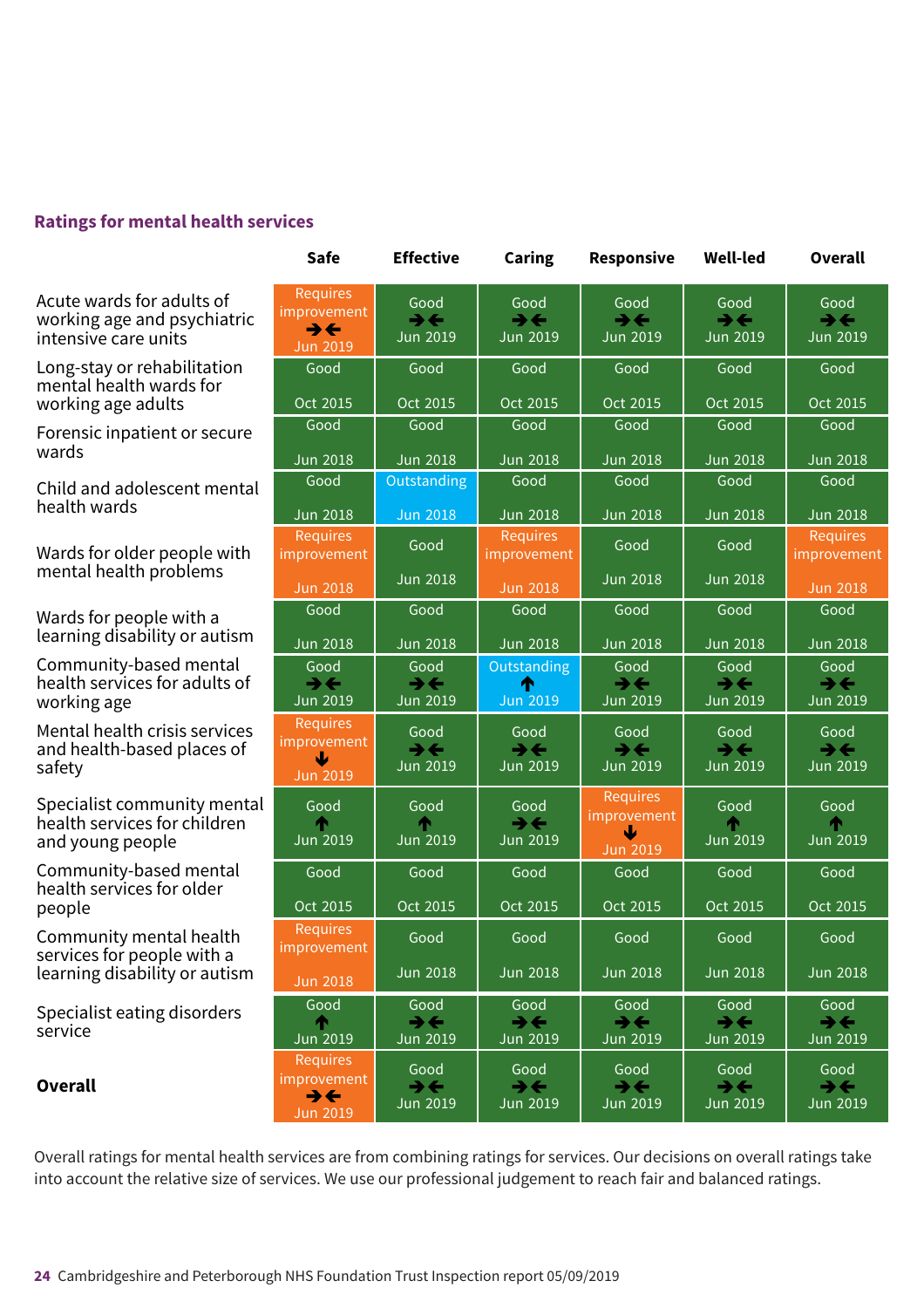#### **Good –––**

### Key facts and figures

Cambridgeshire and Peterborough NHS Foundation Trust provides Minor Injuries Unit (MIU) services at three locations in Cambridgeshire – Doddington, Ely and Wisbech. This was the first inspection of the MIU services since the trust started providing them in 2015. The MIUs provide services to adults and children in the local area.

During this inspection, we visited one location:

• MIU at Princess of Wales Hospital, Ely

During this inspection, we inspected against all five key questions. We rated safe, effective, caring, responsive and well-led as good, providing a rating of good overall.

Our inspection was announced to ensure that everyone we needed to talk to was available.

Before the inspection visit, we reviewed information that we held about the service and information requested from the trust.

During the inspection visit, we spoke to five members of staff, including the service manager, service leads, clinical staff and reception staff. We spoke to two patients and reviewed five patient records. We also observed patient interactions with staff and reviewed information including patient group directions, competency records and training records.

### **Summary of this service**

We rated the service as good because:

- The service provided mandatory training in key skills to all staff and made sure most staff had completed it. Staff understood how to protect patients from abuse and the service worked well with other agencies to do so. The service controlled infection risk well. The design, maintenance and use of facilities, premises and equipment kept people safe. Staff assessed risks to patients, acted on them and kept good care records. The service managed patient safety incidents well. The service used systems and processes to safely manage medicines.
- The service provided care and treatment based on national guidance and evidence-based practice. Staff assessed and monitored patients regularly and gave pain relief in a timely way. All those responsible for delivering care worked together as a team to benefit patients. Staff supported patients to make informed decisions about their care and treatment and followed national guidance to gain patients' consent.
- Staff treated patients with compassion and kindness, respected their privacy and dignity, and took account of their individual needs. Staff provided emotional support to patients, families and carers, and supported them understand their condition and make decisions about their care and treatment.
- The service planned care to meet the needs of local people, took account of patients' individual needs, and made it easy for people to give feedback. People could access the service when they needed it and received the right care in a timely way.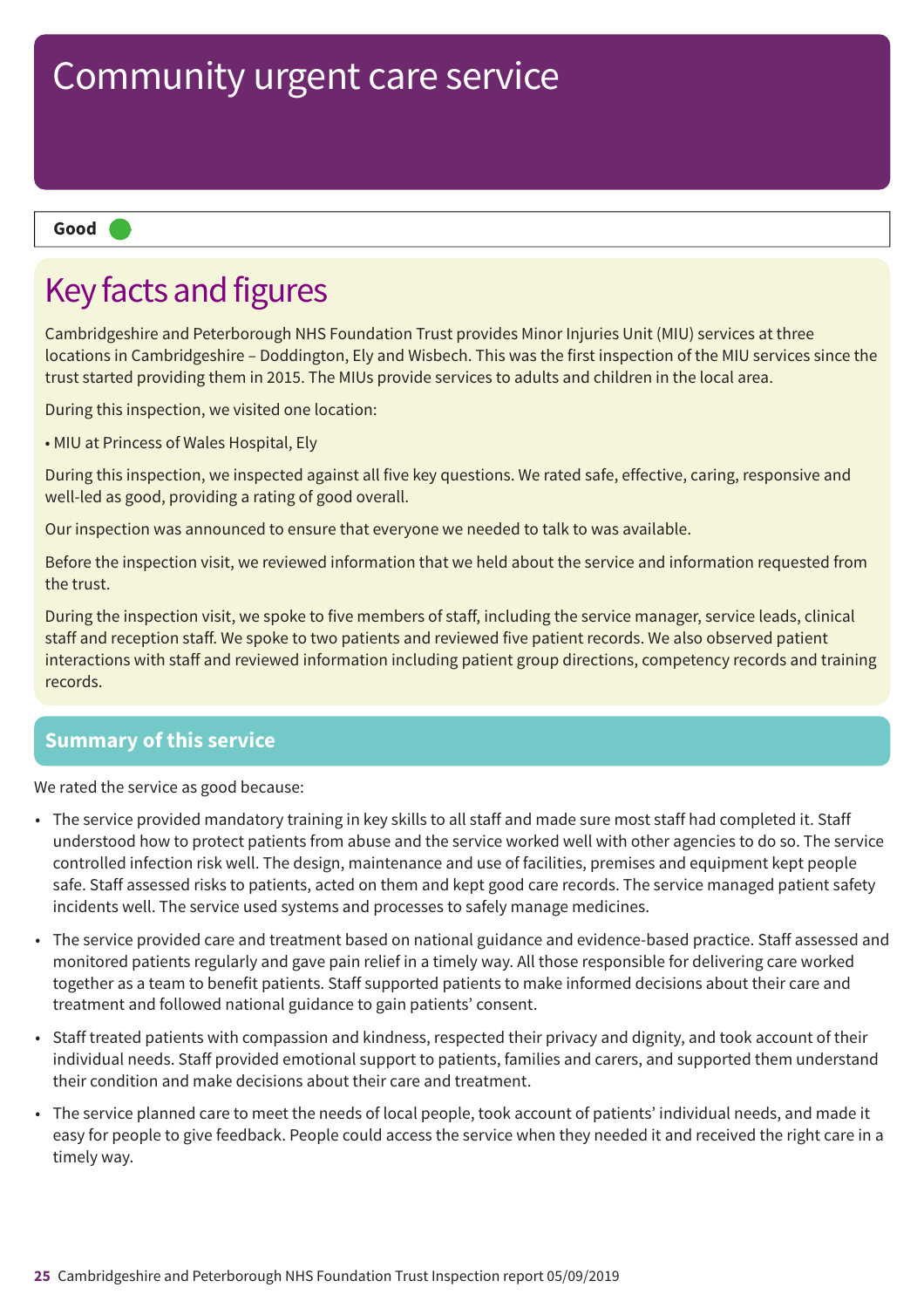• Leaders had the integrity, skills and abilities to run the service. Leaders ran services well using reliable information systems and supported staff to develop their skills. Staff understood the service's vision and values, and how to apply them in their work. Staff felt respected, supported and valued. They were focused on the needs of patients receiving care. Staff were clear about their roles and accountabilities. The service engaged well with patients and the community to plan and manage services and all staff were committed to improving services continually.

However:

• Diagnostic imaging support was not consistently available during opening hours across all sites.

# **Is the service safe?**

**Good –––**

We rated it as good for safe because:

- The service provided mandatory training in key skills to all staff and made sure most staff had completed it.
- Staff understood how to protect patients from abuse and the service worked well with other agencies to do so. Most staff had training on how to recognise and report abuse, and they knew how to apply it.
- The service controlled infection risk well. Staff used equipment and control measures to protect patients, themselves and others from infection. They kept equipment and the premises visibly clean.
- The design, maintenance and use of facilities, premises and equipment kept people safe. Staff managed clinical waste well.
- Staff completed and updated risk assessments for each patient and removed or minimised risks. Staff identified and quickly acted upon patients at risk of deterioration.
- Staff kept detailed records of patients' care and treatment. Records were clear, up-to-date, stored securely and easily available to most staff providing care.
- The service used systems and processes to safely prescribe, administer, record and store medicines.
- The service managed patient safety incidents well. Staff recognised and reported incidents and near misses. Managers investigated incidents and shared lessons learned with the whole team and the wider service. When things went wrong, staff apologised and gave patients honest information and suitable support. Managers ensured that actions from patient safety alerts were implemented and monitored.

However:

• The service had begun to audit patients' records but this was not fully embedded across all MIU sites.

### **Is the service effective?**

**Good –––**

We rated it as good for effective because:

• The service provided care and treatment based on national guidance and evidence-based practice. Managers checked to make sure staff followed guidance. Staff protected the rights of patients' subject to the Mental Health Act 1983.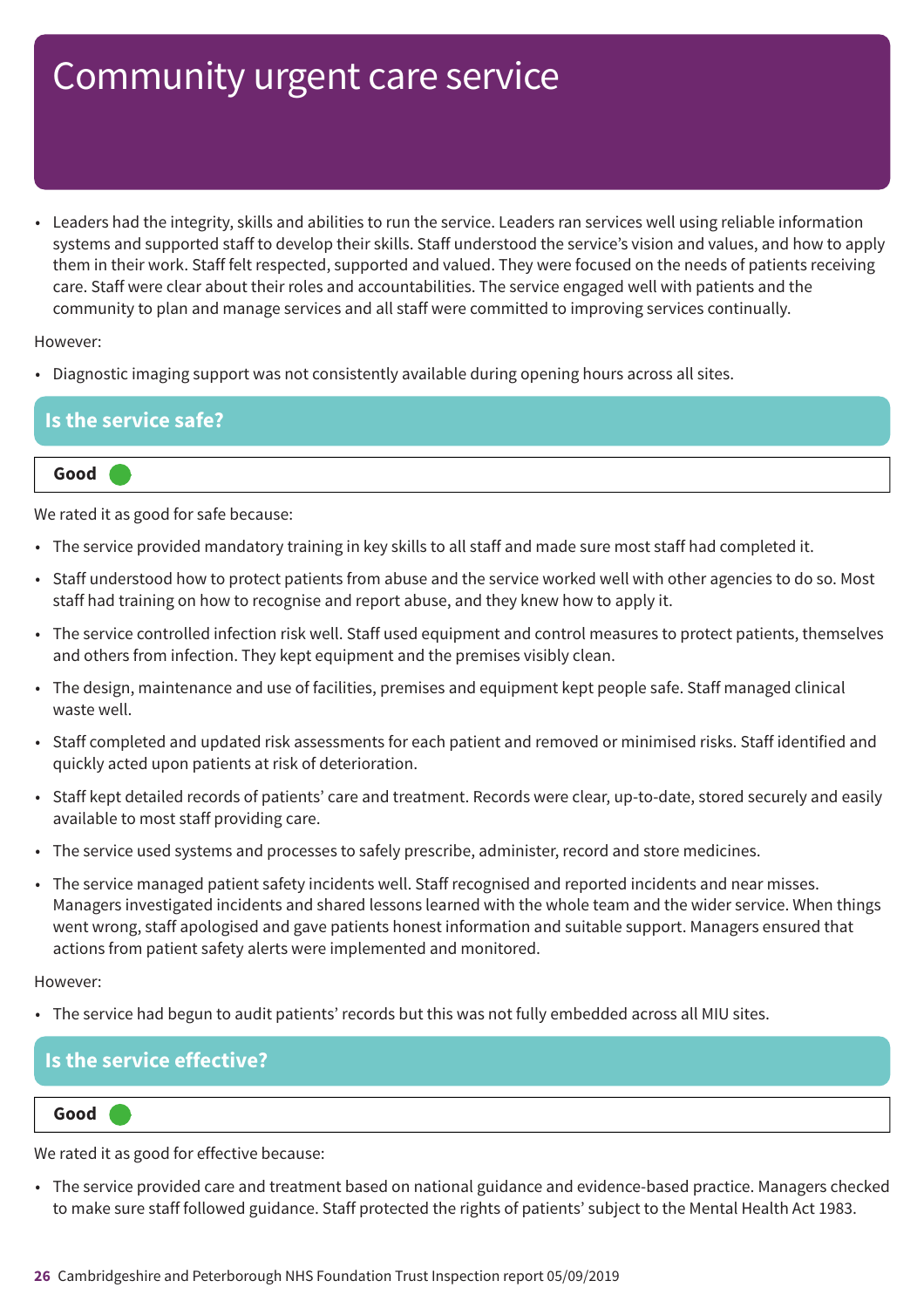- Staff assessed and monitored patients regularly to see if they were in pain and gave pain relief in a timely way. They supported those unable to communicate using suitable assessment tools and prescribed pain relief to ease pain.
- The service made sure that staff were competent for their roles. Managers appraised staff's work performance and held supervision meetings with them to provide support and development.
- All those responsible for delivering care worked together as a team to benefit patients. They supported each other to provide good care and communicated effectively with other agencies.
- Staff gave patients practical support and advice to lead healthier lives.
- Staff supported patients to make informed decisions about their care and treatment. They followed national guidance to gain patients' consent. They knew how to support patients who lacked capacity to make their own decisions or were experiencing mental ill health.

However:

• Not all staff had received an appraisal in the previous year.

### **Is the service caring?**



We rated it as good for caring because:

- Staff treated patients with compassion and kindness, respected their privacy and dignity, and took account of their individual needs.
- Staff provided emotional support to patients, families and carers to minimise their distress. They understood patients' personal, cultural and religious needs.
- Staff supported and involved patients, families and carers to understand their condition and make decisions about their care and treatment.

### **Is the service responsive?**

**Good –––**

We rated it as good for responsive because:

- The service planned and provided care in a way that met the needs of local people and the communities served. It also worked with others in the wider system and local organisations to plan care.
- The service was inclusive and took account of patients' individual needs and preferences. Staff made reasonable adjustments to help patients access services. They coordinated care with other services and providers.
- People could access the service when they needed it and received the right care in a timely way.
- It was easy for people to give feedback and raise concerns about care received. The service treated concerns and complaints seriously, investigated them and shared lessons learned with all staff. The service included patients in the investigation of their complaint.

However: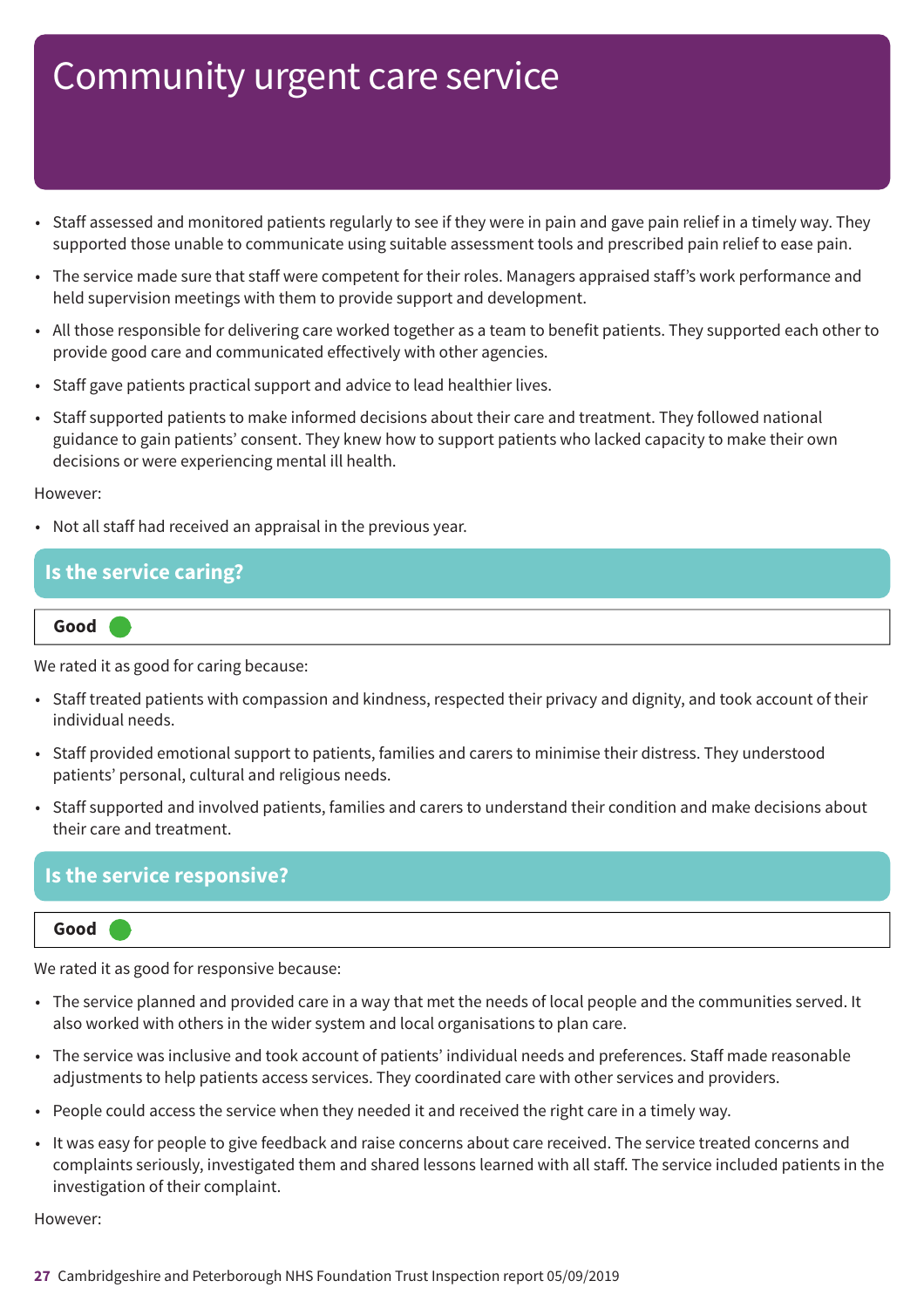• Diagnostic imaging support was not consistently available during opening hours across all sites.

### **Is the service well-led?**

| lood |  |  |  |
|------|--|--|--|
|      |  |  |  |

We rated it as good for well-led because:

- Leaders had the integrity, skills and abilities to run the service. They understood and managed the priorities and issues the service faced. They were visible and approachable in the service for patients and staff. They supported staff to develop their skills and take on more senior roles.
- The service had a vision for what it wanted to achieve and a strategy to turn it into action, developed with all relevant stakeholders. The vision and strategy were focused on sustainability of services and aligned to local plans within the wider health economy. Leaders and staff understood and knew how to apply them and monitor progress.
- Staff felt respected, supported and valued. They were focused on the needs of patients receiving care. The service promoted equality and diversity in daily work and provided opportunities for career development. The service had an open culture where patients, their families and staff could raise concerns without fear.
- Leaders operated effective governance processes, throughout the service and with partner organisations. Staff at all levels were clear about their roles and accountabilities and had regular opportunities to meet, discuss and learn from the performance of the service.
- Leaders and teams used systems to manage performance effectively. They identified and escalated relevant risks and issues and identified actions to reduce their impact. They had plans to cope with unexpected events. Staff contributed to decision-making to help avoid financial pressures compromising the quality of care.
- The service collected reliable data and analysed it. Staff could find the data they needed, in easily accessible formats, to understand performance, make decisions and improvements. The information systems were integrated and secure. Data or notifications were consistently submitted to external organisations as required.
- Leaders and staff actively and openly engaged with patients, staff, equality groups, the public and local organisations to plan and manage services. They collaborated with partner organisations to help improve services for patients.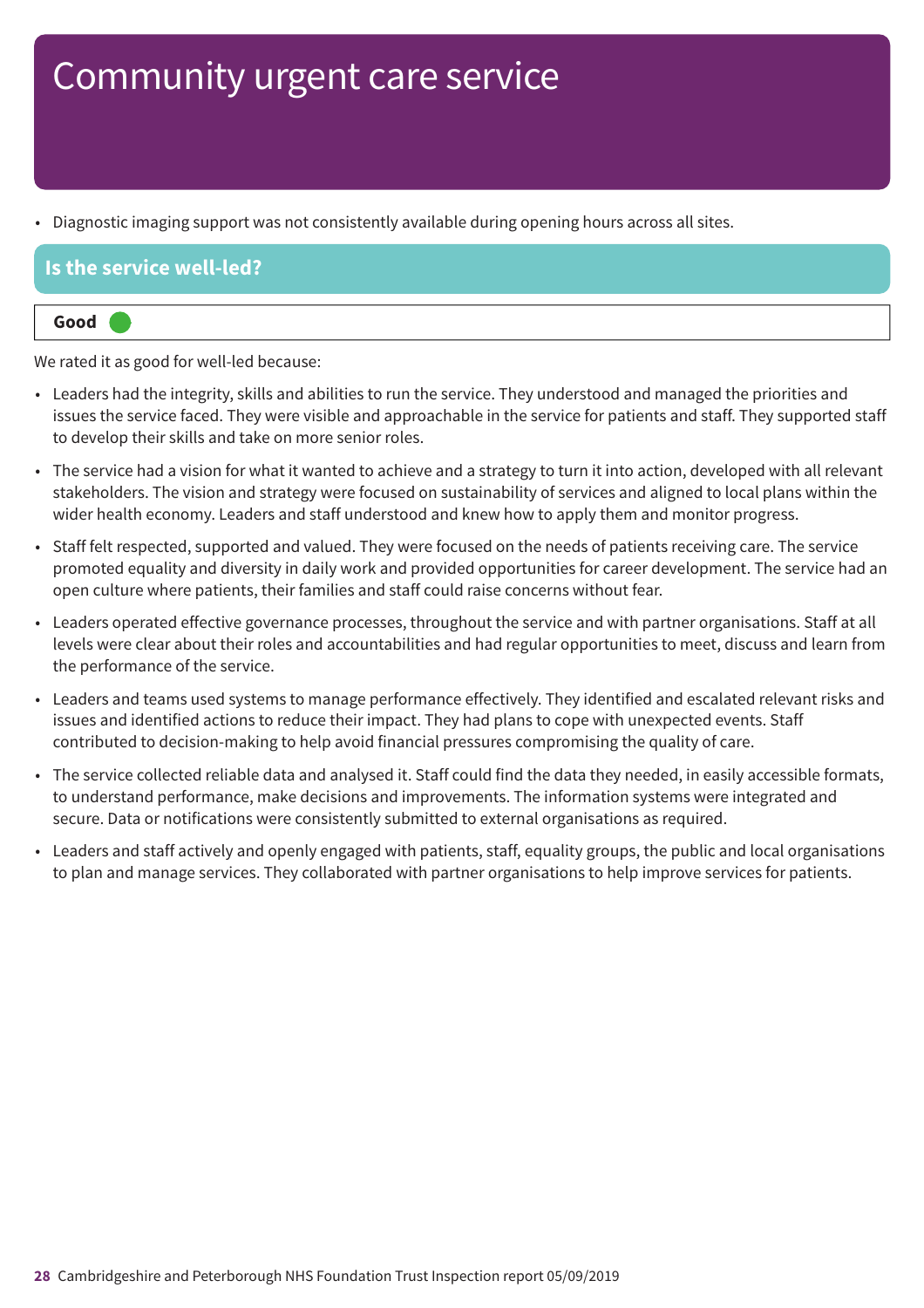#### **Good –––**

### Key facts and figures

Cambridgeshire and Peterborough NHS Foundation Trust provides community health services for adults at a variety of locations in Cambridgeshire and Peterborough. This was the first inspection of community services for adults since the trust started providing these services in 2015.

Services are provided mostly to men and women over the age of 18. The service supports the transition from children's services into adult services. Teams within the service include district nursing, therapies, and outpatient clinics, including continence clinics and musculoskeletal physiotherapy and occupational therapy clinics, among others.

During the inspection, we visited three locations, as follows:

•South Cambridge – Brookfields Hospital

•North Cambridge and Villages - Histon

•Fenland – Doddington Hospital

During this inspection, we inspected against all five key questions. We rated safe, effective, caring, responsive and well-led as good, providing a rating of good overall.

Our inspection was announced to ensure that everyone we needed to talk to was available.

Before the inspection visit, we reviewed information that we held about the service and information requested from the trust.

During the inspection visit, we spoke with seven patients who were using the service, and two relatives or carers. We spoke with 23 members of staff including senior managers, clinical and operational service leads, nursing staff, allied health professionals, and support staff. We reviewed 11 patient care records.

We also observed patient care, staff handovers and reviewed information including meeting minutes, audit data, action plans and training records.

### **Summary of this service**

We rated community services for adults as good because:

- The service had enough staff with the right qualifications, skills, training and experience to keep patients safe from avoidable harm and to provide the right care and treatment. The service managed patient safety incidents well. Staff understood how to protect patients from abuse and the service worked well with other agencies to do so. The service used monitoring results well to improve safety.
- The design, maintenance and use of facilities, premises and equipment kept people safe. Staff managed clinical waste well. The service controlled infection well and the service had low number of infection incidents.
- Staff kept detailed records of patients' care and treatment, they completed and updated risk assessments for each patient and removed or minimised risks. The service used systems and processes to safely prescribe, administer, record and store medicines.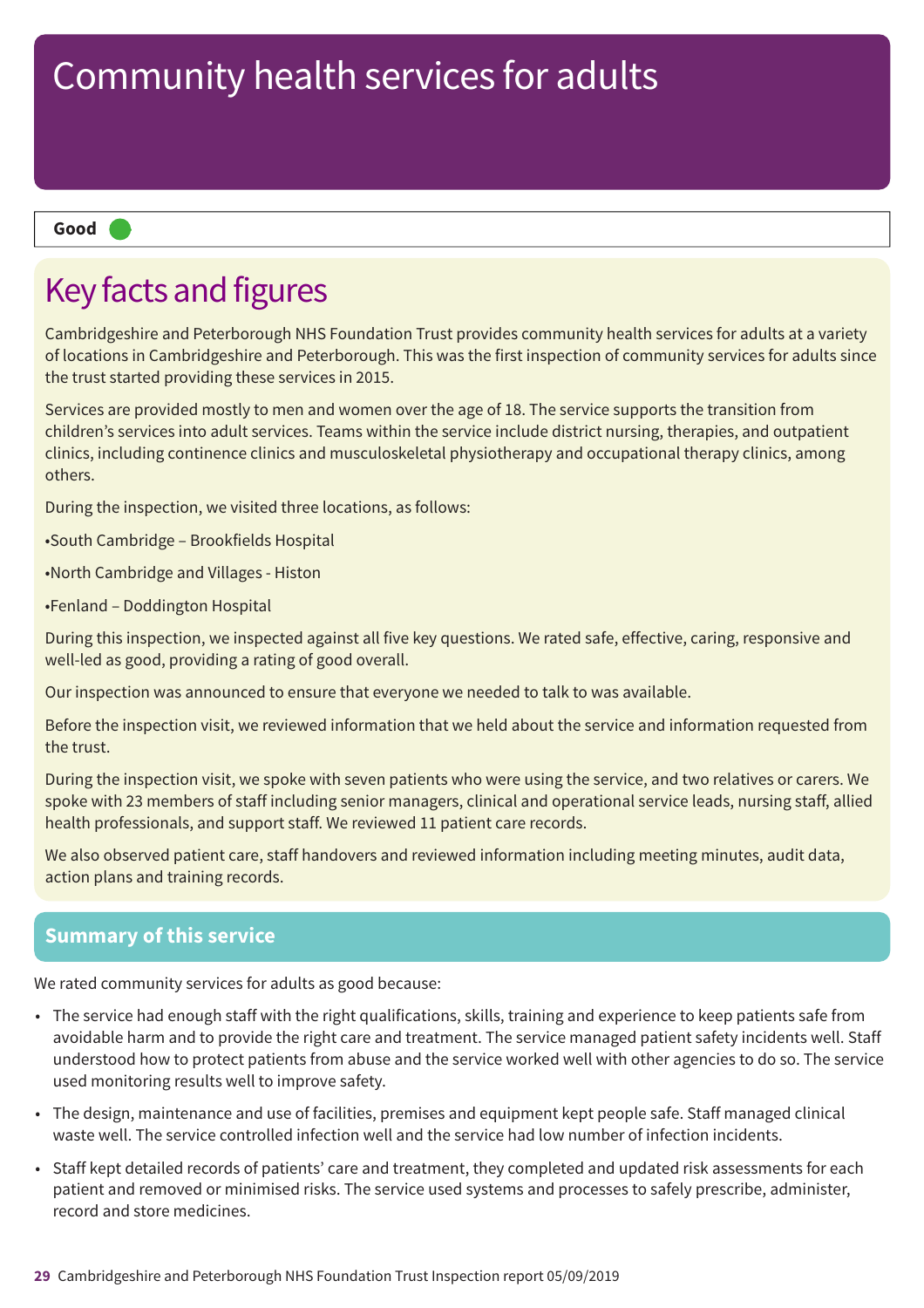- The service provided care and treatment based on national guidance and evidence-based practice. Staff gave patients practical support and advice to lead healthier lives. Staff regularly checked if patients were eating and drinking enough to stay healthy and help with their recovery. Staff assessed and monitored patients regularly to see if they were in pain and requested pain management reviews in a timely way.
- Staff treated patients with compassion and kindness, respected their privacy and dignity, and took account of their individual needs.
- Staff provided emotional support to patients, families and carers to minimise their distress. Staff supported patients to make informed decisions about their care and treatment. They knew how to support patients who lacked capacity to make their own decisions or were experiencing mental ill health. Staff supported and involved patients, families and carers to understand their condition and make decisions about their care and treatment.
- The service had a vision for what it wanted to achieve and workable plans to turn it into action developed with involvement from staff, patients, and key groups representing the local community. The service planned and provided care in a way that met the needs of local people and the communities served. It was inclusive and took account of patients' individual needs and preferences. People could access the service when they needed it and received the right care in a timely way.
- The service engaged well with patients, staff, the public and local organisations to plan and manage appropriate services and collaborated with partner organisations effectively. It was easy for people to give feedback and raise concerns about care received.
- Managers at all levels in the trust had the right skills and abilities to run a service providing high-quality sustainable care. Managers across the service promoted a positive culture that supported and valued staff, creating a sense of common purpose based on shared values. All those responsible for delivering care worked together as a team to benefit patients.
- The service had effective systems for identifying risks, planning to eliminate or reduce them, and coping with both the expected and unexpected. Managers used a systematic approach to continually improve the quality of its services. The service collected, analysed, managed and used information well to support all its activities, using secure electronic systems with security safeguards. Staff were committed to improving services by learning from when things went well and when they went wrong, promoting training, research and innovation.

However:

• The service did not have robust assurance processes in relation to infection prevention and control audits. The service completed annual hand hygiene audits and did not have any formalised assurance processes in place.

### **Is the service safe?**

### **Good –––**

We rated it as good for safe because:

- The service provided mandatory training in key skills to all staff although not everyone completed all components to the trust's target.
- Staff understood how to protect patients from abuse and the service worked well with other agencies to do so. Staff had training on how to recognise and report abuse, and they knew how to apply it.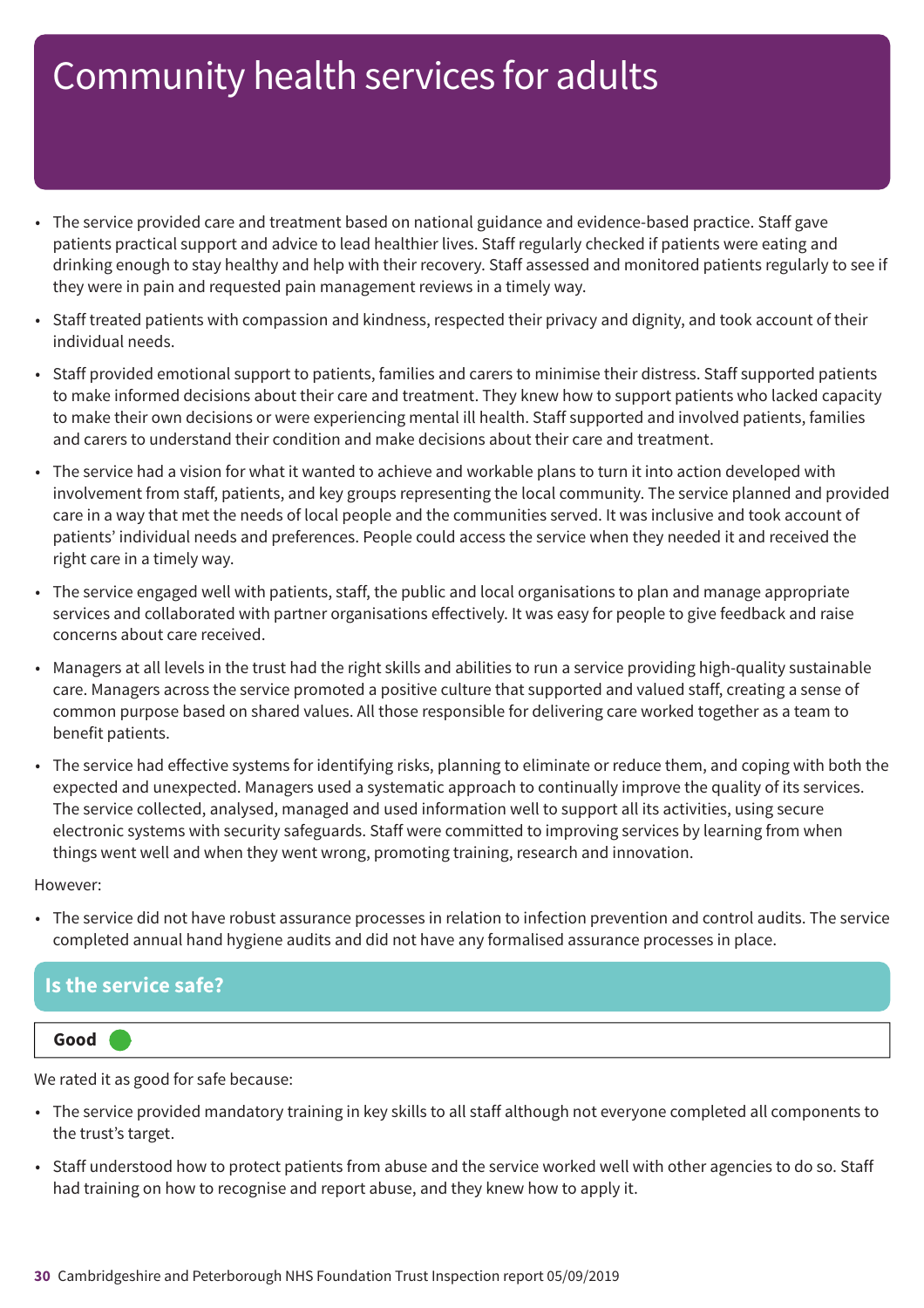- Although infection prevention and control audit process provided limited assurance about staff practice. The service controlled infection well and the service had low infection incidents. Staff kept equipment and their work area visibly clean. Staff used equipment and control measures to protect patients, themselves and others from infection.
- The design, maintenance and use of facilities, premises and equipment kept people safe. Staff managed clinical waste well. When providing care in patients' homes, staff took precautions and actions to protect themselves and patients.
- Staff completed and updated risk assessments for each patient and removed or minimised risks. Staff identified and quickly acted upon patients at risk of deterioration.
- The service had enough staff with the right qualifications, skills, training and experience to keep patients safe from avoidable harm and to provide the right care and treatment. Managers regularly reviewed and adjusted staffing levels and skill mix.
- Staff kept detailed records of patients' care and treatment. Records were clear, up-to-date, stored securely and easily available to all staff providing care.
- The service used systems and processes to safely prescribe, administer, record and store medicines.
- The service managed patient safety incidents well. Staff recognised and reported incidents and near misses. Managers investigated incidents and shared lessons learned with the whole team and the wider service. When things went wrong, staff apologised and gave patients honest information and suitable support. Managers ensured that actions from patient safety alerts were implemented and monitored.
- The service used monitoring results well to improve safety. Staff collected safety information and managers shared results with staff.

### **Is the service effective?**



We rated it as good for effective because:

- The service provided care and treatment based on national guidance and evidence-based practice. Staff protected the rights of patients in their care.
- Staff regularly checked if patients were eating and drinking enough to stay healthy and help with their recovery. They worked with other agencies to support patients who could not cook or feed themselves.
- Staff assessed and monitored patients regularly to see if they were in pain and requested pain management reviews in a timely way.
- Staff monitored the effectiveness of care and treatment. They used the findings to make improvements and achieved good outcomes for patients.
- The service made sure staff were competent for their roles. Managers appraised staff's work performance and held supervision meetings with them to provide support and development.
- All those responsible for delivering care worked together as a team to benefit patients. They supported each other to provide good care and communicated effectively with other agencies.
- Staff gave patients practical support and advice to lead healthier lives.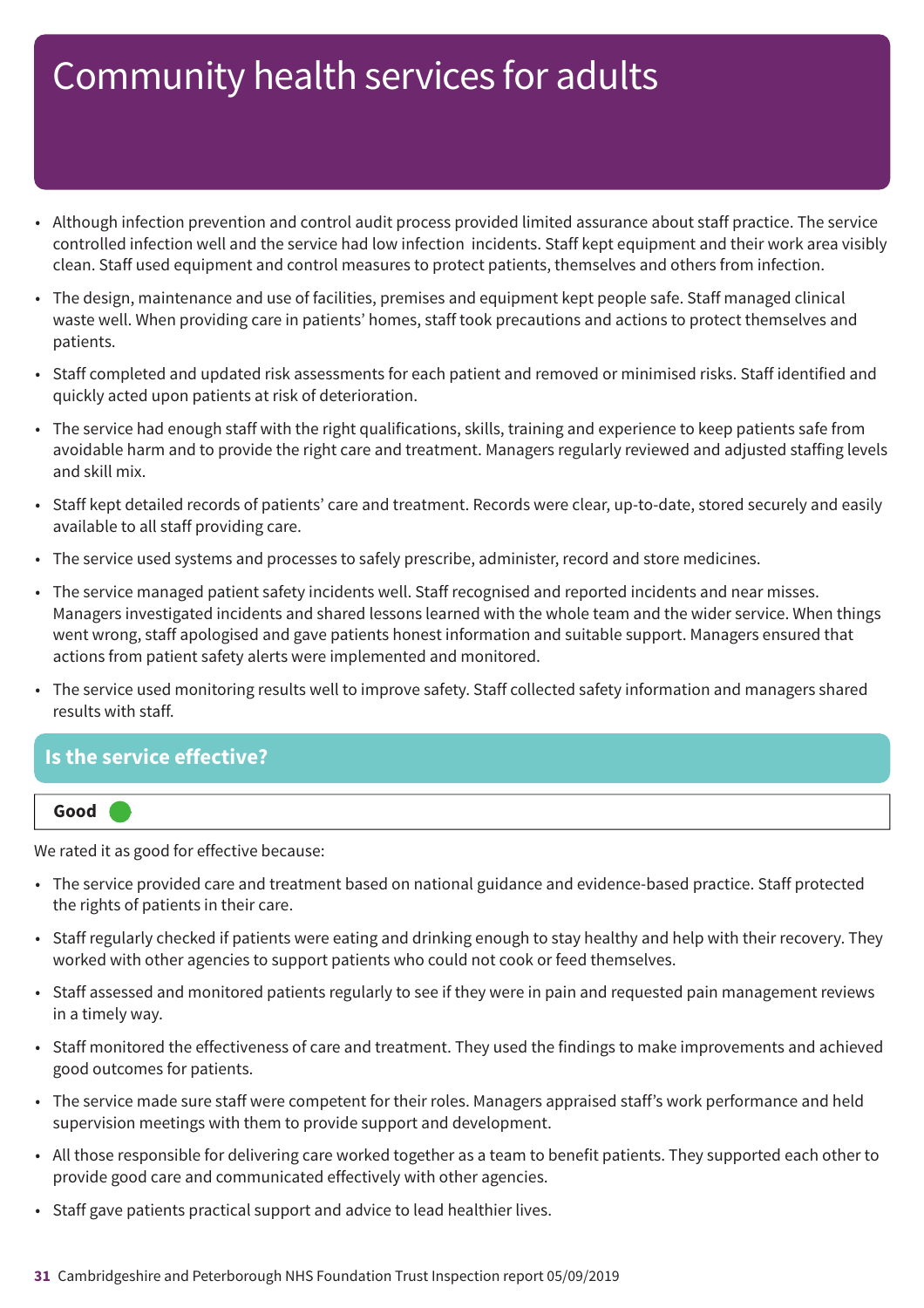• Staff supported patients to make informed decisions about their care and treatment. They knew how to support patients who lacked capacity to make their own decisions or were experiencing mental ill health.

### **Is the service caring?**



We rated it as good for caring because:

- Staff treated patients with compassion and kindness, respected their privacy and dignity, and took account of their individual needs.
- Staff provided emotional support to patients, families and carers to minimise their distress. They understood patients' personal, cultural and religious needs.
- Staff supported and involved patients, families and carers to understand their condition and make decisions about their care and treatment.

### **Is the service responsive?**

#### **Good –––**

We rated it as good for responsive because:

- The service planned and provided care in a way that met the needs of local people and the communities served. It also worked with others in the wider system and local organisations to plan care.
- The service was inclusive and took account of patients' individual needs and preferences. Staff made reasonable adjustments to help patients access services. They coordinated care with other services and providers.
- People could access the service when they needed it and received the right care in a timely way.
- It was easy for people to give feedback and raise concerns about care received. The service treated concerns and complaints seriously, investigated them and shared lessons learned with all staff.

### **Is the service well-led?**

**Good –––**

We rated it as good for well-led because:

- Managers at all levels in the trust had the right skills and abilities to run a service providing high-quality sustainable care.
- The service had a vision for what it wanted to achieve and workable plans to turn it into action developed with involvement from staff, patients, and key groups representing the local community.
- Managers across the service promoted a positive culture that supported and valued staff, creating a sense of common purpose based on shared values.
- The service used a systematic approach to continually improve the quality of its services. Although the service did not have robust assurances in relation to infection prevention and control audits.

**32** Cambridgeshire and Peterborough NHS Foundation Trust Inspection report 05/09/2019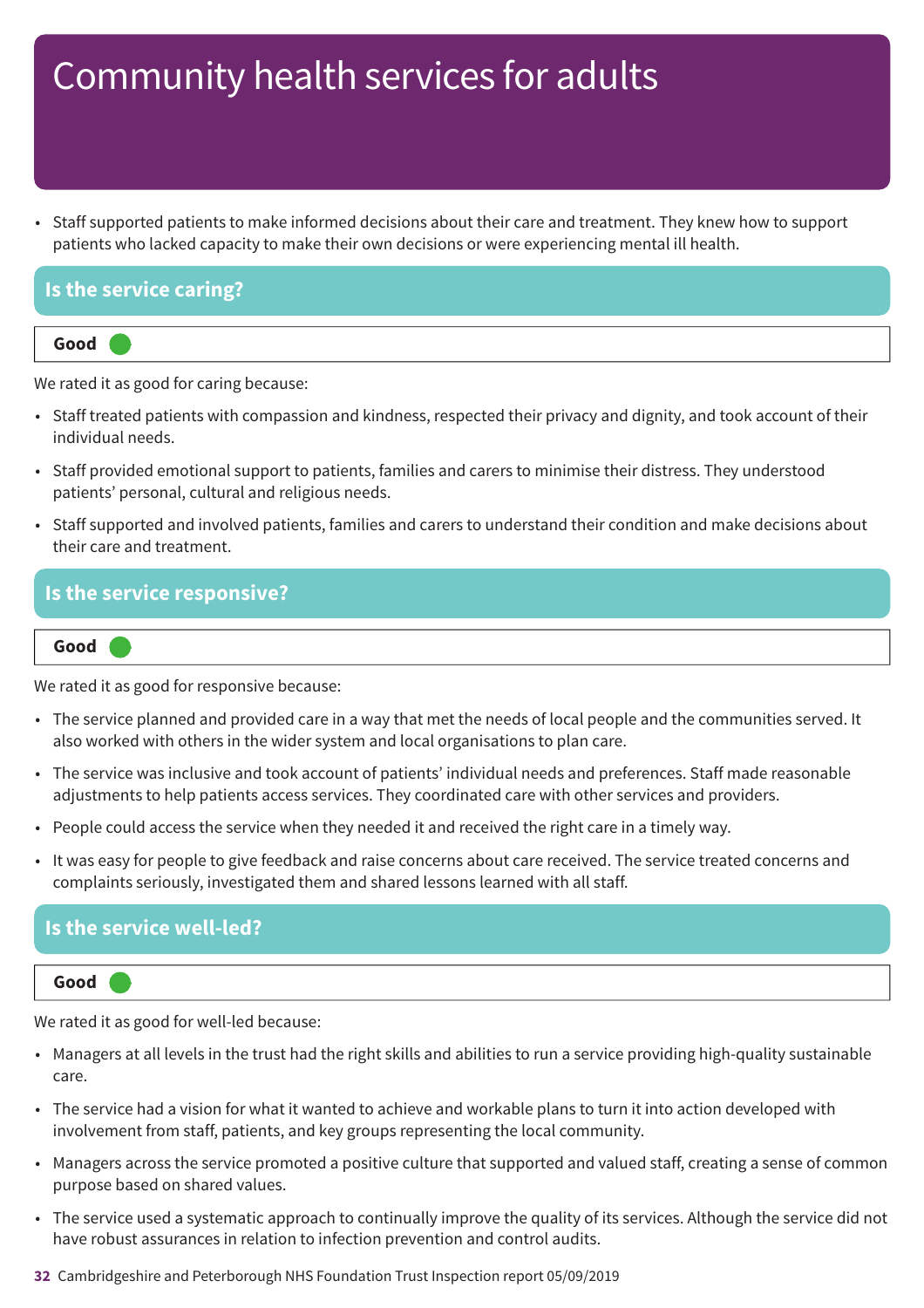- The service had effective systems for identifying risks, planning to eliminate or reduce them, and coping with both the expected and unexpected.
- The service collected, analysed, managed and used information well to support all its activities, using secure electronic systems with security safeguards.
- The service engaged well with patients, staff, the public and local organisations to plan and manage appropriate services and collaborated with partner organisations effectively.
- The service was committed to improving services by learning from when things went well and when they went wrong, promoting training, research and innovation.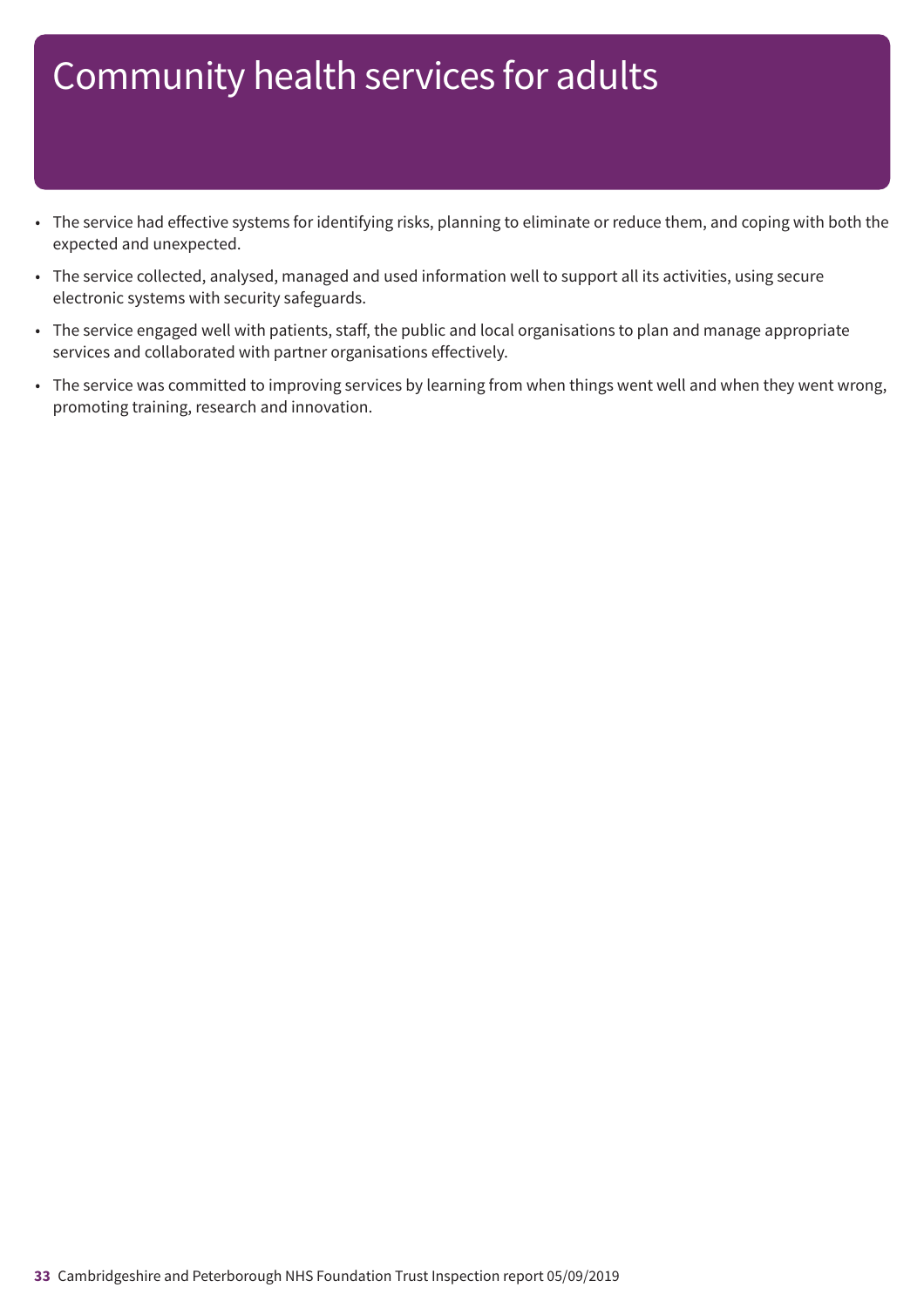### **Same–––rating Good –––**

### Key facts and figures

The acute wards for adults of working age are based at the Fulbourn Hospital in Cambridge, and the Cavell Centre in Peterborough. The trust operated a 3-3-3 pathway model of assessment, treatment and recovery. The model consists of three days of assessment, three weeks of treatment and three months of recovery. The average length of stay data indicated a variation from the model. This was due to the acuity of patients admitted and delays in discharge.

Each acute ward had a designated function, providing services for adults aged 18 years old and over. The trust also provided a psychiatric intensive care unit for male adults aged 18 years old and over. This was based at the Cavell Centre in Peterborough.

At this inspection the team visited all six acute wards and the psychiatric intensive care wards on 21, 22 and 23 May 2019.

During this inspection visit the team:

- spoke with 23 patients who were using the service
- interviewed seven managers or acting managers for each of the wards
- interviewed three senior managers
- met with 32 staff members
- spoke with three carers / family members
- attended three nursing staff shift handovers and two multidisciplinary meetings
- joined three patient community meetings
- reviewed 37 patient care and treatment records relating to physical health, risk assessments and care plans
- reviewed 36 medication charts
- reviewed a range of policies, procedures and other documents relating to the running of the service.

### **Summary of this service**

Our rating of this service stayed the same. We rated it as good because:

- All wards were clean, well equipped, well furnished, and well maintained and managers had completed environmental risk assessments. Staff followed good practice in medicines management and monitoring of effects of medication on people's physical health. The service had enough nursing and medical staff, who knew the patients and received basic training to keep patients safe from avoidable harm.
- Staff completed mental health assessments at or soon after admission and assessed patient's physical health needs in a timely manner. Care plans were personalised, holistic and recovery orientated and updated regularly. There was evidence of effective working relationships with other care teams. Staff understood their roles and responsibilities under the Mental Health Act 1983 and supported patients to make decisions on their care for themselves.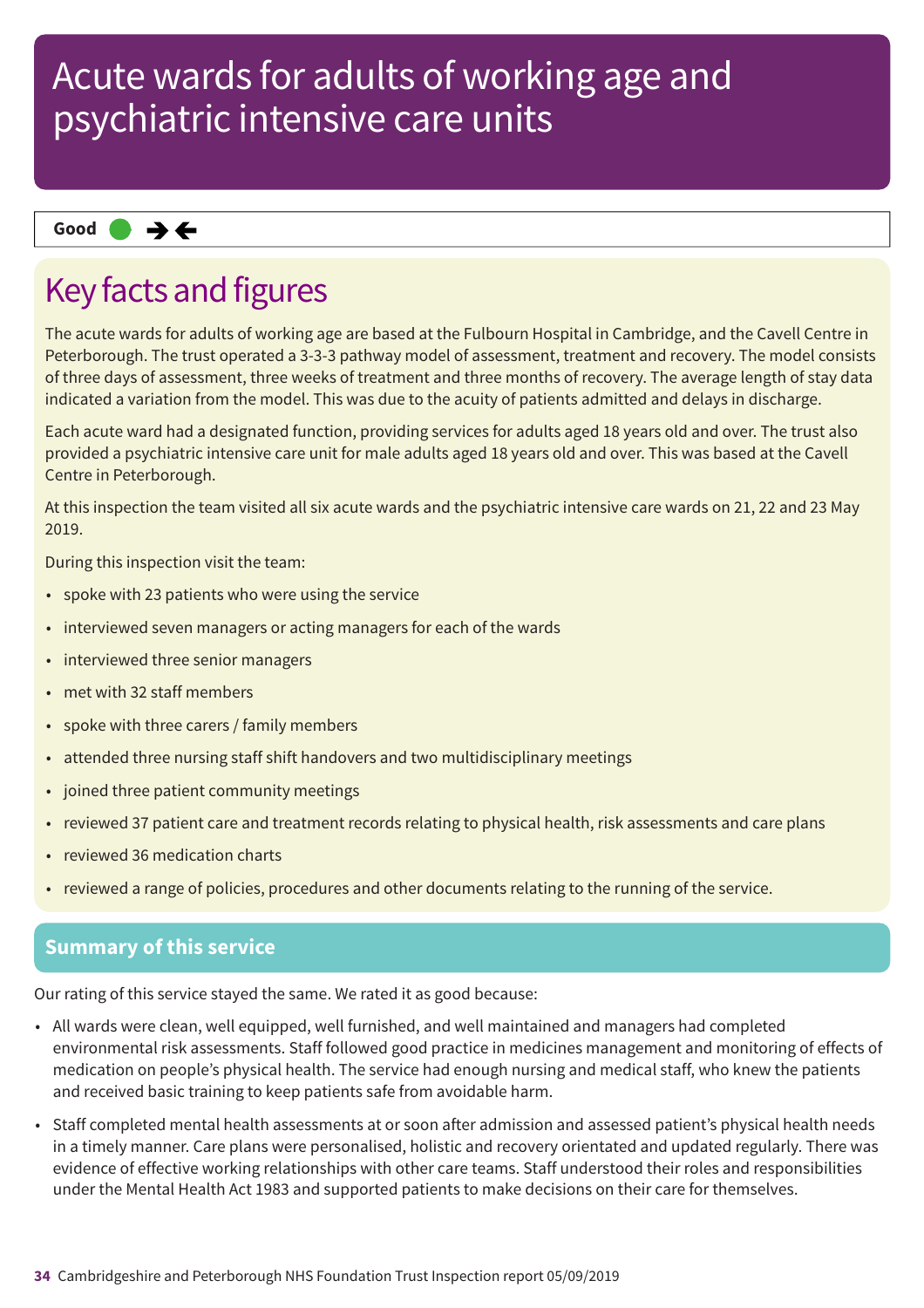- Staff attitudes and behaviours when interacting with patients were discreet, respectful and responsive, providing patients with help and emotional support and advice at the time they needed it. Staff involved patients and their carers in care planning and risk assessment, care plans were written in patient focused language and evidenced the patient voice.
- The service met the needs of all patients who used the service and helped patients with communication, advocacy and cultural and spiritual support. Daily bed management meetings took place to review bed pressures, availability of beds and options for patient transfers. Wards had enough rooms for patients to access individual sessions with nursing staff, to receive visitors or to participate in ward-based activities. Staff supported patients to maintain contact with their families and carers and invited them to attend ward reviews where appropriate. The service treated concerns and complaints seriously and acted on these.
- Staff told us that senior managers were visible on the wards and they knew who senior staff were. Staff knew and understood the trust's vision and values and said they felt respected and supported by their managers and that morale was good. Staff we spoke with knew the trust had a whistle blowing policy which they would use if they needed to. Governance meetings and local risk registers were in place, staff were able to contribute to these.

#### However:

- At this inspection the trust had not made improvements in respect of some areas found at the previous inspection.
- The layout of the psychiatric intensive care unit's seclusion room could pose a safety risk to patients and staff. This was because staff had to enter the room to support patients to use the ensuite facility or to open the blind. Staff at the Cavell Centre moved patients across the hospital in restraint holds to access the seclusion room at PICU putting patients and staff at increased risk of injury. At Fulbourn there were occasions where patients had been secluded in rooms other than a designated seclusion room, Staff had not ensured that incidents of seclusion had been recorded in line with the Mental Health Act Code of Practice.
- Staff had failed to enforce the trust's patient search policy. We found tobacco, cigarette papers and a lighter in a patient's bedroom on the treatment ward at the Cavell centre. This posed a fire risk to patients and staff. In addition, at Fulbourn hospital site, staff permitted patients from Mulberry 2 to smoke directly outside the ward. This was against the trust's no smoking policy.

### **Is the service safe?**

**Requires improvement**  $\rightarrow$   $\leftarrow$ 

Our rating of safe stayed the same. We rated it as requires improvement because:

- Staff had failed to enforce the trust's patient search policy. We found tobacco, cigarette papers and a lighter in a patient's bedroom on the treatment ward at the Cavell centre. This posed a fire risk to patients and staff. In addition, at Fulbourn hospital site, staff permitted patients from Mulberry 2 to smoke directly outside the ward. This was against the trust's no smoking policy.
- The layout of the psychiatric intensive care unit's seclusion room could pose a safety risk to patients and staff. This was because staff had to enter the room to support patients to use the ensuite facility or to open the blind.
- Staff had not ensured that incidents of seclusion had been recorded in line with the Mental Health Act Code of Practice. Staff had not used the trust seclusion pack to record details of seclusion for four of patients. Staff had not recorded whether required observations had occurred. Staff had not recorded ongoing plans of care for patients following seclusion.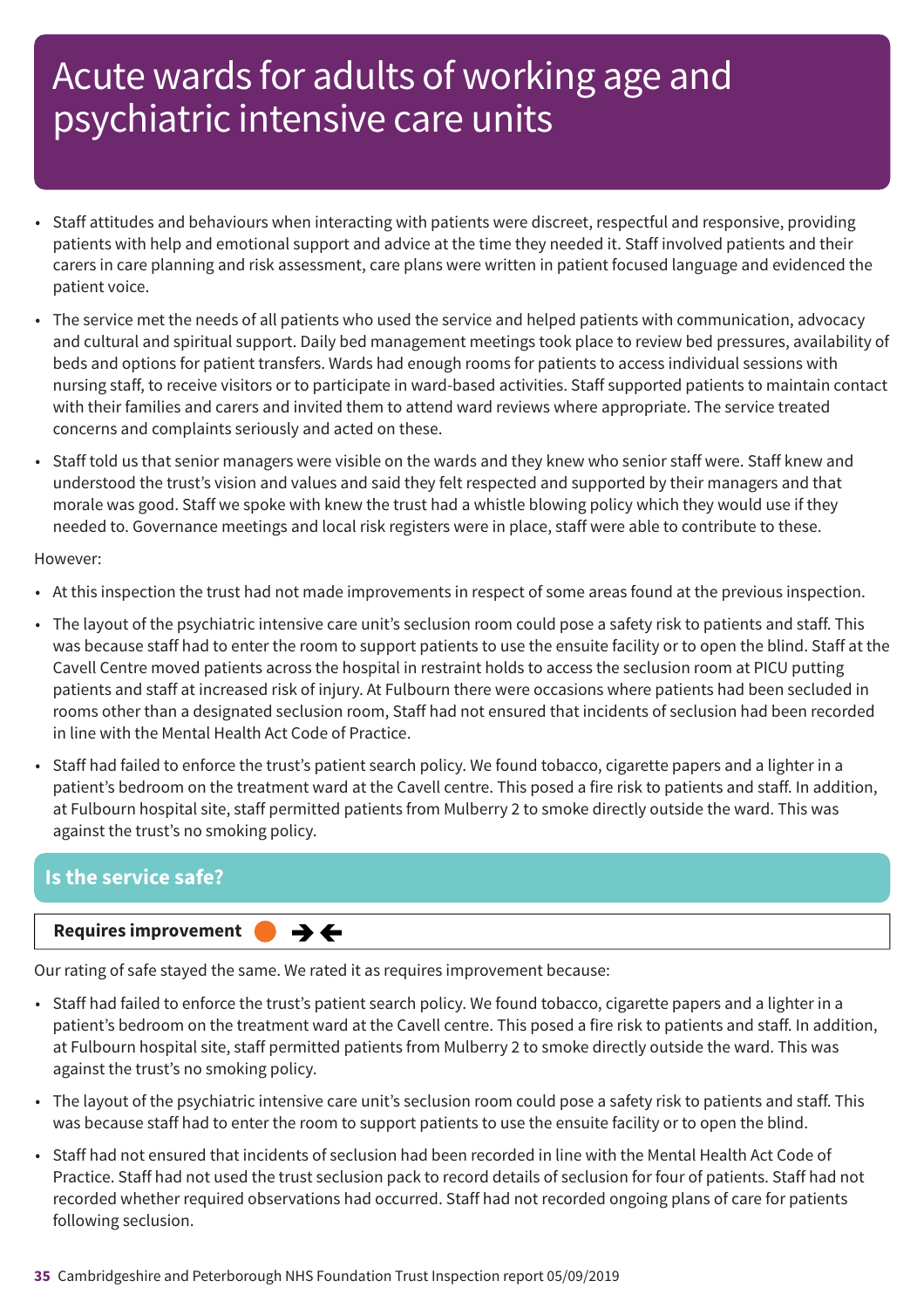• There was one seclusion room within the trust at the PICU. Staff at Cavell Centre told us patients had been moved across the hospital in restraint holds to access the seclusion room at PICU putting patients and staff at increased risk of injury. In addition, at Fulbourn we found 11 occasions where patients had been secluded in rooms other than a designated seclusion room, for example their bedroom or the low stimulus de-escalation room. When they did this, staff did not always follow the safeguards required by the Mental Health Act code of practice.

#### However:

- All wards were clean, well equipped, well furnished, and well maintained.
- Managers had completed environmental risk assessments of all ward areas including a footprint of the ward which highlighted areas of the ward considered at higher risk of incidents occurring.
- Staff followed good practice in medicines management and monitoring of effects of medication on people's physical health.
- Staff were trained in safeguarding, knew how to make a safeguarding alert and did so when appropriate.
- The service had enough nursing and medical staff, who knew the patients and received basic training to keep patients safe from avoidable harm

### **Is the service effective?**

**Same–––rating Good –––**  $\rightarrow$   $\leftarrow$ 

Our rating of effective stayed the same. We rated it as good because:

- We reviewed 37 care records. Staff completed mental health assessments at or soon after admission.
- Staff assessed patient's physical health needs in a timely manner. When patients declined physical health intervention, this was clearly documented, and staff made repeated attempts to follow up physical health priorities.
- Care plans were personalised, holistic and recovery orientated, and staff updated care plans regularly.
- On Mulberry three, doctors had worked with the trust IT department to devise an electronic dashboard which monitored physical health outcomes including side effects of medication. Staff developed care plans that met needs identified at assessment.
- Staff supported patients to live healthier lives. For example, the trust had appointed a wellbeing practitioner who visited the wards regularly and supported staff to promote healthy lifestyle choices for patients.
- There was evidence of effective working relationships with other care teams. Staff spoke about joint working with community mental health teams to support patients on leave and on community treatment orders.
- Staff understood their roles and responsibilities under the Mental Health Act 1983 and the Mental Health Act Code of Practice and discharged these well. Managers made sure that staff could explain patients' rights to them.
- Staff supported patients to make decisions on their care for themselves. They understood the provider's policy on the Mental Capacity Act 2005 and assessed and recorded capacity clearly for patients who might have impaired mental capacity.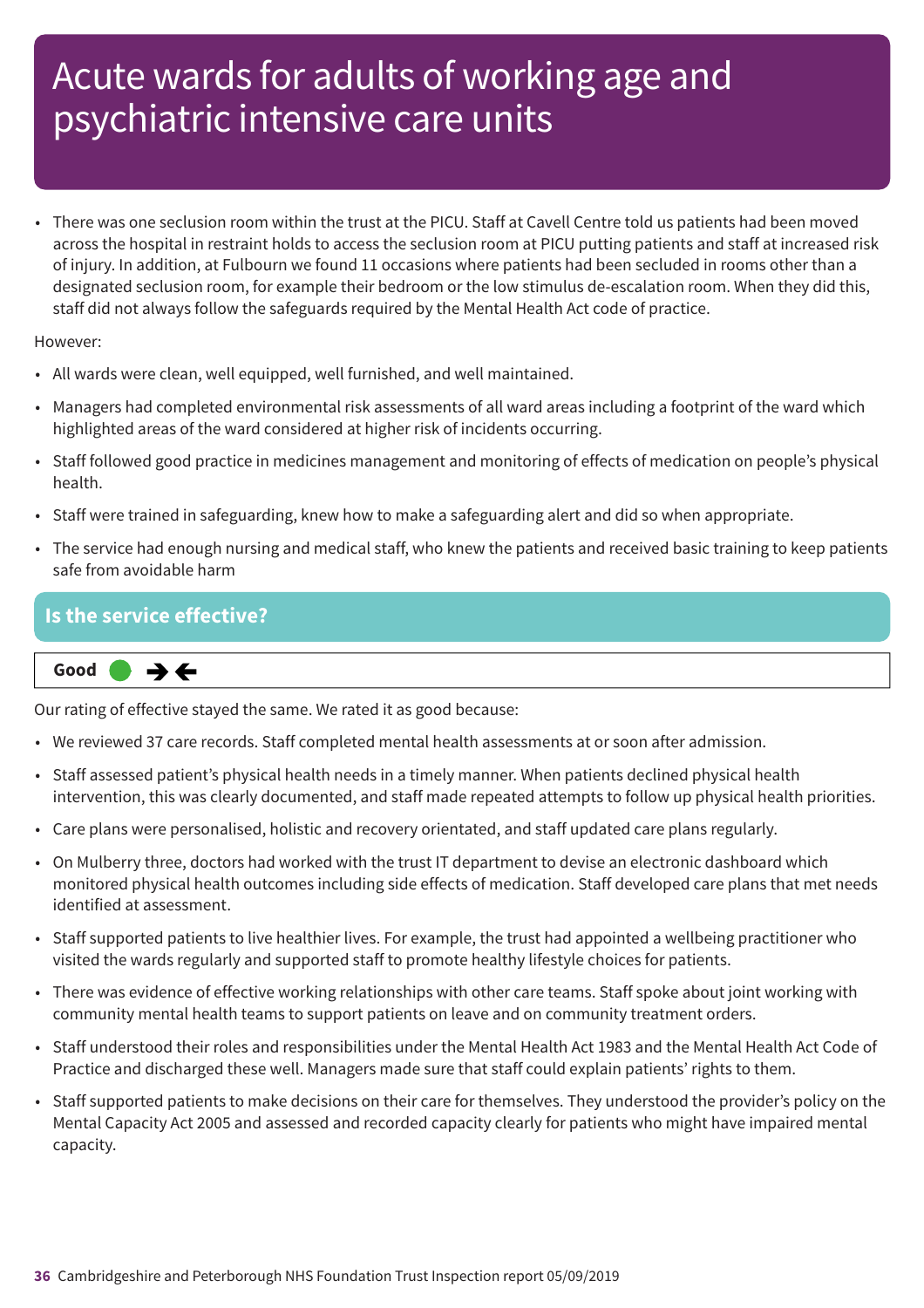### **Is the service caring?**

 $\rightarrow$   $\leftarrow$ **Same–––rating Good –––**

Our rating of caring stayed the same. We rated it as good because:

- We observed staff attitudes and behaviours when interacting with patients to be discreet, respectful and responsive, providing patients with help and emotional support and advice at the time they needed it.
- Staff supported patients to understand and manage their care treatment or condition. Staff signposted patients and carers to other services when appropriate and if appropriate supported them to access those services.
- We spoke with 23 patients. They told us that staff treated them well and behaved appropriately towards them.
- Staff involved patients in care planning and risk assessment, care plans were written in patient focused language and evidenced the patient voice.

### **Is the service responsive?**



Our rating of responsive stayed the same. We rated it as good because:

- Daily bed management meetings took place each week day morning across all wards to review bed pressures, availability of beds and options for patient transfers.
- Patients were able to personalise their bedrooms, for example with artwork and photographs.
- Wards had enough rooms for patients to access individual sessions with nursing staff, to receive visitors or to participate in ward-based activities.
- Patients had use of their mobile phones across all wards. The trust provided information on accessing telephone calls and the internet in patient welcome packs.
- Staff supported patients to maintain contact with their families and carers and invited them to attend ward reviews where appropriate.
- The service met the needs of all patients who used the service including those with a protected characteristic. Staff helped patients with communication, advocacy and cultural and spiritual support.
- The service treated concerns and complaints seriously, investigated them and learned lessons from the results, and shared these with the whole team and the wider service.

### **Is the service well-led?**

**Same–––rating Good –––**  $\rightarrow \leftarrow$ 

Our rating of well-led stayed the same. We rated it as good because:

• Leaders said that the trust provided them with opportunities to develop their own and their team's skills. Managers told us that senior managers were visible on the wards and they knew who senior staff were.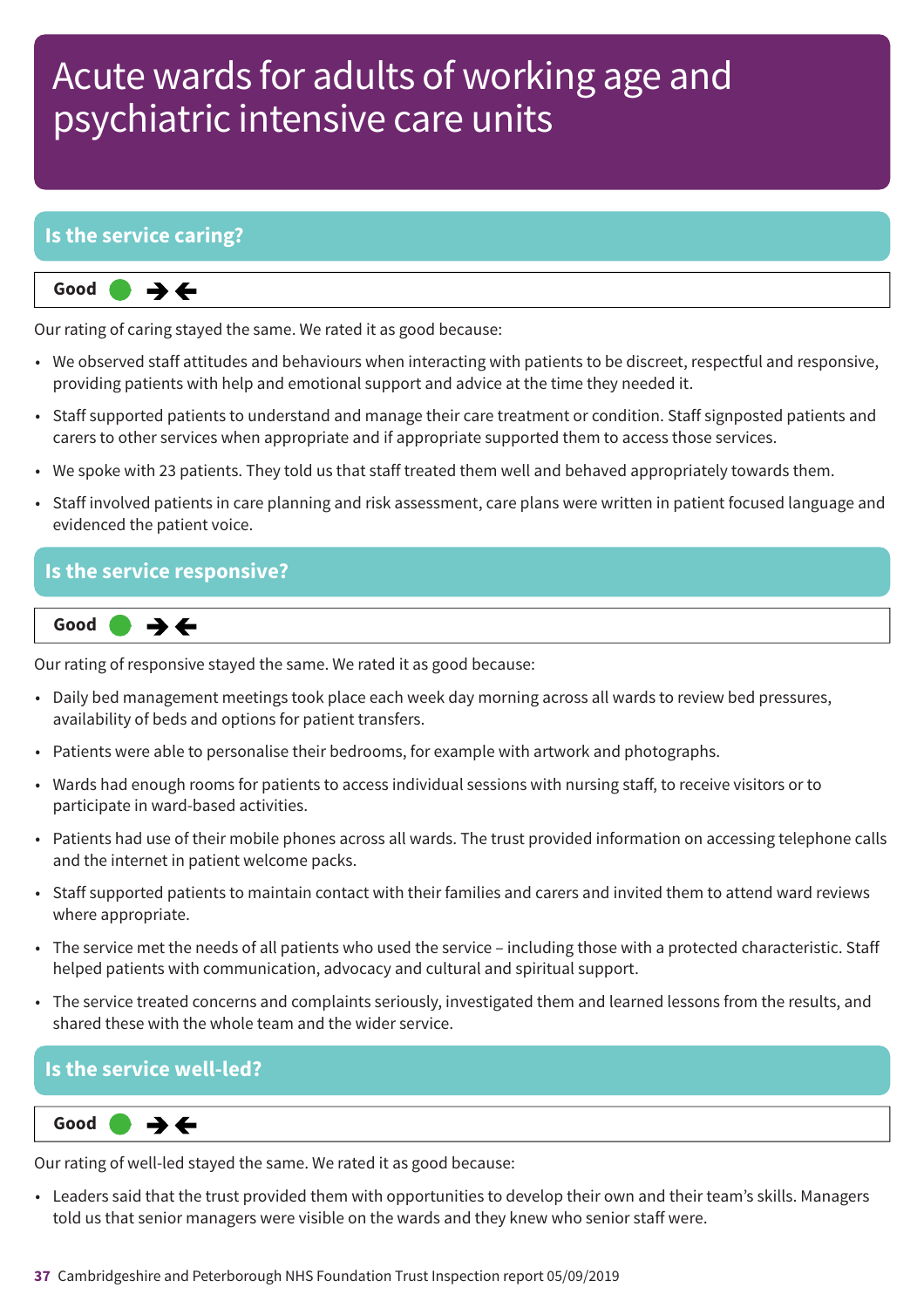- Staff knew and understood the trust's vision and values and how they applied in the work of their team.
- Staff said they felt respected and supported by their managers and that morale was good. Staff we spoke with said they felt able to raise concerns without fear of retribution and knew the trust had a whistle blowing policy which they would use if they needed to.
- Staff said they could access the trust occupational health service for support with both physical and mental health issues.
- Staff told us they felt positive and proud about working for the trust and their team and described supportive relationships with colleagues and managers.
- The monthly governance meetings had a standard agenda which included discussion of safeguarding, incidents, staffing, risk register, environment, training, patient experience, carer experience, and clinical audits.
- Local risk registers were in place across all seven wards. Mangers and staff could identify new risks. These were updated regularly and contained action plans.

However:

• At this inspection the trust had not made improvements in respect of the areas found at the previous inspection.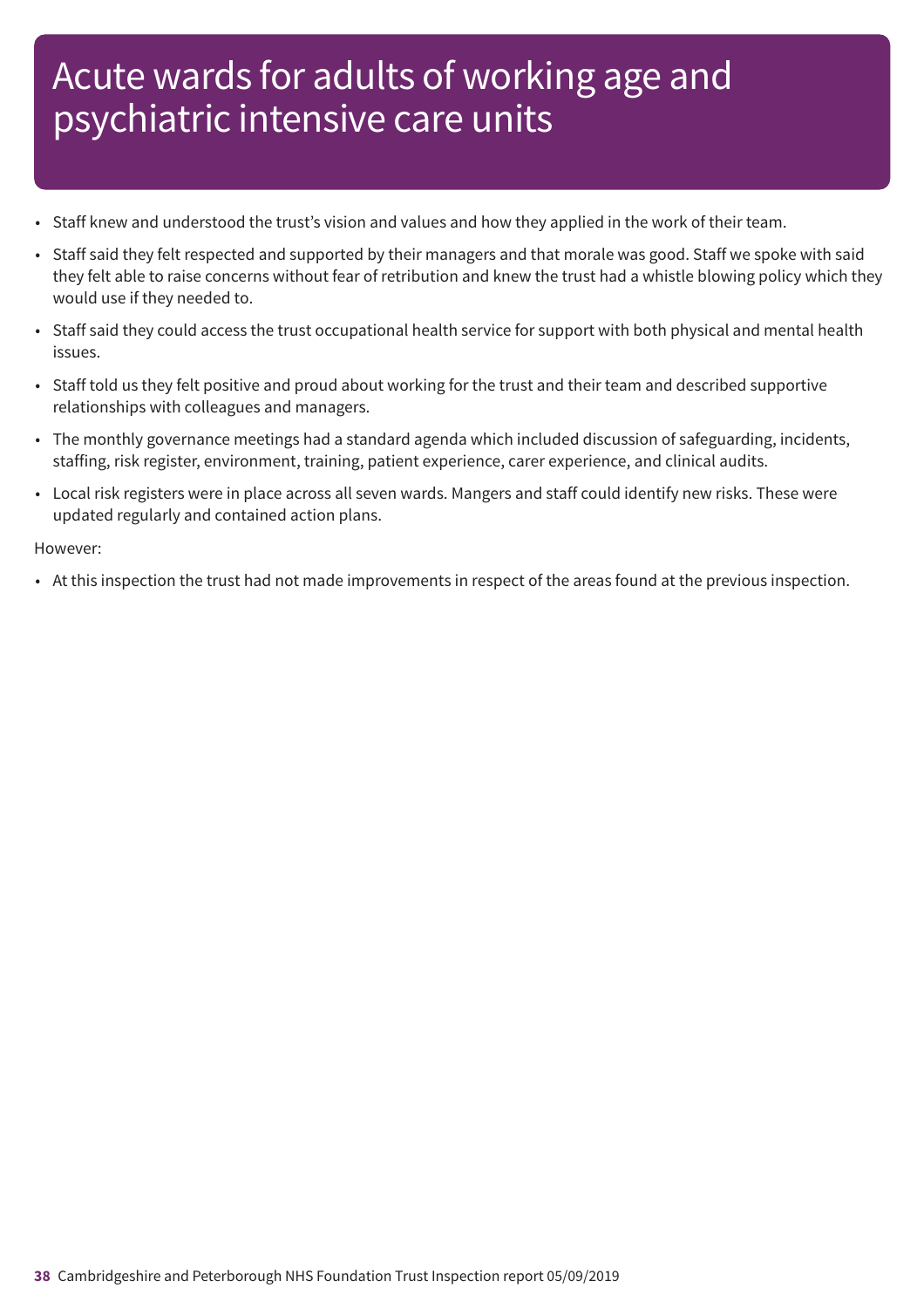### **Same–––rating Good –––**

### Key facts and figures

The crisis resolution and home treatment teams (CRHT) provided support to adults who were experiencing a severe mental health problem, which could lead to an inpatient admission to a psychiatric hospital. The teams aimed to help people manage and resolve their crisis through assessment and treatment in their home environment, as an alternative to hospital admission. The teams also supported people being discharged from hospital. The North CRHT was based in the Cavell Centre in Peterborough and the South CRHT was based at Fulbourn Hospital in Cambridge.

The First Response service was a telephone advice and crisis support line staffed by qualified nurses and other professionals based in Huntingdon. The service took calls from anyone who needed help and advice about a mental health issue and was accessed by dialling 111 followed by option two. Patients living in and around Wisbech did not have access to option two as the 111 service there was run by a different operator. Some mobile calls were also routed to this system due to mobile reception. When this happened, patients had to speak to the initial triage nurse and ask to be redirected to the First Response service. Managers had also put other strategies in place, for example, patients could ring the crisis team who would contact First Response, so they could ring the patient.

The health-based place of safety was based in Fulbourn Hospital Cambridge. When the Fulbourn suite was in use, patients remained in rooms in the local acute trusts.

The Liaison Psychiatry services provided assessment, diagnosis and treatment for emotional and psychiatric problems for patients attending general hospitals. Teams were based at Addenbrooke's Hospital in Cambridge, Peterborough City Hospital in Peterborough and Hinchingbrooke Hospital in Huntingdon.

Cambridgeshire and Peterborough NHS Foundation Trust had been inspected 12 times since registration with CQC. Mental health crisis services and health-based places of safety was last inspected in May 2015 when they were rated as good, with no actions identified for the trust to take.

The Liaison Psychiatry services provided assessment, diagnosis and treatment for emotional and psychiatric problems for patients attending general hospitals. Teams were based at Addenbrooke's Hospital in Cambridge, Peterborough City Hospital in Peterborough and Hinchingbrooke Hospital in Huntingdon. Cambridgeshire and Peterborough NHS Foundation Trust had been inspected 12 times since registration with CQC. Mental health crisis services and health-based places of safety was last inspected in May 2015, when they were rated as good, with no actions identified for the trust to take.

The inspection was announced (staff knew we were coming) to ensure that everyone we needed to talk to was available.

During the inspection visit, the inspection team:

- visited the section 136 suite at Fulbourn Hospital, looked at the quality of the service environment and observed how staff were caring for patients.
- visited the First Response telephone service in Huntingdon, looked at the quality of the service environment and observed how staff were caring for patients.
- visited two community services, looked at the quality of the service environment and observed how staff were caring for patients.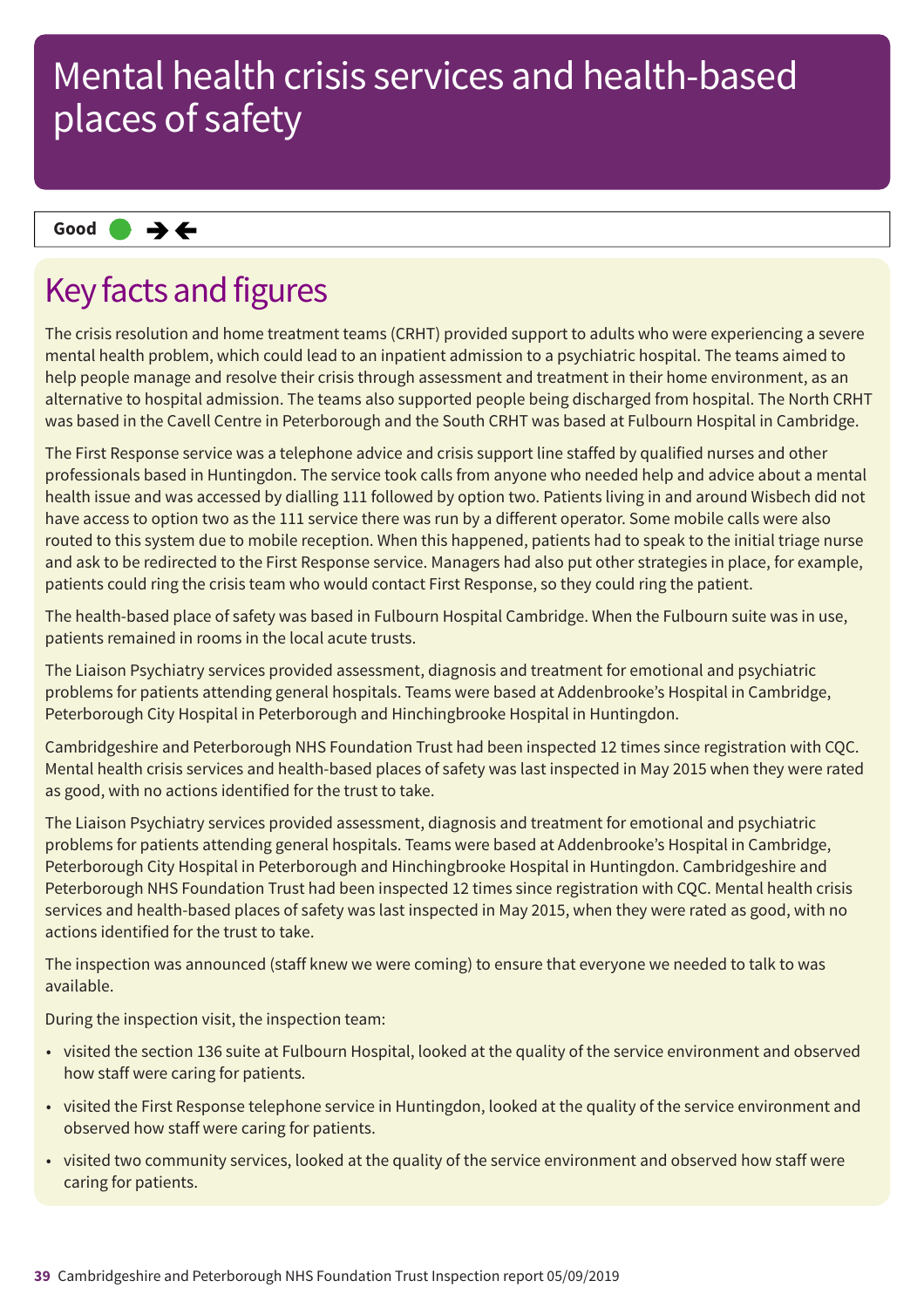- visited three psychiatric liaison teams, looked to see how they supported patients who presented at Emergency Departments and how they linked to the rest of the service. We
- spoke with five patients who were using the service
- spoke with nine managers and 27 other staff members including doctors, nurses, psychologists and administration staff
- attended and observed one meeting, one handover and three episodes of care
- reviewed 19 care records and 18 patient medication charts
- looked at a range of policies, procedures and other documents related to the running of the service.

### **Summary of this service**

Our rating of this service stayed the same. We rated it as good because:

- The service provided safe care. Clinical premises where patients were seen were safe and clean and the physical environment of the health-based places of safety met the requirements of the Mental Health Act Code of Practice. The number of patients on the caseload of the mental health crisis teams, and of individual members of staff, was not too high to prevent staff from giving each patient the time they needed. There were no waiting lists and patients who required urgent care were seen promptly. Staff in the crisis and First Response teams assessed and managed risk well and followed good practice with respect to safeguarding.
- Staff working for the First Response team developed holistic, recovery-oriented care plans informed by a comprehensive assessment and in collaboration with families and carers. They provided a range of treatments that were informed by best-practice guidance and suitable to the needs of the patients. Staff engaged in clinical audit to evaluate the quality of care they provided.
- The mental health crisis teams included or had access to the full range of specialists required to meet the needs of the patients. Managers ensured that these staff received training, supervision and appraisal. Staff worked well together as a multidisciplinary team and with relevant services outside the organisation.
- Staff understood and discharged their roles and responsibilities under the Mental Health Act 1983 and the Mental Capacity Act 2005.
- Staff treated patients with compassion and kindness and understood the individual needs of patients. They actively involved patients and families and carers in care decisions.
- The service was well led, and the governance processes ensured that ward procedures ran smoothly.

#### However:

- Staff at the health-based place of safety at Fulbourn Hospital did not complete or update risk assessments for patients whilst in their care. The trust did not ensure that patient information, including information about patient risk, was always up-to-date. Information technology support staff could not be contacted during the night to repair faulty computer systems. This meant staff had to complete paper records and upload them at a later time.
- Doctors did not assess patients in the health-based place of safety within the three hours recommended by the Royal College of Psychiatrists.
- Managers did not investigate serious incidents related to the First Response team in a timely manner.
- **40** Cambridgeshire and Peterborough NHS Foundation Trust Inspection report 05/09/2019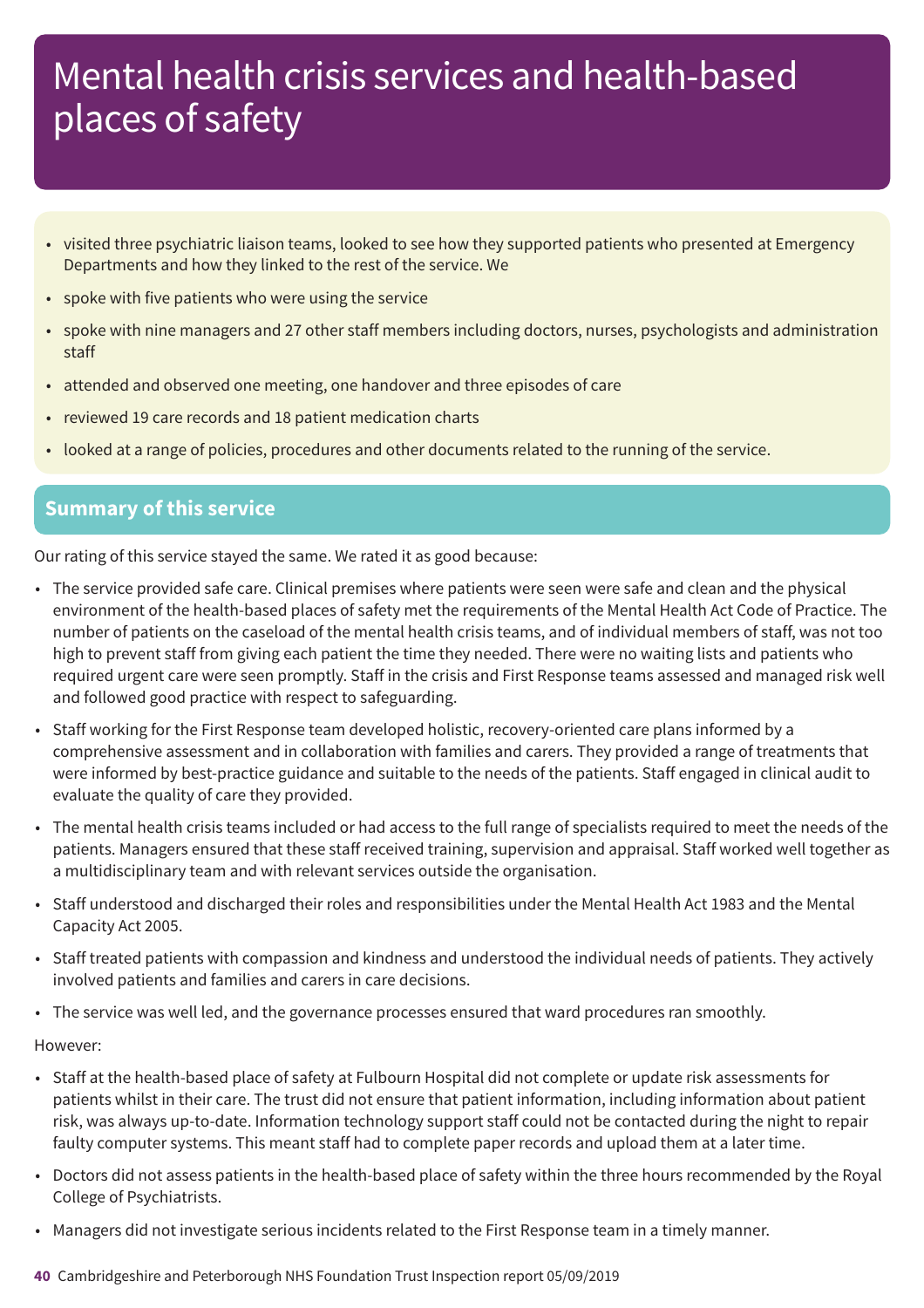- Patients calling the First Response team sometimes had to wait a long time for staff to speak to them. Deaf patients could not access the First Response team unless they had additional support.
- At the crisis and home treatment teams five care plans of nineteen reviewed were not holistic or personalised and did not evidence patient involvement.
- The provider had not ensured the accuracy of supervision data.

### **Is the service safe?**

**Requires improvement** 

Our rating of safe went down. We rated it as requires improvement because:

↓

- Staff at the health-based place of safety at Fulbourn Hospital did not complete or update risk assessments for patients whilst in their care.
- The trust did not ensure that patient information in crisis services, including information about patient risk, was always up-to-date. Information technology support staff could not be contacted during the night to repair faulty computer systems. This meant staff had to complete paper records and upload them at a later time.
- Managers did not investigate serious incidents in the First Response team in a timely manner.

However:

- All clinical premises where patients received care were safe, clean, well equipped, well furnished, well maintained and fit for purpose. The physical environment of the health-based places of safety met the requirements of the Mental Health Act Code of Practice.
- The services had enough staff, who received basic training to keep patients safe from avoidable harm. The number of patients on the caseload of the mental health crisis teams, and of individual members of staff, was not too high to prevent staff from giving each patient the time they needed.
- Staff in the First Response team, crisis teams and psychiatric liaison teams assessed and managed risks to patients and themselves. They responded promptly to sudden deterioration in a patient's health. When necessary, staff working in the mental health crisis teams worked with patients and their families and carers to develop crisis plans. Teams did not have waiting lists and were able respond to increases in level of risk. Staff followed good personal safety protocols.
- Staff understood how to protect patients from abuse and the service worked well with other agencies to do so. Staff had training on how to recognise and report abuse, and they knew how to apply it.
- Staff working for the mental health crisis teams kept detailed records of patients' care and treatment. Records were clear, up to date and easily available to all staff providing care.
- The service used systems and processes to safely prescribe, administer, record and store medicines. Staff working for the mental health crisis teams regularly reviewed the effects of medications on each patient's physical health.
- The teams had a good track record on safety. The service managed patient safety incidents well. Staff recognised incidents and reported them appropriately. Managers investigated incidents and shared lessons learned with the whole team and the wider service. When things went wrong, staff apologised and gave patients honest information and suitable support.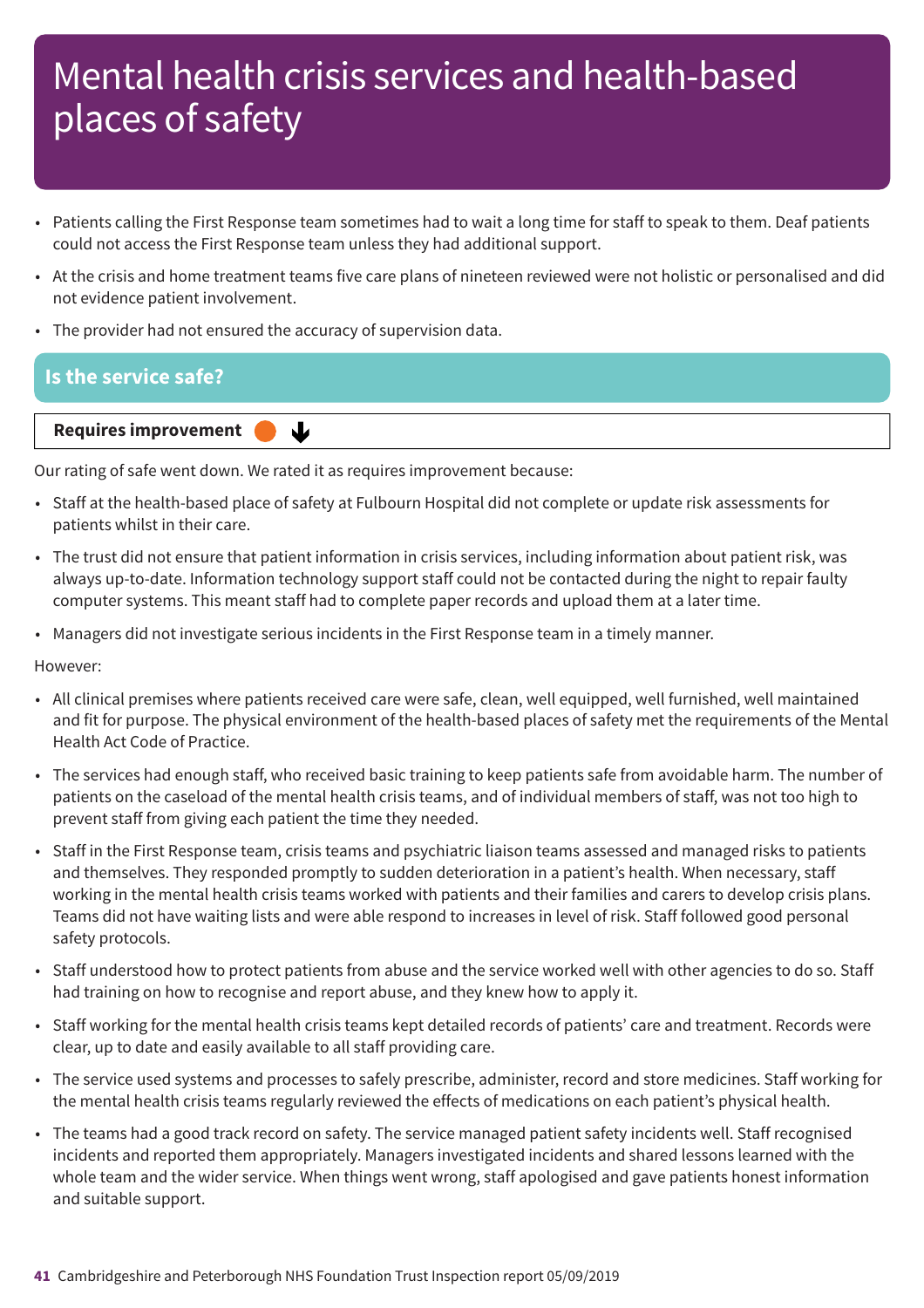### **Is the service effective?**



Our rating of effective stayed the same. We rated it as good because:

- Staff assessed the mental health needs of all patients. Staff working for the mental health crisis teams worked with patients and families and carers to develop individual care plans and updated them when needed. Most care plans reflected the assessed needs, were personalised, holistic and recovery-oriented.
- Staff working for the mental health crisis teams provided an outstanding range of care and treatment interventions that were informed by best practice guidance and suitable for the patient group. They ensured that patients had good access to physical healthcare.
- Staff working for the mental health crisis teams used recognised rating scales to assess and record severity and outcomes. Staff working for the crisis teams and in the health-based places of safety participated in clinical audit, benchmarking and quality improvement initiatives.
- The mental health crisis teams included or had access to the full range of specialists required to meet the needs of patients under their care. Managers made sure that staff had a range of skills needed to provide high quality care. They supported staff with appraisals, supervision and opportunities to update and further develop their skills. Managers provided an induction programme for new staff.
- Staff from different disciplines worked together as a team to benefit patients. They supported each other to make sure patients had no gaps in their care. The teams had effective working relationships with other relevant teams within the organisation and with relevant services outside the organisation.
- Staff understood their roles and responsibilities under the Mental Health Act 1983 and the Mental Health Act Code of Practice.
- Staff supported patients to make decisions on their care for themselves. They understood the provider's policy on the Mental Capacity Act 2005 and assessed and recorded capacity clearly for patients who might have impaired mental capacity.

However:

- At the crisis and home treatment teams five care plans of nineteen reviewed were not holistic or personalised and did not evidence patient involvement.
- Staff recording of supervision was inconsistent and did not reflect the level of support offered to staff.

### **Is the service caring?**



Our rating of caring stayed the same. We rated it as good because:

• Staff treated patients with compassion and kindness. They understood the individual needs of patients and supported patients to understand and manage their care, treatment or condition.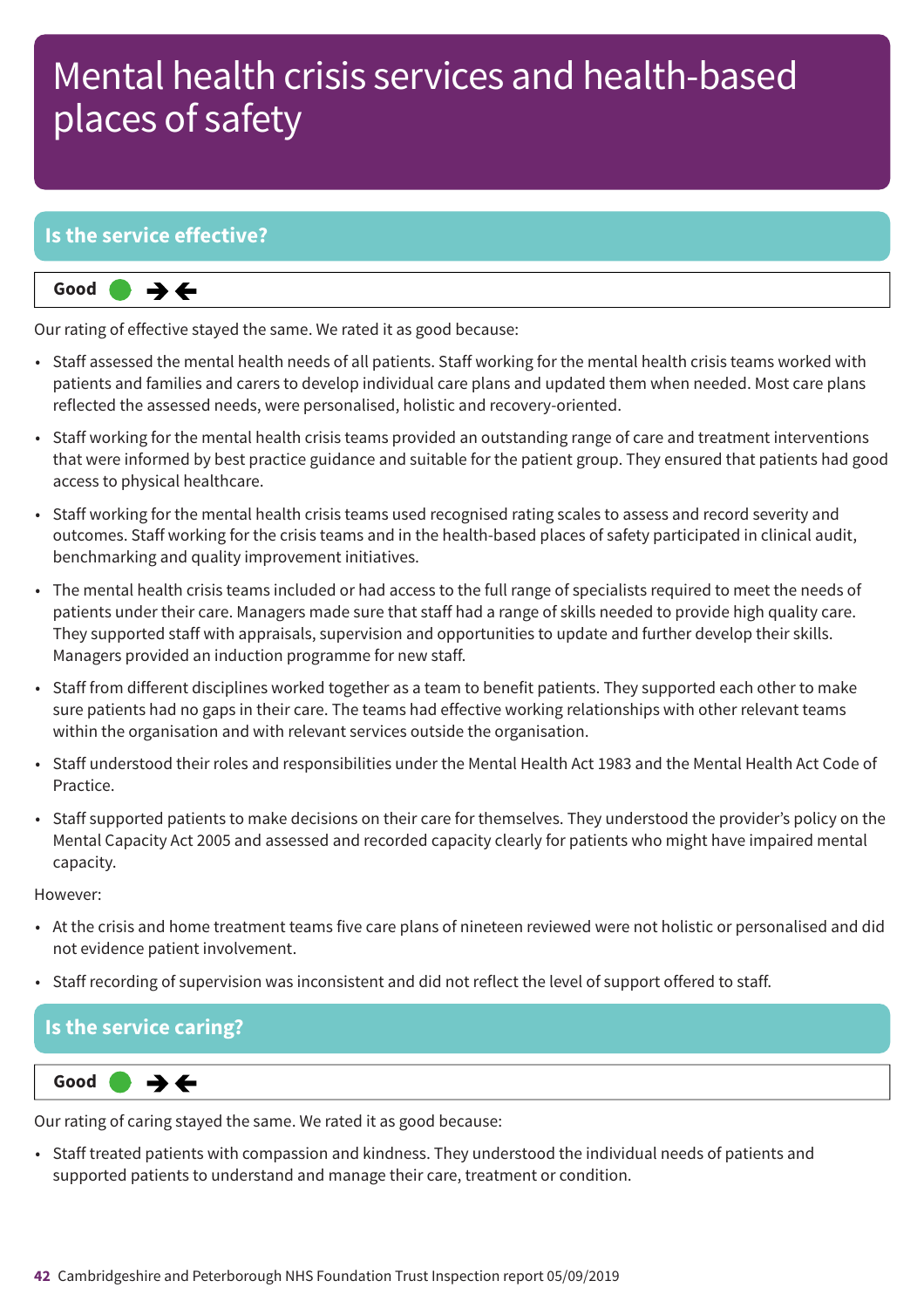- Staff in the mental health crisis teams involved most patients in care planning and risk assessment and actively sought their feedback on the quality of care provided. They ensured that patients had easy access to advocates when needed.
- Staff informed and involved families and carers appropriately.

#### However:

• Five care plans of the nineteen we reviewed did not contain evidence of patient involvement.

### **Is the service responsive?**



Our rating of responsive stayed the same. We rated it as good because:

- The mental health crisis service was available 24-hours a day and was generally easy to access including through a dedicated crisis telephone line. The referral criteria for the mental health crisis teams did not exclude patients who would have benefitted from care. Staff assessed and treated patients promptly. Staff followed up patients who missed appointments.
- There was an effective local arrangement for young people who were detained under Section 136 of the Mental Health Act.
- The services met the needs of most patients who used the service including those with a protected characteristic. Staff helped patients with communication, advocacy and cultural support.
- The service treated concerns and complaints seriously, investigated them and learned lessons from the results, and shared these with all staff.

#### However:

- Doctors did not assess patients in the health-based place of safety within the three hours recommended by the Royal College of Psychiatrists.
- The trust had only one health-based place of safety. When this was in use patients remained in rooms in the local acute trusts.
- Patients calling the First Response team sometimes had to wait a long time for staff to speak to them.
- Deaf patients could not access the First Response team unless they had additional support.

#### **Is the service well-led?**



Our rating of well-led stayed the same. We rated it as good because:

- Leaders had the skills, knowledge and experience to perform their roles, had a good understanding of the services they managed, and were visible in the service and approachable for patients and staff.
- Staff knew and understood the provider's vision and values and how they were applied in the work of their team.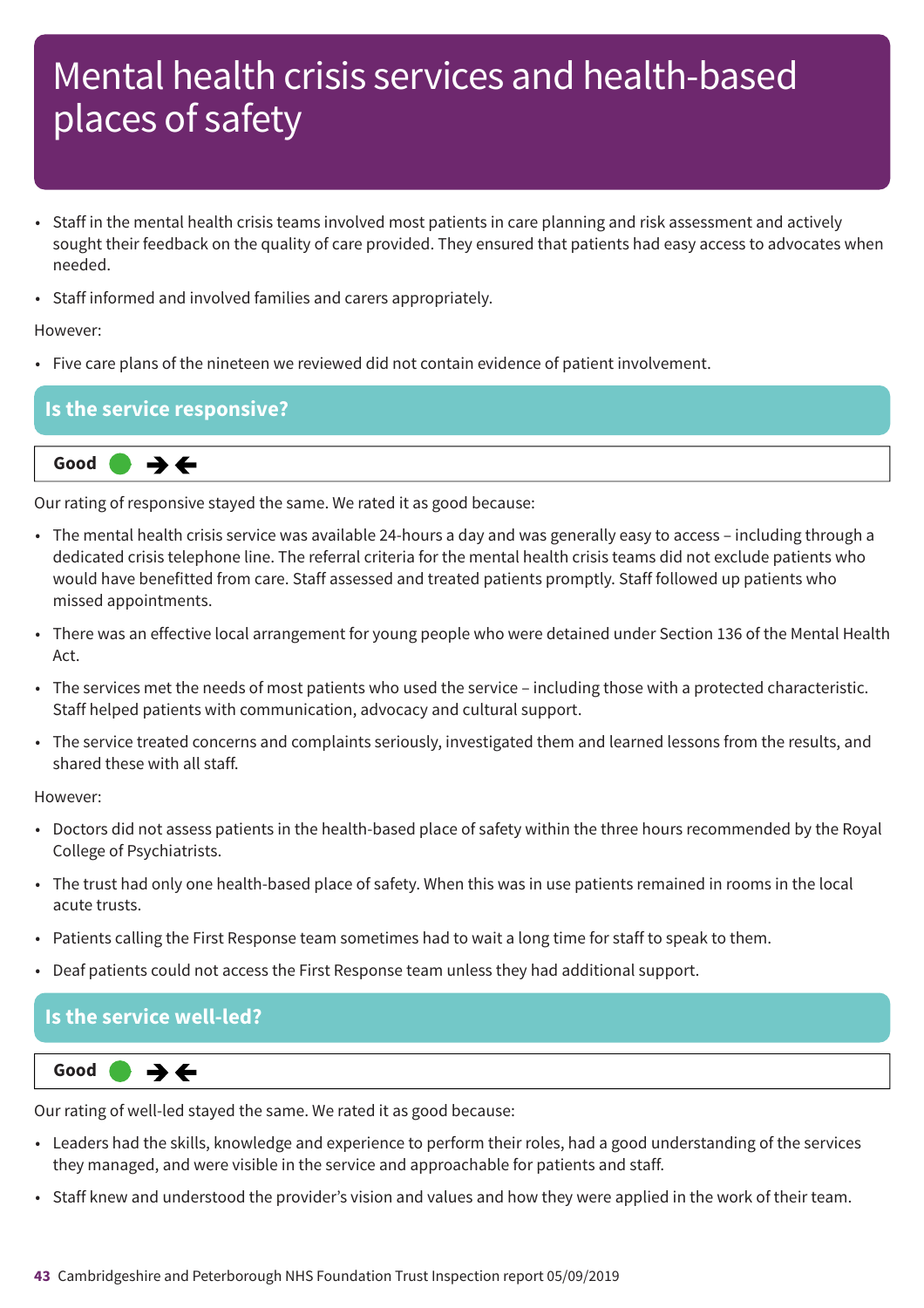- Staff felt respected, supported and valued. They reported that the provider promoted equality and diversity in its dayto-day work and in providing opportunities for career progression. They felt able to raise concerns without fear of retribution.
- Our findings from the other key questions demonstrated that governance processes mostly operated effectively at team level and that performance and risk were managed well.
- Teams had access to the information they needed to provide safe and effective care and used that information to good effect.
- Staff collected analysed data about outcomes and performance and engaged actively in local and national quality improvement activities.
- There were effective, multi-agency arrangements to agree and monitor the governance of the mental health crisis service and the health-based places of safety. Managers of the service worked actively with partner agencies (including the police, ambulance service, primary care and local acute medical services) to ensure that people in the area received help when they experienced a mental health crisis; regardless of the setting.

#### However:

• The provider had not ensured the accuracy of supervision data.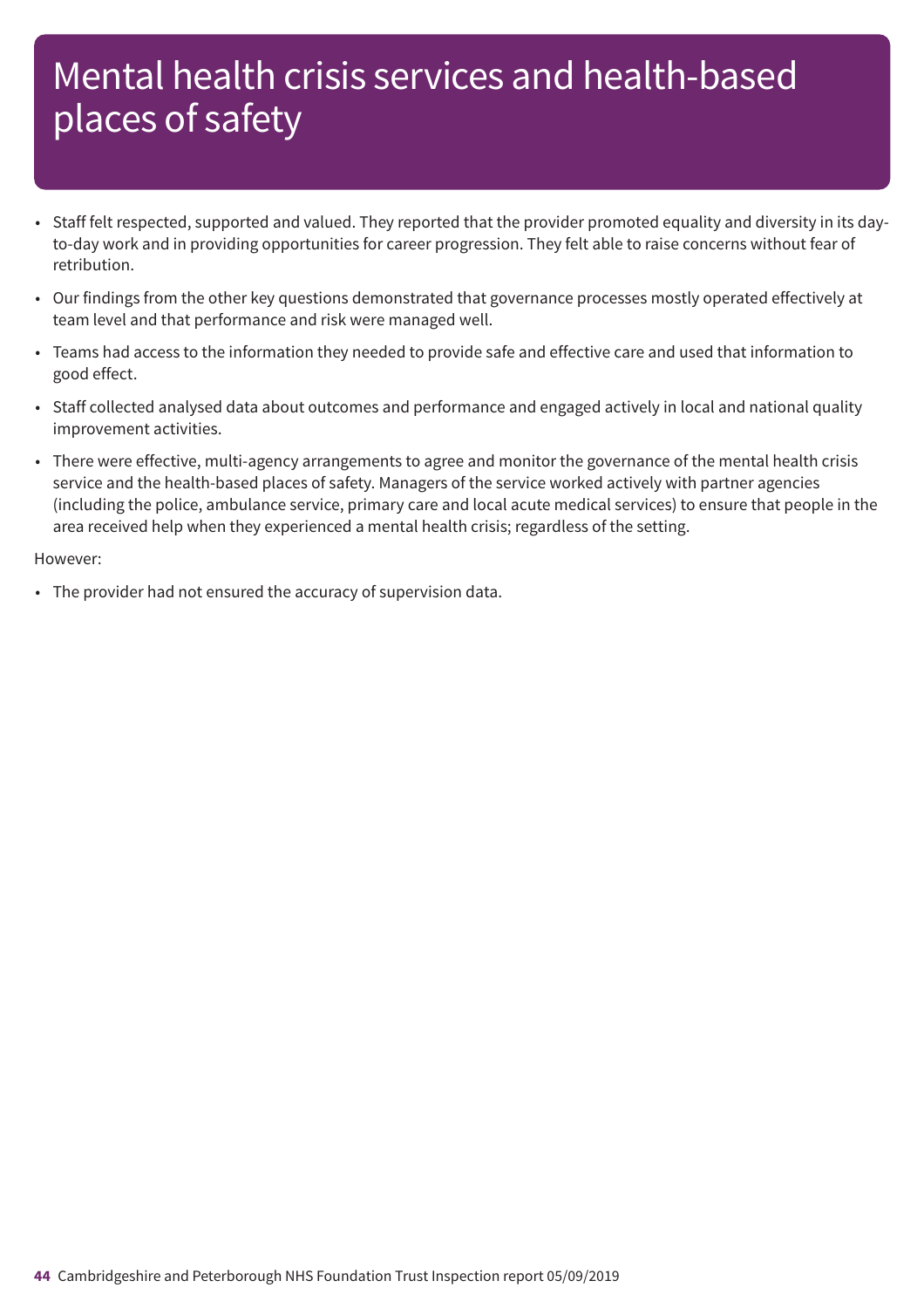#### ₳ **Up one rating Good –––**

### Key facts and figures

Specialist community mental health services for children and young people in Cambridge and Peterborough Foundation Trust provide a wide range of services for children, young people and their families. Services provided include pathways for children and young people with mild, moderate and severe mental health problems, and care and treatment for children and young people with developmental problems.

Care pathways within the service, are aligned to the children and adolescent mental health tiered model of service. The main treatment pathway for children and young people entering secondary care includes a comprehensive and holistic assessment and a wide range of therapeutic approaches to address identified needs including:

- family therapy
- cognitive behavioural therapy
- group therapy
- psychotherapy
- psycho-education.

Services are provided in Peterborough, Huntingdon and Cambridge.

During our visit, we inspected Community and Mental Health services for children and young people at all three sites.

Our inspection was announced, five days in advance to ensure that everyone we needed to talk to was available.

During the inspection visit, the inspection team:

- visited all three community bases, looked at the quality of the environment and observed how staff were caring for patients
- met with five patients
- spoke with eight carers
- interviewed the managers for each of the teams, the service managers and general manager
- interviewed 22 other staff members; including doctors, nurses and social workers.

#### We also:

- reviewed 23 care and treatment records of patients
- attended and observed five episodes of care
- attended two meetings
- reviewed a range of policies, procedures and other documents relating to the running of the service.

### **Summary of this service**

Our rating of this service improved. We rated it as good because:

**45** Cambridgeshire and Peterborough NHS Foundation Trust Inspection report 05/09/2019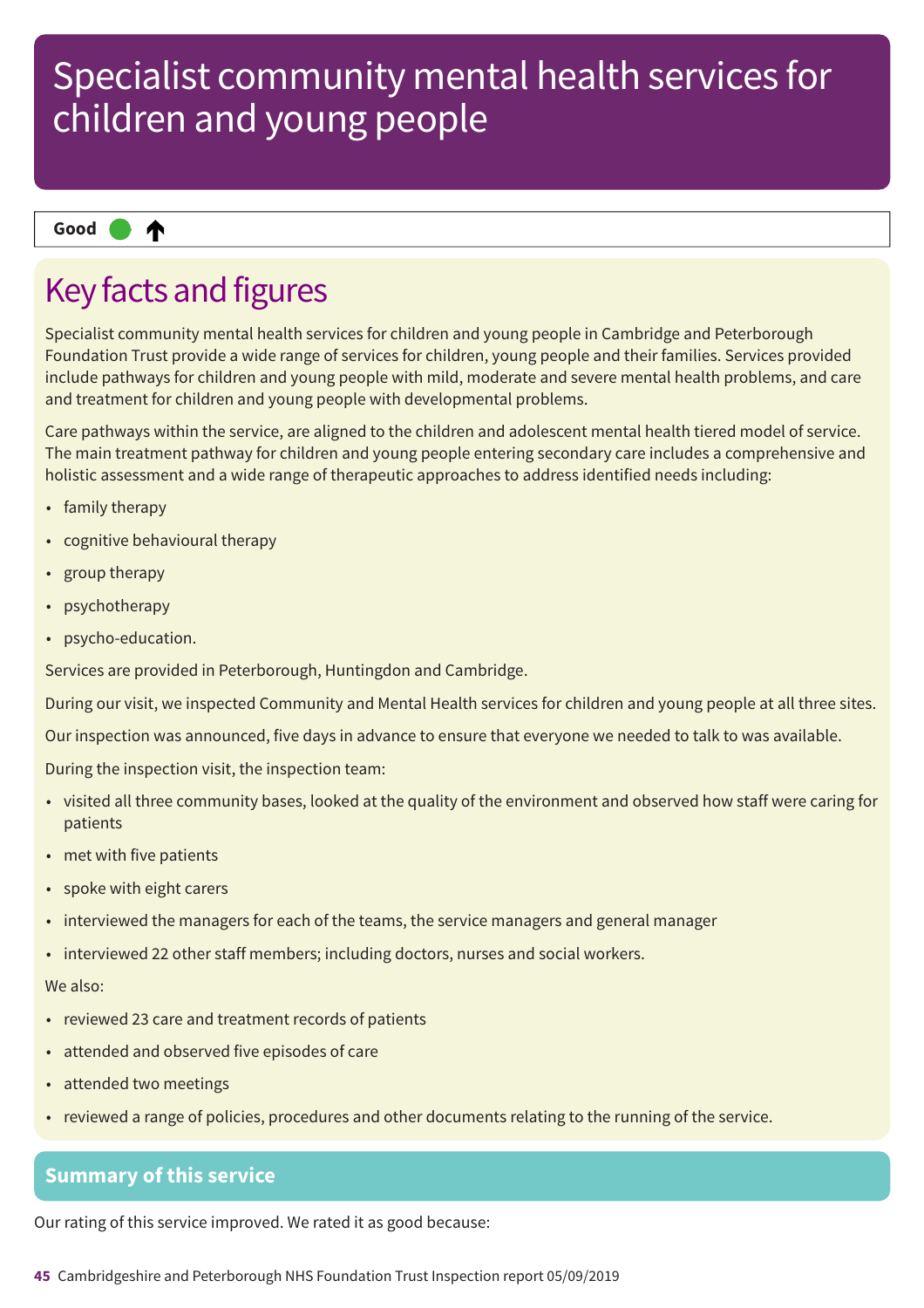- The service provided safe care. Clinical premises where patients were seen were safe and clean. The number of patients on the caseload of the teams, and of individual members of staff, was not too high to prevent staff from giving each patient the time they needed. Staff managed waiting lists well to ensure that patients who required urgent care were seen promptly. Staff assessed and managed risk well and followed good practice with respect to safeguarding.
- Staff developed holistic, recovery-oriented care plans informed by a comprehensive assessment and in collaboration with families and carers. They provided a range of treatments that were informed by best-practice guidance and suitable to the needs of the patients. Staff engaged in clinical audit to evaluate the quality of care they provided.
- The teams included or had access to the full range of specialists required to meet the needs of the patients. Managers ensured that staff received training, supervision and appraisal. Staff worked well together as a multidisciplinary team and with relevant services outside the organisation.
- Staff understood the principles underpinning capacity, competence and consent as they apply to children and young people and managed and recorded decisions relating to these well.
- Staff treated patients with compassion and kindness, respected their privacy and dignity, and understood the individual needs of patients. They actively involved patients and families and carers in care decisions.
- Staff assessed and treated patients who required urgent care promptly and those who did not require urgent care did not wait too long to be assessed. The criteria for referral to the service did not exclude children and young people who would have benefitted from care.
- The service was well led and the governance processes ensured that procedures relating to the work of the service ran smoothly.

However:

**Up one rating Good –––**

• Waiting times from referral to treatment start exceeded 18 weeks for 24% of patients.

| Is the service safe? |
|----------------------|
|                      |

Our rating of safe improved. We rated it as good because:

- All clinical premises where patients received care were safe, clean, well equipped, well furnished, well maintained and fit for purpose.
- The service had enough staff, who knew the patients and received basic training to keep patients safe from avoidable harm. The number of patients on the caseload of the teams, and of individual members of staff, was not too high to prevent staff from giving each patient the time they needed.
- Staff assessed and managed risks to patients and themselves. They responded promptly to sudden deterioration in a patient's health. When necessary, staff worked with patients and their families and carers to develop crisis plans. Staff monitored patients on waiting lists to detect and respond to increases in the level of risk. Staff followed good personal safety protocols.
- Staff understood how to protect patients from abuse and the service worked well with other agencies to do so. Staff had training on how to recognise and report abuse, and they knew how to apply it. The provider had a named nurse and doctor for child safeguarding and the teams had a safeguarding lead.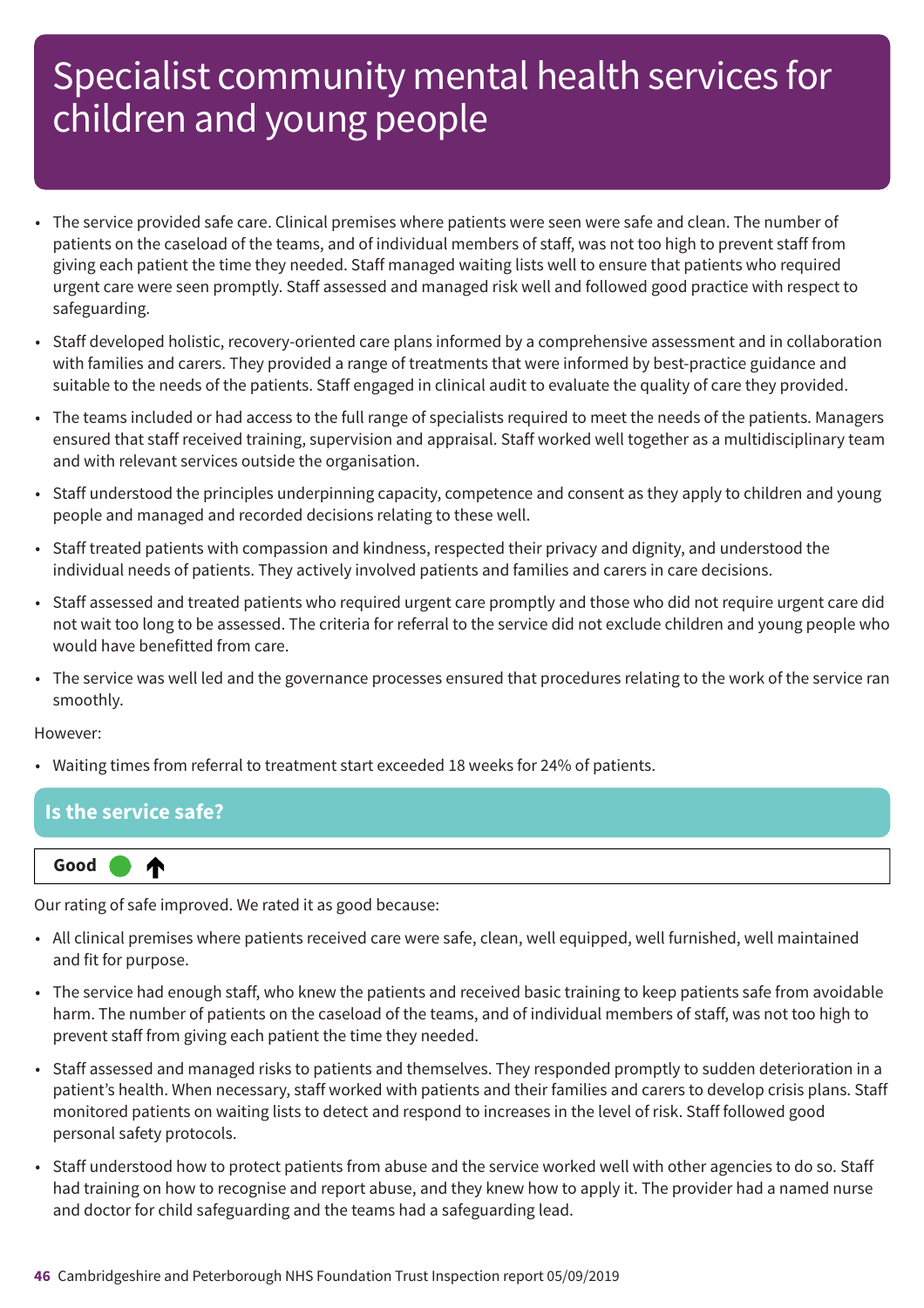- Staff kept detailed records of patients' care and treatment. Records were clear, up to date and easily available to all staff providing care.
- The teams had a good track record on safety. The service managed patient safety incidents well. Staff recognised incidents and reported them appropriately. Managers investigated incidents and shared lessons learned with the whole team and the wider service. When things went wrong, staff apologised and gave patients honest information and suitable support.

### **Is the service effective?**



Our rating of effective improved. We rated it as good because:

- Staff assessed the mental health needs of all patients. They worked with patients and families and carers to develop individual care plans and updated them when needed. Care plans reflected the assessed needs, were personalised, holistic and recovery-oriented.
- Staff provided a range of treatment and care for the patients based on national guidance and best practice. They ensured that patients had good access to physical healthcare and supported patients to live healthier lives.
- Staff used recognised rating scales to assess and record severity and outcomes. They also participated in clinical audit, benchmarking and quality improvement initiatives.
- The teams included or had access to the full range of specialists required to meet the needs of patients under their care. Managers made sure that staff had a range of skills needed to provide high quality care. They supported staff with appraisals, supervision and opportunities to update and further develop their skills. Managers provided an induction programme for new staff.
- Staff from different disciplines worked together as a team to benefit patients. They supported each other to make sure patients had no gaps in their care. The teams had effective working relationships with other relevant teams within the organisation and with relevant services outside the organisation.
- Staff understood their roles and responsibilities under the Mental Health Act 1983 and the Mental Health Act Code of Practice.
- Staff supported patients to make decisions on their care for themselves proportionate to their competence. They understood how the Mental Capacity Act 2005 applied to young people aged 16 and 17 and the principles of Gillick competence as they applied to people under 16. Staff assessed and recorded consent and capacity or competence clearly for patients who might have impaired mental capacity or competence.

### **Is the service caring?**

**Same–––rating Good –––**  $\rightarrow$   $\leftarrow$ 

Our rating of caring stayed the same. We rated it as good because:

- Staff treated patients with compassion and kindness. They understood the individual needs of patients and supported patients to understand and manage their care, treatment or condition.
- Staff involved patients in care planning and risk assessment and actively sought their feedback on the quality of care provided. They ensured that patients had easy access to advocates when needed.
- **47** Cambridgeshire and Peterborough NHS Foundation Trust Inspection report 05/09/2019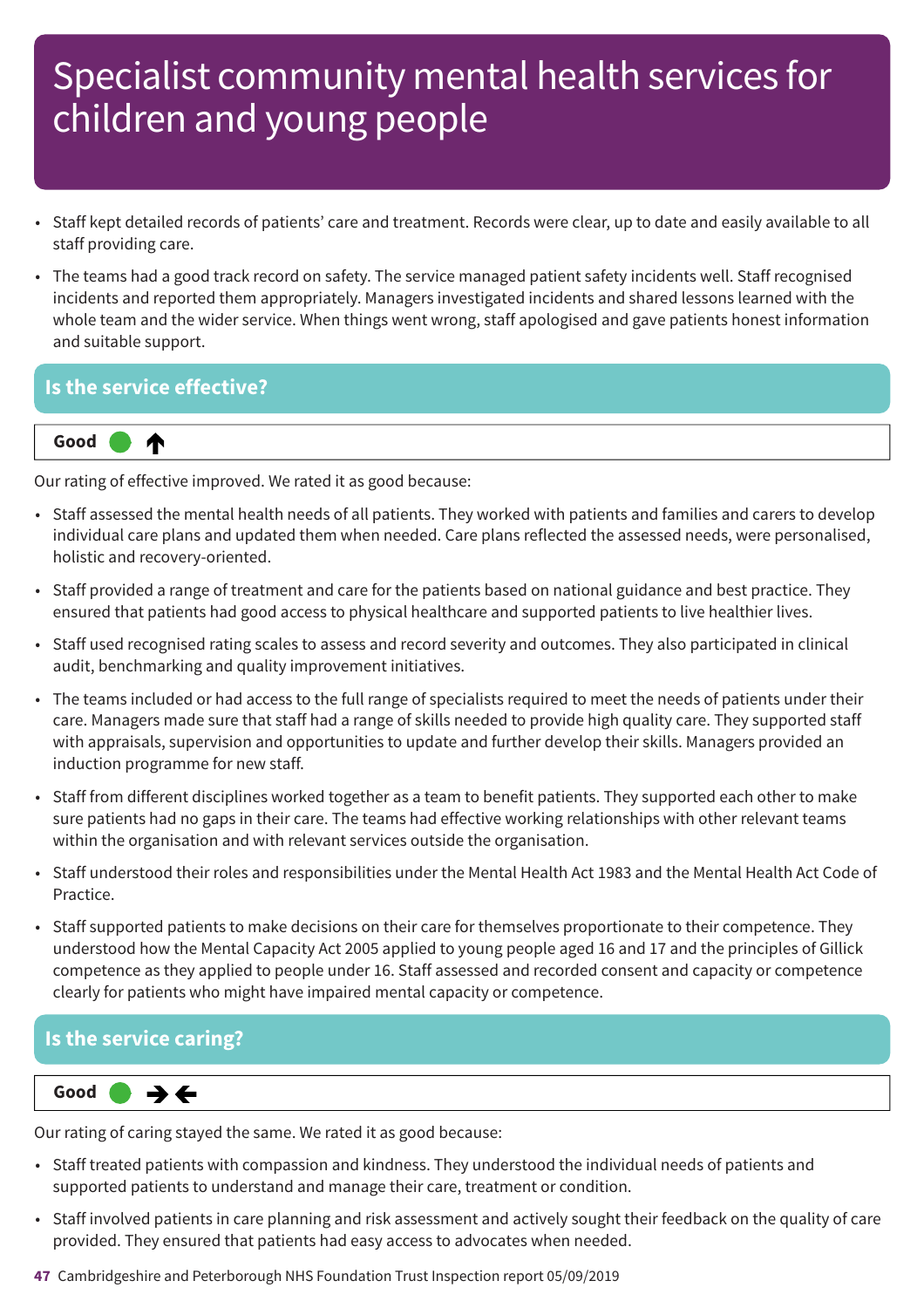• When appropriate, staff involved families and carers in assessment, treatment and care planning.

### **Is the service responsive?**

**Requires improvement** 

Our rating of responsive went down. We rated it as requires improvement because:

ψ

• Waiting times from referral to treatment start exceeded 18 weeks for 24% of patients.

However:

- The services referral criteria did not exclude patients who would have benefitted from care. Staff assessed and treated patients who required urgent care promptly and patients who did not require urgent care did not wait too long for assessment. Staff followed up patients who missed appointments.
- The service ensured that patients, who would benefit from care from another agency, made a smooth transition. This included ensuring that transitions to adult mental health services took place without any disruption to the patient's care.
- The service met the needs of all patients including those with a protected characteristic. Staff helped patients with communication, advocacy and cultural and spiritual support.
- The service treated concerns and complaints seriously, investigated them and learned lessons from the results, and shared these with all staff.

### **Is the service well-led? Up one rating Good –––** ₼

Our rating of well-led improved. We rated it as good because:

- Leaders had the skills, knowledge and experience to perform their roles, had a good understanding of the services they managed, and were visible in the service and approachable for patients and staff.
- Staff knew and understood the provider's vision and values and how they were applied in the work of their team.
- Staff felt respected, supported and valued. They reported that the provider promoted equality and diversity in its dayto-day work and in providing opportunities for career progression. They felt able to raise concerns without fear of retribution.
- Our findings from the other key questions demonstrated that governance processes operated effectively at team level and that performance and risk were managed well.
- Teams had access to the information they needed to provide safe and effective care and used that information to good effect.
- Staff collected analysed data about outcomes and performance and engaged actively in local and national quality improvement activities.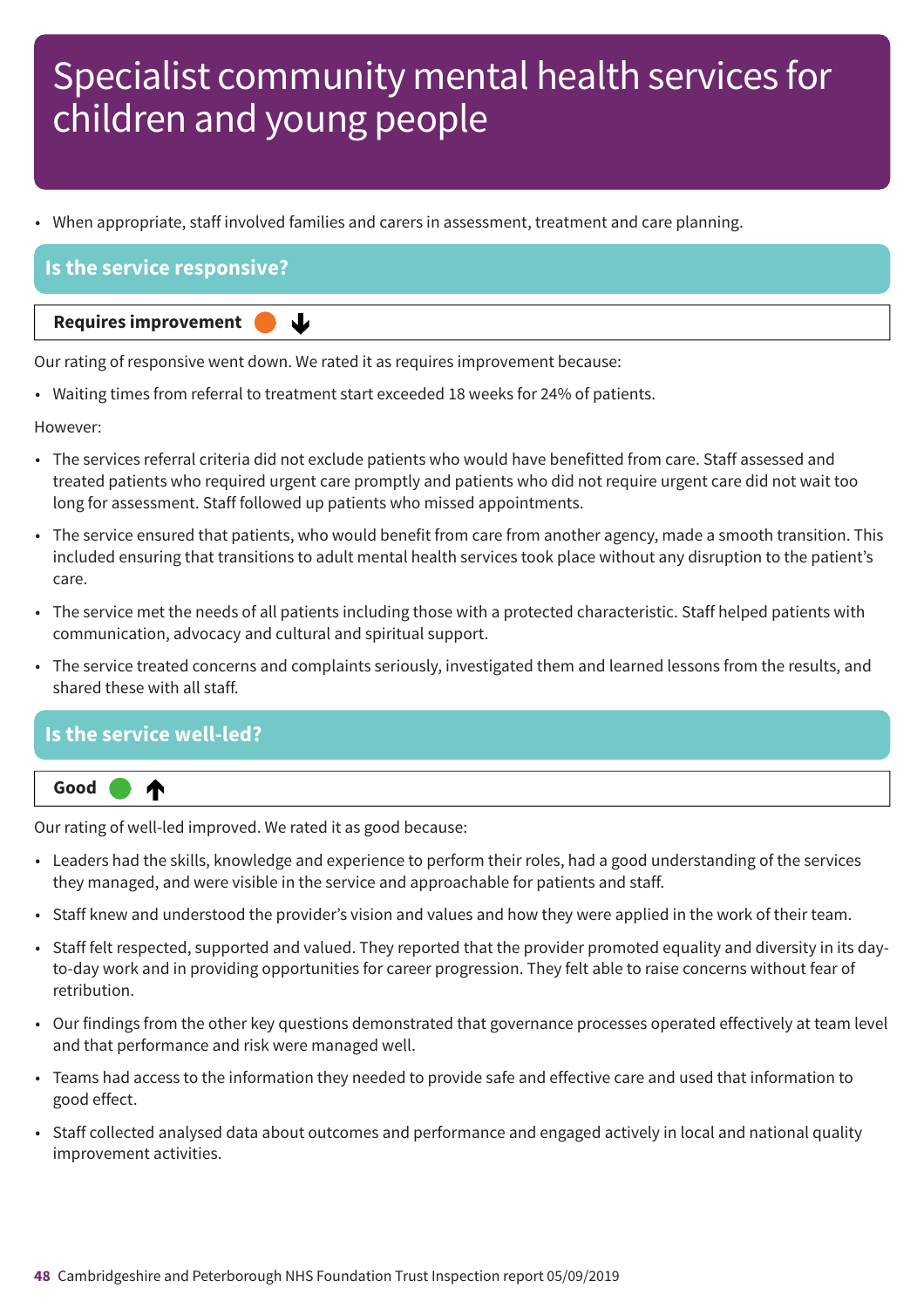• Managers worked closely with other local healthcare services and organisations (schools, public health, local authority, voluntary and independent sector) to ensure that there was an integrated local system that met the needs of children and young people living in the area. There were local protocols for joint working between agencies involved in the care of children and young people.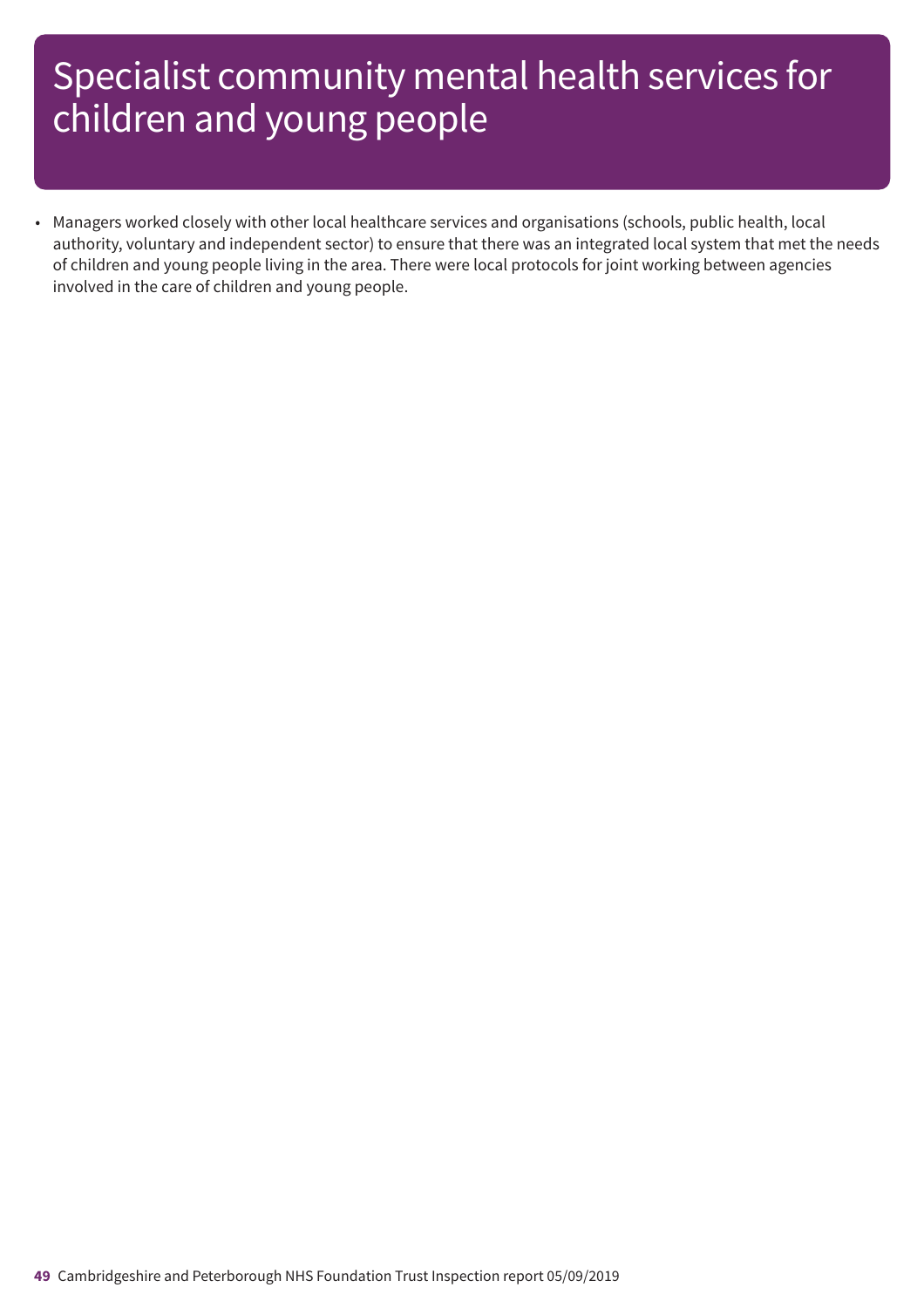### **Same–––rating Good –––**

### Key facts and figures

Cambridge and Peterborough NHS Foundation trust provides a specialist inpatient service for eating disorders.

Ward S3 is a mixed-sex ward for adults aged 18-plus, based at Addenbrooke's Hospital in Cambridge. It is a specialist unit for individuals with an eating disorder who have been assessed by the community team and are considered to need a more intensive approach to the treatment of their eating disorder. Inpatient treatment is provided for individuals with severe anorexia nervosa who are at high risk physically and psychologically.

The Phoenix Centre is at the Ida Darwin Fulbourn Hospital site in Cambridge. The Phoenix Centre is a mixed-sex 14 bed inpatient ward. The service also provides day patient and outreach specialist treatment for young people aged 13 to 18 years with complex eating disorders. The service closed in May 2018 due to staffing issues but reopened October 2018.

The eating disorder community services provides assessment and treatment to adults with a moderate to severe eating disorder within the community across Cambridgeshire, Peterborough and Norfolk.

The Cambridge community eating disorder service is based at Addenbrooke's Hospital in Cambridge. Cambridge community eating disorder service is available to all adults aged over 18 registered with a GP within the Cambridgeshire and Peterborough locality. The service accepts referrals for adults suffering from anorexia nervosa, bulimia nervosa and binge eating disorder (treatment refractory severe bulimia nervosa) for inpatient treatment.These referrals are likely mainly to be from the East of England but referrals from anywhere in England are accepted. Support, help and advice is available for carers, families and friends.

The Norfolk community eating disorder service is based at The Springs in Norwich, Norfolk.

The service is available to all adults aged over 18 living in the catchment area of NHS Norfolk (excluding Great Yarmouth). The team cares for patients whose primary diagnosis is a moderate or severe eating disorder, anorexia nervosa, bulimia nervosa and binge eating disorder. Support, help and advice is available for carers, families and friends.

Ward S3, the Phoenix Centre and Cambridge community eating disorder service were last inspected in March and April 2018 with reports published in June 2018. The overall rating for this service good. All areas remained good except for safe that dropped down one rating to requires improvement. There was one breach in regulations:

All items which could pose a risk to patients on the ward environment must be securely stored. Staff at the Phoenix Centre did not have access to suitable equipment for searching patients.

The provider had made all the required improvements.

The Norfolk community eating disorder service was last inspected in May 2015. There were no breaches in regulations at this service. In 2015 CQC did not provide overall ratings.

Our inspection was carried out between 21 May to 5 June 2019, was comprehensive and announced (staff knew we were coming) to ensure that everyone we needed to talk to was available.

Before the inspection visit, we reviewed information that we held about this core service and information we had requested from the trust.

During the inspection visit, the inspection team: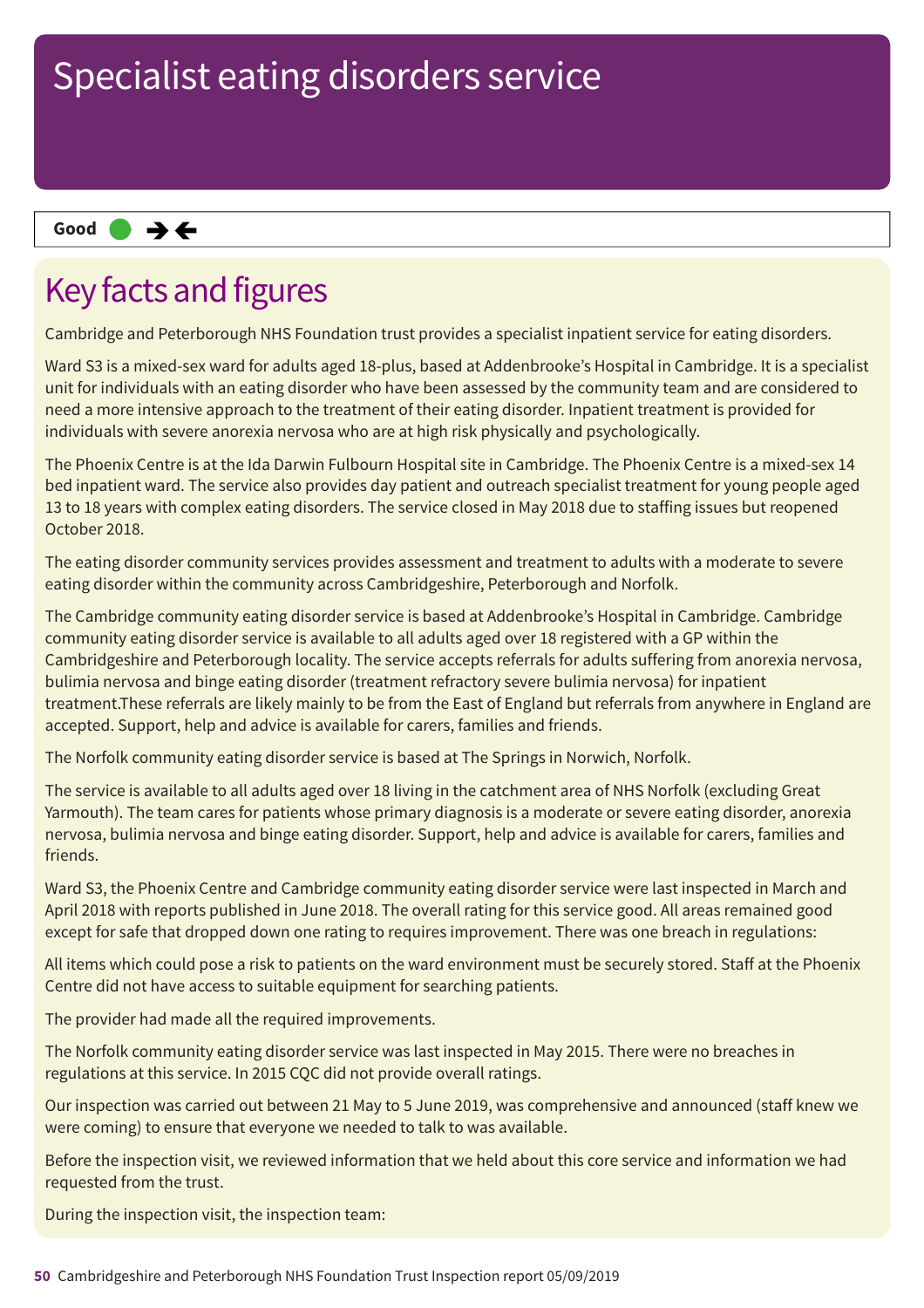- visited two wards, looked at the quality of the service environment and observed how staff were caring for patients
- visited two community services, looked at the quality of the service environment and observed how staff were caring for patients
- spoke with seven patients who were using the service and four carers
- interviewed two ward managers, two team leader and two matrons
- spoke with 25 other staff members including doctors, nurses, student nurse, dietician, family therapist, eating disorder therapist, psychologists, psychologist assistant, occupational therapists, healthcare assistants, activity coordinator, housekeeper, and administration staff
- attended and observed three meetings, three handover meeting, and one episode of care
- reviewed 25 care records, six treatment plans and 22 patient medication charts
- looked at a range of policies, procedures and other documents related to the running of the service.

### **Summary of this service**

Our rating of this service stayed the same. We rated it as good because:

- All patient areas of the wards were clean and tidy. Clinic rooms at S3 ward were fully equipped with accessible resuscitation equipment and emergency drugs, and clean and well maintained.
- There were sufficient staff to meet the needs of the patients. Overall, staff knew about any risks to each patient and acted to prevent or reduce risks. Staff identified and responded to any changes in risk to, or posed by, patients promptly. Staff used physical intervention rarely. Staff took part in de-escalation techniques and proactive preventive interventions, which included how to safely restrain a patient with low body mass index. There were effective systems in place for safe management and administration of medication.
- Services provided a range of treatment in line with best practice guidelines. Overall, there was a holistic approach to assessing, planning, and delivering care and treatment to people who use services. Staff assessed the physical and mental health needs of all patients on admission. The service had access to a range of specialists to meet the needs of the patients. Staff held regular multidisciplinary meetings to discuss patients and improve their care. Staff had a robust understanding of mental capacity and consent. We found clear records around consent to treatment and mental capacity requirements.
- We observed positive and caring interactions between staff and patients on the wards and in the community. Staff had a good rapport with patients. Staff involved patients and gave them access to their care plans. Staff contacted family members about joining multidisciplinary meetings, ward rounds, or care programme approach meetings.
- Beds were available when needed to people living in the catchment area. Staff ensured they did not discharge patients until they were ready. The trust ensured facilities promoted recovery, comfort, and dignity. Patients on wards had their own bedroom, which they could personalise. Staff provided a range of information on treatments, local services, patients' rights, how to contact CQC, and advocacy. We saw information on how to complain displayed around the service.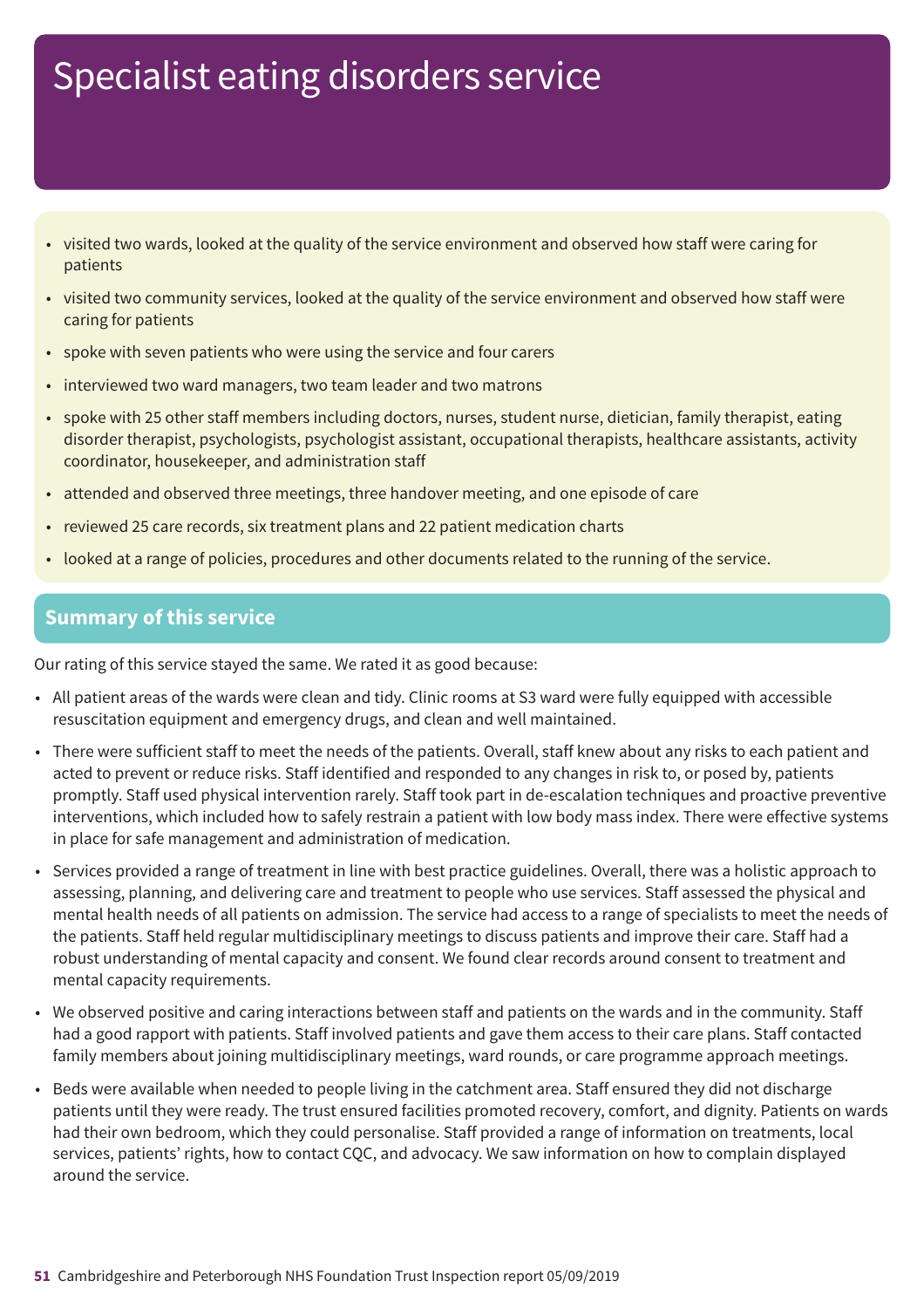• Leaders, at local level, had the right skills, knowledge, and experience to lead their teams. Staff reported they felt supported by leaders. Staff were offered the opportunity to give feedback and input into service development. S3 ward was accredited by the Quality Network for Eating Disorders.

However:

- Although staff on the wards had undertaken environmental ligature assessments, that for S3 ward had not considered risks in the garden area. Also, the garden back gate had been left unlocked. We raised this with managers during the inspection. Neither community eating disorder services had undertaken environmental risk assessments, although these were in development. The Cambridge community eating disorder service had identified risks in the patient toilet areas and staff were aware of these.
- The clinic rooms at the Phoenix Centre were disorganised and required cleaning and there were no cleaning records at the Cambridge community eating disorder service. In addition, the clinic room at the Cambridge community eating disorder service did not have disposable gloves or aprons.
- At S3 ward not all staff were routinely aware of lessons learnt from serious incidents across services.

### **Is the service safe? Up one rating Good –––** ∧

Our rating of safe stayed the same. We rated it as good because:

- Clinic rooms at S3 ward were fully equipped with accessible resuscitation equipment and emergency drugs, and clean and well maintained. At the Cambridge community eating disorder service there was a basic clinic room, with no medicines held. Main ward areas were clean and tidy.
- There were sufficient staff to meet the needs of the patients. S3 ward and Norfolk Community service had experienced gaps in staffing but managed this by prioritising patients who were high acuity and high dependency.
- Records held at teams showed staff were up to date with mandatory training.
- Overall, staff knew about any risks to each patient and acted to prevent or reduce risks. Staff identified and responded to any changes in risk to, or posed by, patients promptly.
- Staff used physical intervention rarely. Staff took part in de-escalation techniques and proactive preventive interventions, which included how to safely restrain a patient with low body mass index.
- All staff received training in safeguarding that was right for their role. Staff had a strong understanding of how to protect patients from abuse and the service worked well with other agencies to do so.
- There were effective systems in place for safe management and administration of medication. Staff regularly reviewed the effects of medications on each patient's physical health.

However:

• Inpatient wards had environmental ligature assessments to ensure a safe care environment. S3 ward had not included the garden area in the ligature risk assessment and we found the garden back gate was unlocked. This presented a risk to patients to abscond. We raised this with managers. Following the inspection, the garden area was risk assessed and the back gate secured.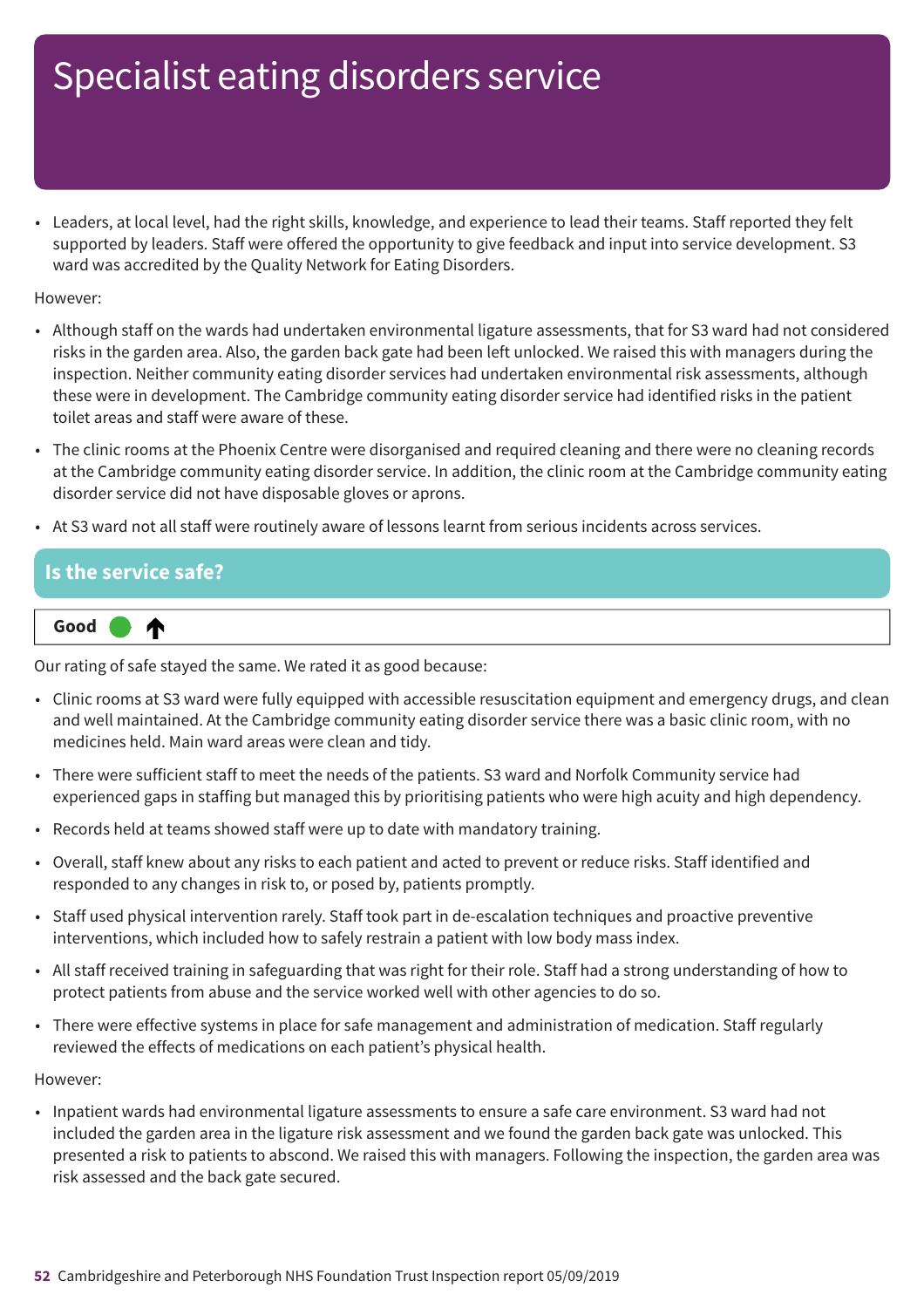- Neither of the community eating disorder services had an environmental risk assessment but these were in development. The Cambridge community eating disorder service had identified risks in the patient toilet areas and staff were aware of how to manage this.
- The clinic rooms at the Phoenix Centre was disorganised and required further cleaning. There were gaps in cleaning records for the clinic at Phoenix ward. The clinic room at the Cambridge community eating disorder service did not have disposable gloves or aprons, and we found no service cleaning records.
- At S3 ward not all staff were routinely aware of lessons learnt from serious incidents across services.

### **Is the service effective?**



Our rating of effective stayed the same. We rated it as good because:

- Overall, there was a holistic approach to assessing, planning, and delivering care and treatment to people who used services. Staff assessed the physical and mental health needs of all patients on admission. There was effective focus given to psychological aspects of treatment with attention given to dual presentation and complexity of the illness.
- There was robust ongoing monitoring of physical health problems. There was close monitoring for any effects of over exercising/vomiting re-feeding syndrome.
- There were effective systems in place for safe management and administration of medication. Services worked within National Institute for Health and Care Excellence (NICE) and management of really sick patients with anorexia nervosa (MARSIPAN) best practice guidelines. Evidence based psychological interventions such as, individual eating disorder focused cognitive behavioural therapy (CBT ED) and Maudsley anorexia nervosa treatment for adults (MANTRA) were available.
- The presence of dieticians and physiotherapy professionals within the teams, enhanced staff understanding and safe management of dieting or restrictive practices, problems arising from severe and enduing illness and compensatory behaviours such as over exercising.
- Managers provided staff with yearly appraisals. Managers held records locally and staff received regular management and clinical supervision. There was no trust target for supervision.
- Staff held regular multidisciplinary meetings to discuss patients and improve their care. Patient acuity, staff deployment and risks were discussed. Each patient was discussed, and information shared about patient health conditions, presenting behaviours, medicine and care.
- Staff had a robust understanding of capacity and consent. We found clear records around consent to treatment and capacity requirements

### **Is the service caring?**

 $\rightarrow$   $\leftarrow$ **Same–––rating Good –––**

Our rating of caring stayed the same. We rated it as good because:

• We observed positive and caring interactions between staff and patients on the wards and in the community. Staff had a good rapport with patients.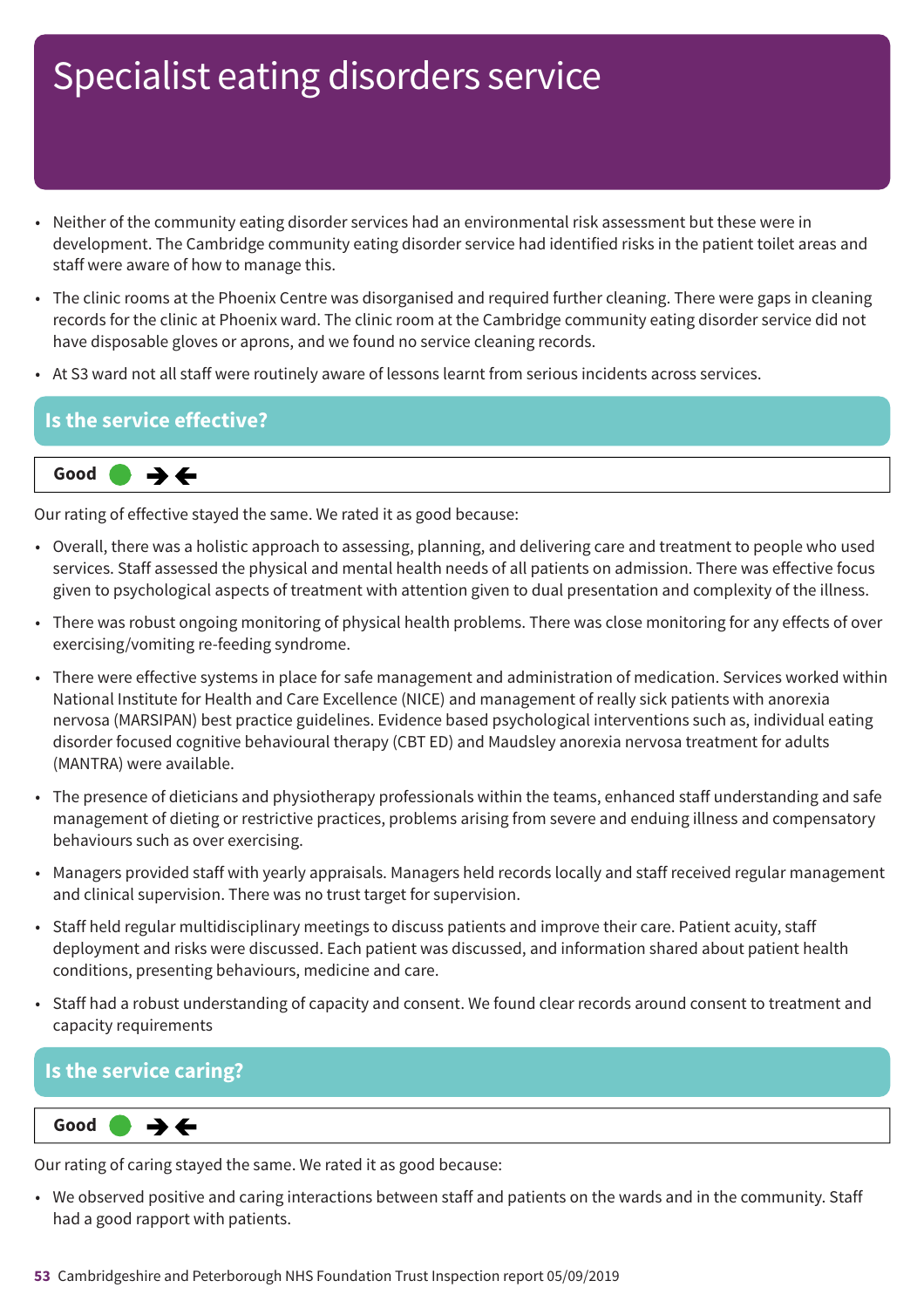- Staff anticipated patients' needs and could give help, emotional support and advice when they needed it. Staff supported patients to understand and manage their own care treatment and condition.
- Staff involved patients and gave them access to their care plans. Staff involved patients in decisions about the service with community meetings every morning on both inpatient wards.
- Staff contacted family members about joining multidisciplinary meetings, ward rounds, or care programme approach meetings. At community eating disorder services there were monthly carers group meetings, collaborative evening classes with topics led by patients and carers. Friends and ex patients were able to attend. The service had a carers support pathway.

### **Is the service responsive?**



Our rating of responsive stayed the same. We rated it as good because:

- Beds were available when needed to people living in the catchment area. Staff ensured they did not discharge patients until they were ready. On S3 ward the doctor attended all the discharge meetings to ensure they knew each patient returning to community-based care.
- The facilities promoted recovery, comfort, and dignity. Patients on wards had their own bedroom, which they could personalise. The community eating disorders service areas were safe and clean and well maintained. At the Phoenix Centre we saw young people at school on site preparing for school/college exams.
- The dietician led on individual refeeding plans for patients that included a range of food and drinks, healthy snacks and food supplements. At the Phoenix Centre special diets are met, one patient was provided a vegetarian diet and soya milk products as they were lactose intolerant.
- The service could support and make adjustments for people with disabilities, communication needs or other specific needs.
- Staff provided a range of information on treatments, local services, patients' rights, how to contact CQC, and advocacy. Staff provided patient, carers information pack on the wards.
- Patients had access to spiritual, religious, and cultural support. The chaplain visited wards regularly.
- Staff understood the policy on complaints and knew how to handle them. We saw information on how to complain displayed around the service.

### **Is the service well-led?**



Our rating of well-led stayed the same. We rated it as good because:

- Leaders at local levels had the right skills, knowledge and experience to lead their teams. They had a clear understanding of the service they managed and knew how their teams worked to provide high quality care. Patients and staff knew who the ward managers/team leaders/ matrons were, they were visible on the wards and staff reported they were approachable.
- Staff knew and understand the trust's vision and values and strategic goals.
- **54** Cambridgeshire and Peterborough NHS Foundation Trust Inspection report 05/09/2019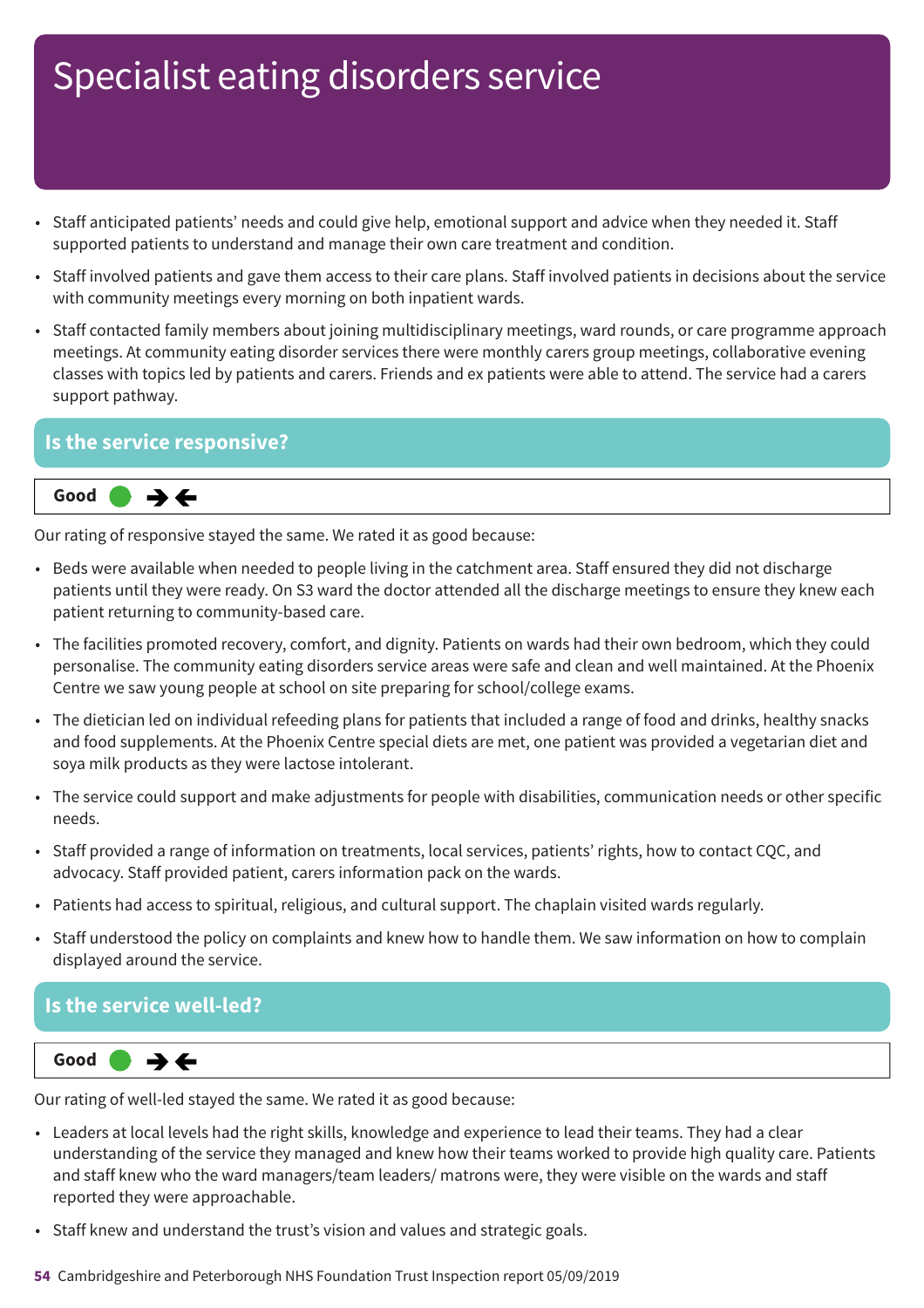- The trust provided information governance systems to measure key performance indicators and to gauge the performance of teams. Managers had information that supported them.
- Staff were open and transparent and explained to patients when something went wrong. We saw effective team working on most wards, and good staff morale.
- Both inpatient wards were accredited by the Quality Network for Eating Disorders (QED).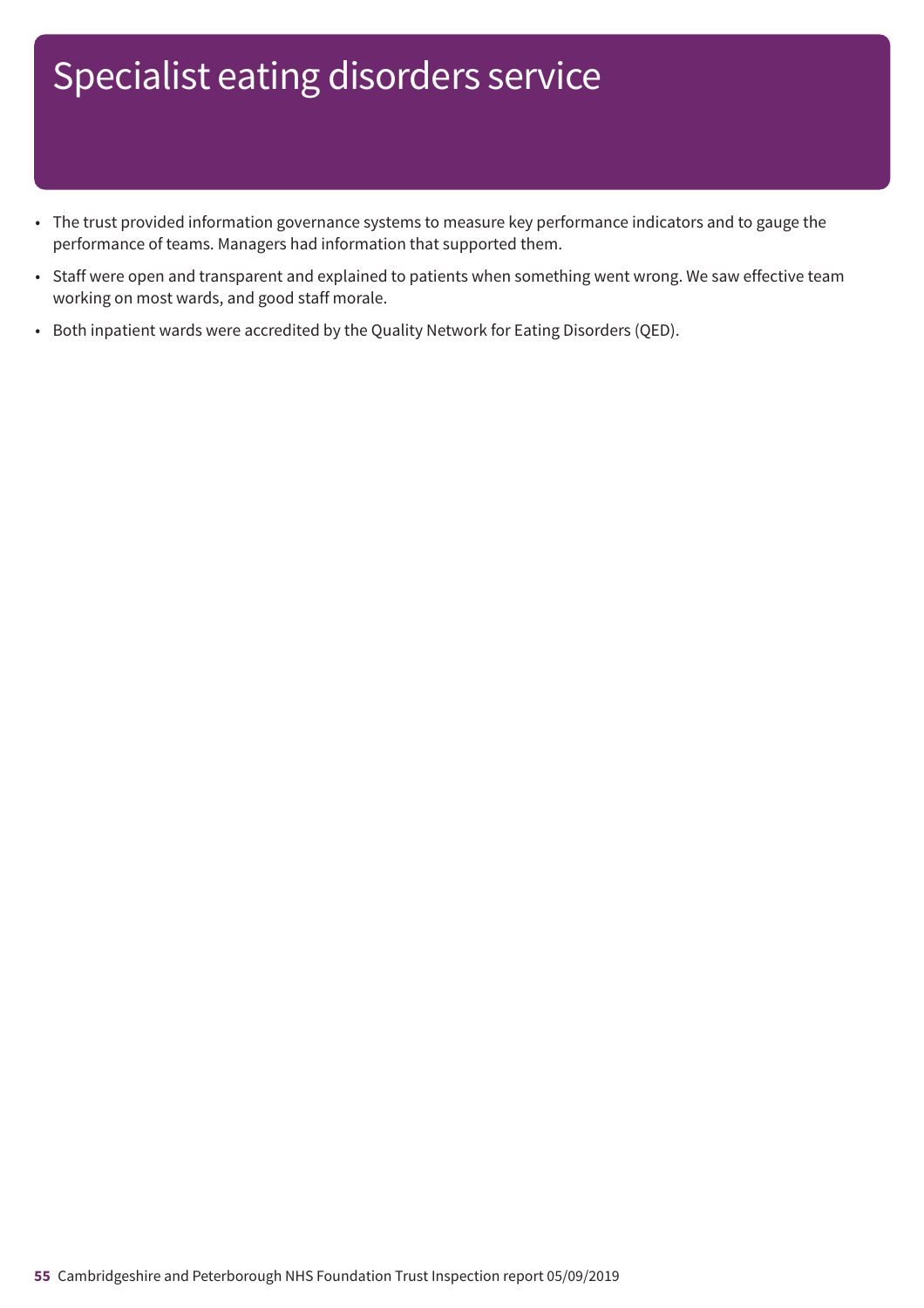### **Same–––rating Good –––**

### Key facts and figures

During this inspection we visited five locations for the community mental health teams for working age adults. These included, Peterborough, Huntingdon, Cambridge north and south and Fenlands.

The community teams include a range of specialists to support patient needs including doctors, nurses, clinical psychologists, social workers and peer support workers

The services provide a range of support including:

- Assessment, risk management and initial treatment advice
- Care plans developed with the patient
- Pharmacological interventions and medication management
- Psychological therapies, including Cognitive Behavioural Therapy
- Support for carers and families
- Regular care plan reviews
- Information and support with employment and activities of daily living
- Advice on health and wellbeing
- Crisis planning
- Relapse planning

Before this inspection visit, we reviewed information that we held about the location, and asked some other organisations for feedback about the service. Our inspection was announced (staff knew we were coming) to enable us to observe routine activity.

During this inspection visit, the inspection team:

- visited five locations, looked at the quality of the patient environment and observed how staff were caring for patients when they attended the service and at three multi-disciplinary meetings and one home visit.
- spoke with 25 patients who were using the service
- received feedback from seven carers of patients who were using the service
- spoke with four managers, or acting managers, for each of the locations
- spoke with 29 other staff members; including doctors, nurses, occupational therapists, psychologists and therapeutic care workers
- looked at 43 care and treatment records of patients
- reviewed 30 prescription charts
- carried out a specific check of the medication management at each location
- looked at a range of policies, procedures and other documents relating to the running of the service.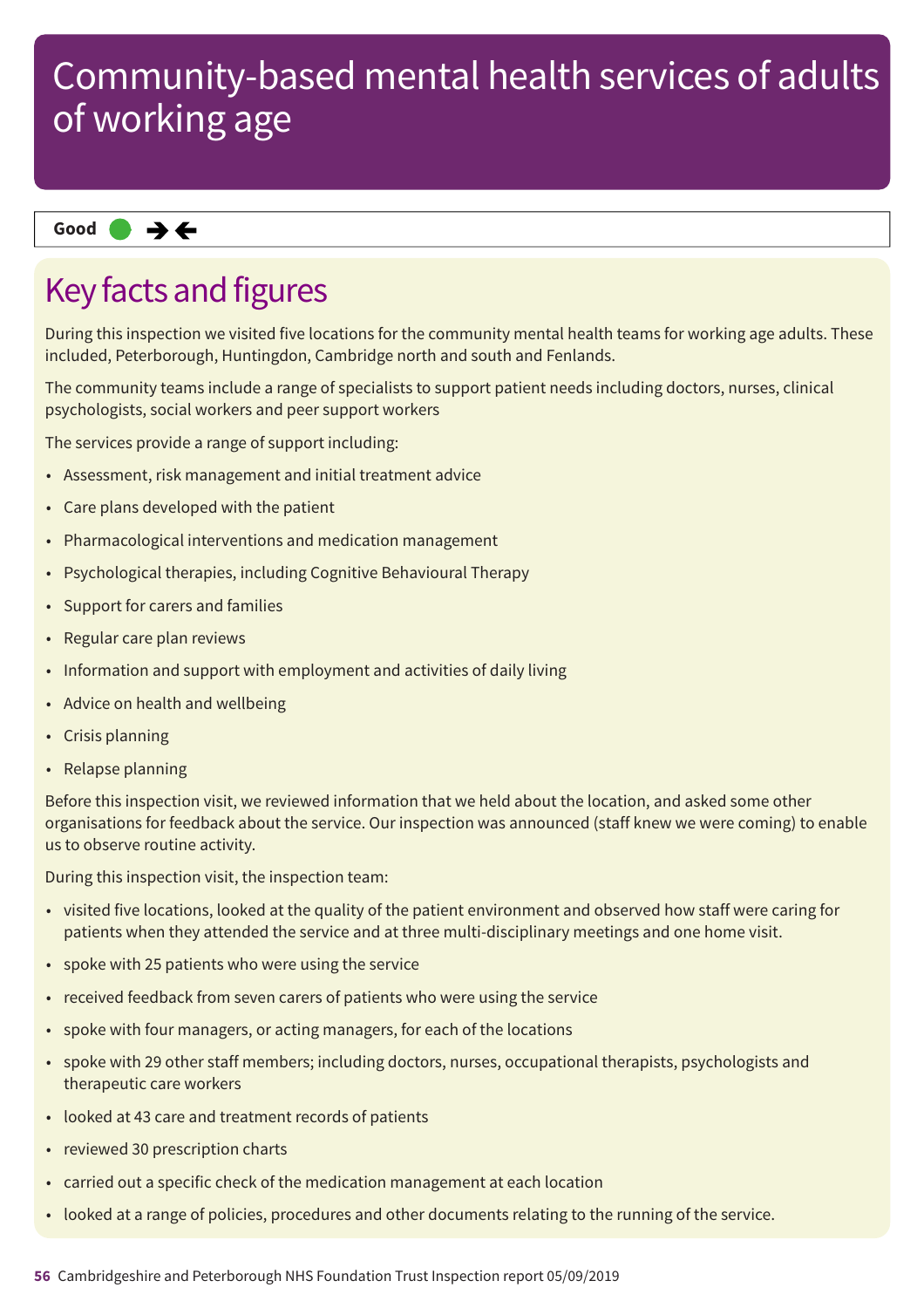This core service was last inspected May 2015. There were no requirement notices. However, it will be four years since we last inspected and during this time there has been a full reconfiguration of the services.

### **Summary of this service**

Our rating of this service stayed the same. We rated it as good because:

- Staff assessed the care environment annually for potential risks. Patients who were assessed as being at high risk were always individually risk assessed and supervised in the clinical areas. Staff had access to personal alarms on site in the clinical rooms.
- Thirty seven of the 43 care plans we reviewed were holistic, personalised and recovery orientated. Thirty-seven of the patients had received a physical health check. Where necessary, staff referred patients to their weekly physical health clinic for regular monitoring.
- At the time of the inspection, all the workforce in this service had received training in the Mental Capacity Act Level 1 and 89% in the Mental Capacity Act Level 2. When patients lacked capacity, staff made decisions in their best interests, recognising the importance of the person's wishes, feelings, culture and history.
- Staff that we spoke with were discreet, respectful and responsive to patients. We observed staff providing practical and emotional support and advice to patients and working flexibly to meet their needs. They understood the individual needs of patients and supported patients to understand and manage their care and treatment.
- Staff saw urgent referrals quickly, including the same day if required and non-urgent referrals within the trust target time. The service provided a daily duty cover system and all new referrals were reviewed by the duty cover worker.
- The systems and procedures in place ensured that premises were clean, safe and well-staffed. Patients were assessed and treated well and referrals and waiting times were managed well. Incidents and complaints were reported and investigated, and lessons learned were effectively cascaded to the teams.

#### However:

- Not all mandatory training had been completed to the trust's target of 95% completion. Four courses had failed to exceed 75% compliance.
- At the Fenland team we found that staff had not kept patient records updated, this included five out of eight risk assessments.

### **Is the service safe?**

**Same–––rating Good –––**

Our rating of safe stayed the same. We rated it as good because:

- Staff assessed the care environment annually for potential risks. Patients who were assessed as high risk were always individually risk assessed and supervised in the clinical areas. Staff had access to personal alarms on site in the clinical rooms.
- All clinical areas were clean, furnishings were in good repair, and décor on all sites was maintained to a high standard.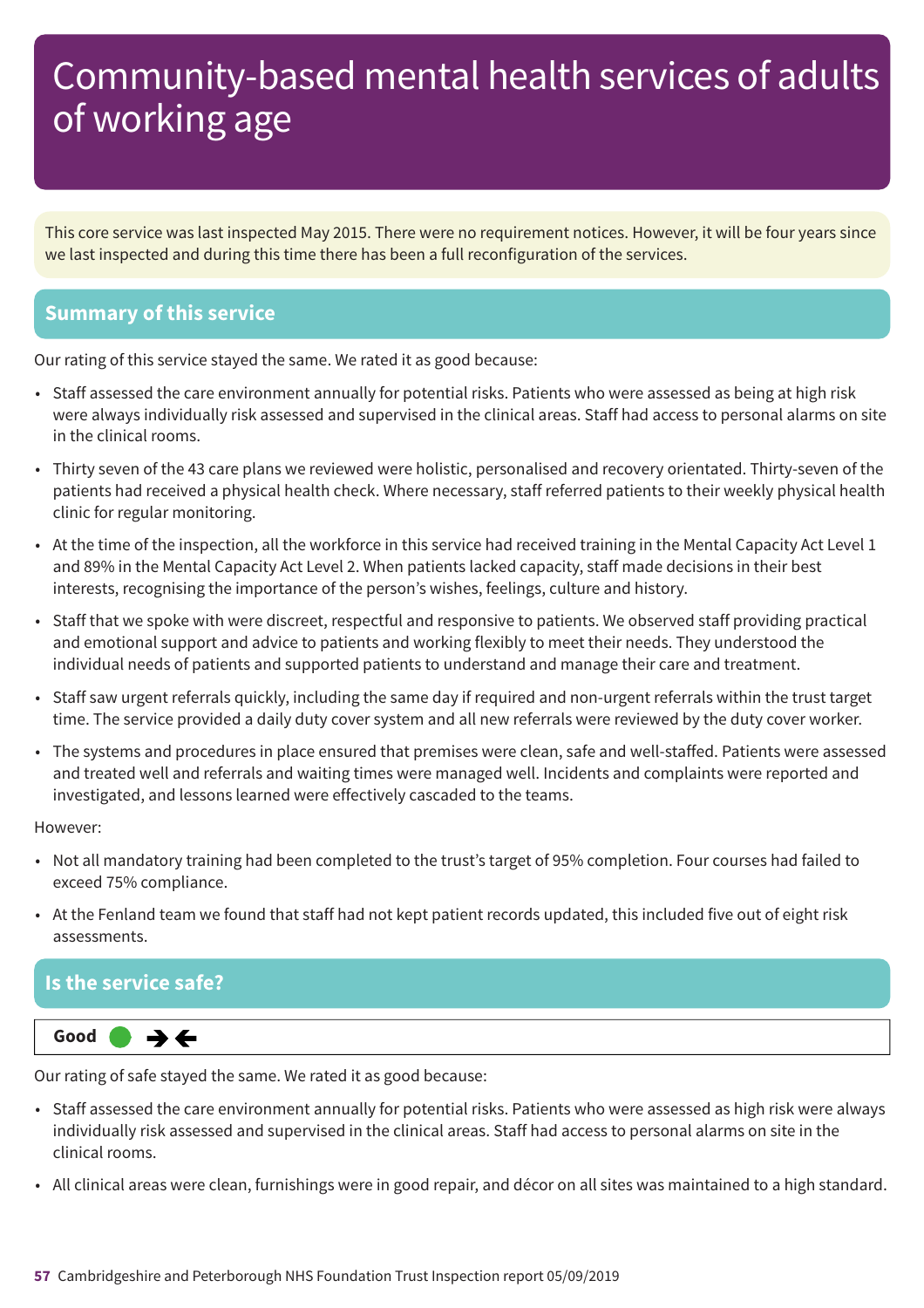- Managers had calculated the number and type of staff required according to their service user need. The provider decided staff levels according to the number of cases which each team held. Managers were able to request additional staff should individuals hold a caseload which was more complex, or to cover annual leave and sickness.
- During the inspection, we reviewed 43 care records and found that staff generally did a risk assessment for every patient at initial triage. Staff completed a more thorough, ongoing risk assessment over a number of sessions.
- Staff followed good practice when storing, dispensing, transporting and administering medicines. We checked on site medicines storage procedures and found that staff were checking that medicines were fit for use and monitoring the environment they were stored in.
- Staff understood the duty of candour. They were open and transparent and gave patients and families a full explanation if and when things went wrong. We saw incidents where team managers had reviewed an incident or complaint and had sent a letter of apology. Staff received feedback from investigation of incidents, both internal and external to the service.

#### However:

• Not all mandatory training had been completed to the trust's target of 95% completion. Four courses had failed to exceed 75% compliance.

### **Is the service effective?**



Our rating of effective stayed the same. We rated it as good because:

- Thirty seven of the 43 care plans we reviewed were holistic, personalised and recovery orientated. Where necessary, staff referred patients to their weekly physical health clinic for regular monitoring.
- We observed that 83 % of care plans were holistic, personalised and recovery orientated. Thirty-seven of the patients had received a physical health check. Where necessary staff referred patients to their weekly physical health clinic for regular monitoring.
- The community teams included a range of specialists to support patient needs including doctors, nurses, clinical psychologists, social workers and peer support workers.
- Each community team met weekly for several different meetings including care planning, learning lessons, daily handovers. Staff arranged cover for their caseloads. A duty member of staff could support patients who needed immediate care
- At the time of the inspection, all of the eligible workforce in this service had received training in the Mental Capacity Act Level 1 and 89% in the Mental Capacity Act Level 2. Where patients lacked capacity, staff made decisions in their best interests, recognising the importance of the person's wishes, feelings, culture and history.
- Staff explained to patients their rights under their Mental Health Act, and regarding community treatment orders, in a way that they could understand, repeated it as required and recorded that they had done it

#### However:

• Trust data stated that the supervision compliance rate was low at 58%. However, local data held by managers showed that most staff had regular supervision.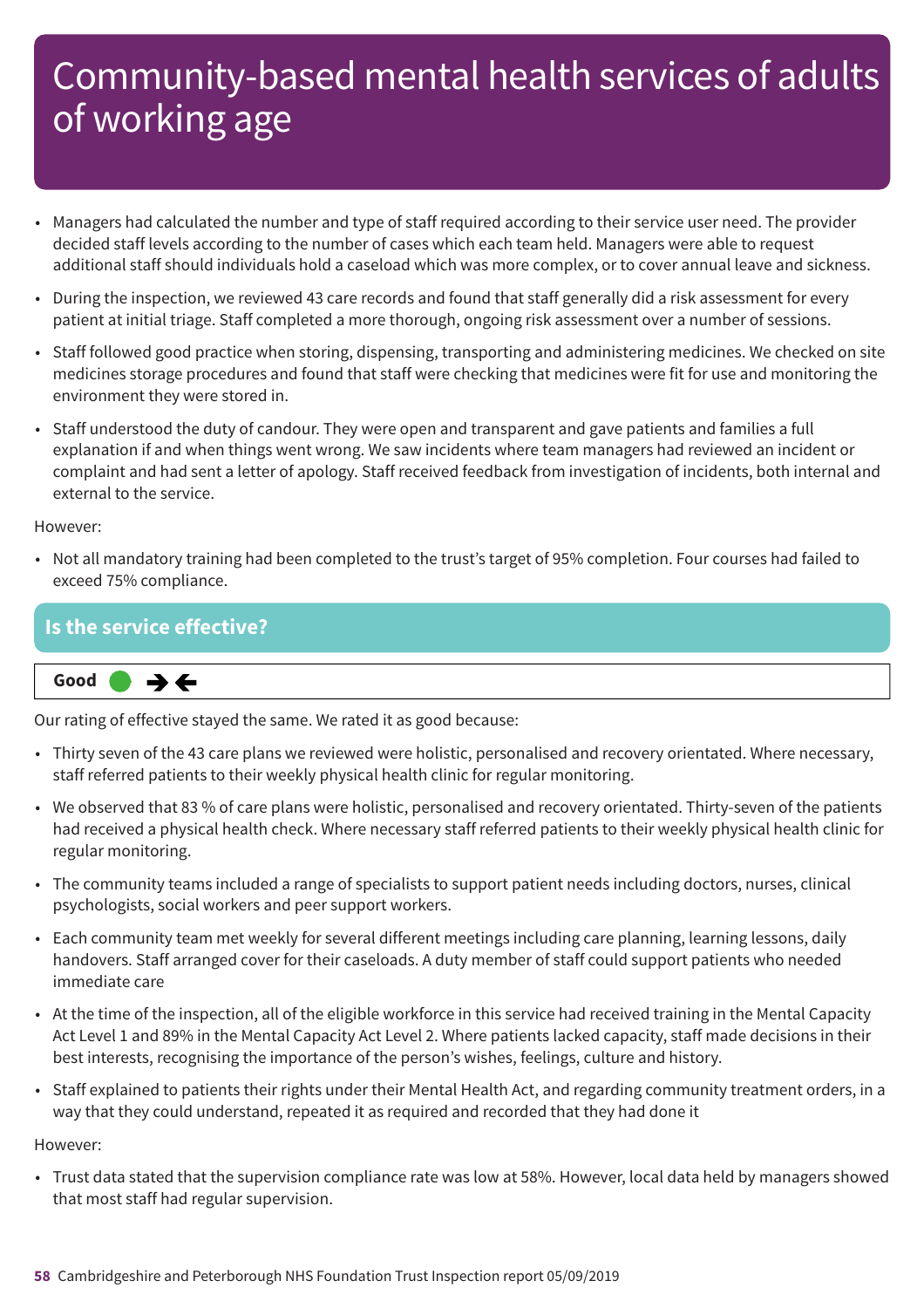### **Is the service caring?**

**Letter Cone Extending** 

Our rating of caring improved. We rated it as outstanding because:

- Staff that we spoke with were caring, discreet, respectful and responsive to patients. We observed staff providing practical and emotional support and advice to patients and working flexibly to meet their needs. Patients were empowered to be equal partners in their care and treatment. Staff understood the individual needs of patients and supported patients to understand and manage their care and treatment.
- Staff signposted patients to other services and made referrals to specialist services depending on patient need. One patient talked about being referred to family solicitors to get legal help and advice. They ensured that patients had a voice and that their communication needs were understood.
- All the patients that we spoke with praised staff and said that they treated them well and always behaved appropriately towards them. Patients' emotional and social needs were seen as being as important as their physical needs.
- Staff followed policy to maintain patient confidentiality though a variety of methods. Consideration of patients' privacy and dignity was consistently embedded in everything that staff did. This included safe storage of records, seeking permission for CQC to speak to patients, maintaining up to date confidentiality and consent forms and discussing patients in confidential spaces.
- Staff gave carers information on how to access a carers assessment. There was a dedicated carers' worker who also completed carers assessments and made referrals to external agencies for longer term carers support, access to work or education.
- Patients could give feedback on the service and their treatment and staff actively supported and encouraged them to do this. Of the seven carers that we spoke with all gave consistently positive feedback about the service.

### **Is the service responsive?**



Our rating of responsive stayed the same. We rated it as good because:

- Staff saw urgent referrals quickly, including the same day if required, and non-urgent referrals within the trust target time. The service provided a daily duty cover system and all new referrals were reviewed by the duty cover worker.
- Staff tried to engage with people who found it difficult, or were reluctant, to seek support from mental health services. This including offering home visits and requesting support from family and friends if appropriate.
- Staff worked hard to avoid cancelling appointments and when they had to give patients clear explanations and offered new appointments as soon as possible. Appointments ran on time and staff informed patients when they did not.
- The service had a full range of rooms and equipment to support treatment and care. Interview rooms in the service had sound proofing to protect privacy and confidentiality. Waiting areas at all sites were clean and welcoming and cold water was available.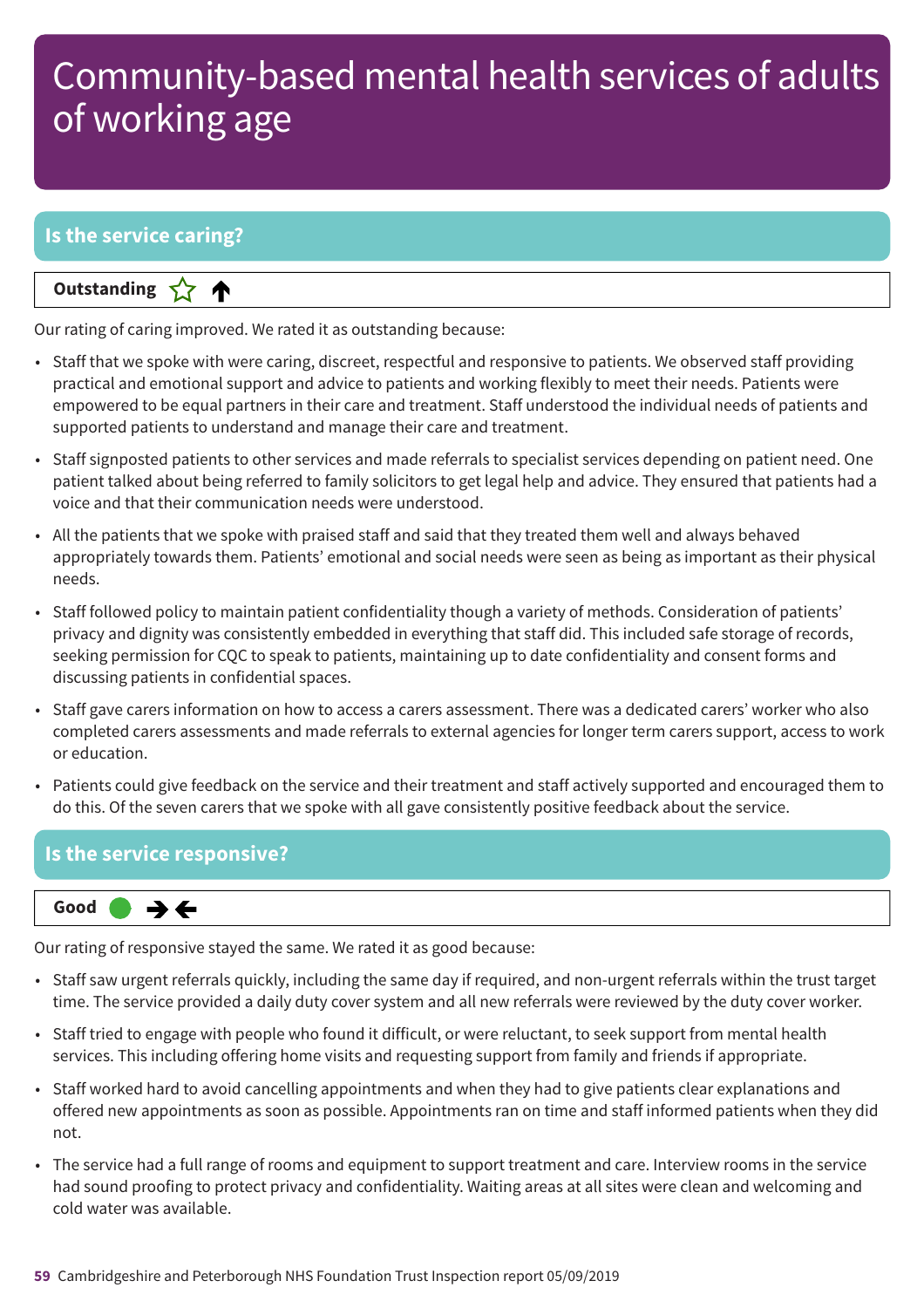- The service had information leaflets available in languages spoken by the patients and local community. Managers made sure staff and patients could access interpreters or signers easily when needed.
- This service received 437 compliments during the last 12 months from 1 January to 31 December 2018. The high number of compliments reflected that patients were satisfied with their care.

### **Is the service well-led?**



Our rating of well led stayed the same. We rated it as good because:

- Leaders had the integrity, skills and abilities to run the service. They understood the issues, priorities and challenges the service faced and managed them effectively.
- The systems and procedures in place ensured that premises were clean, safe and well-staffed. Patients were assessed and treated well and referrals and waiting times were managed well. Incidents and complaints were reported and investigated, and lessons learned were effectively cascaded to the teams.
- Staff that we spoke with were familiar with the vision and values and used them in their everyday work. They spoke with passion and commitment and were able to explain how they worked to deliver high quality care within the budgets and resources available to them.
- Staff told us that the service promoted equality and diversity and provided opportunities for career development. Adaptations such as stand desks were provided for staff and managers were supportive and understanding about the personal circumstances of staff teams.
- The service engaged well with patients, staff, equality groups, the public and local organisations to plan and manage appropriate services. It collaborated with partner organisations to help improve services for patients

However:

• Trust data stated that the supervision compliance rate was low at 58%. However, local data held by managers showed that most staff had regular supervision. The system for recording that supervision had taken place was not effective.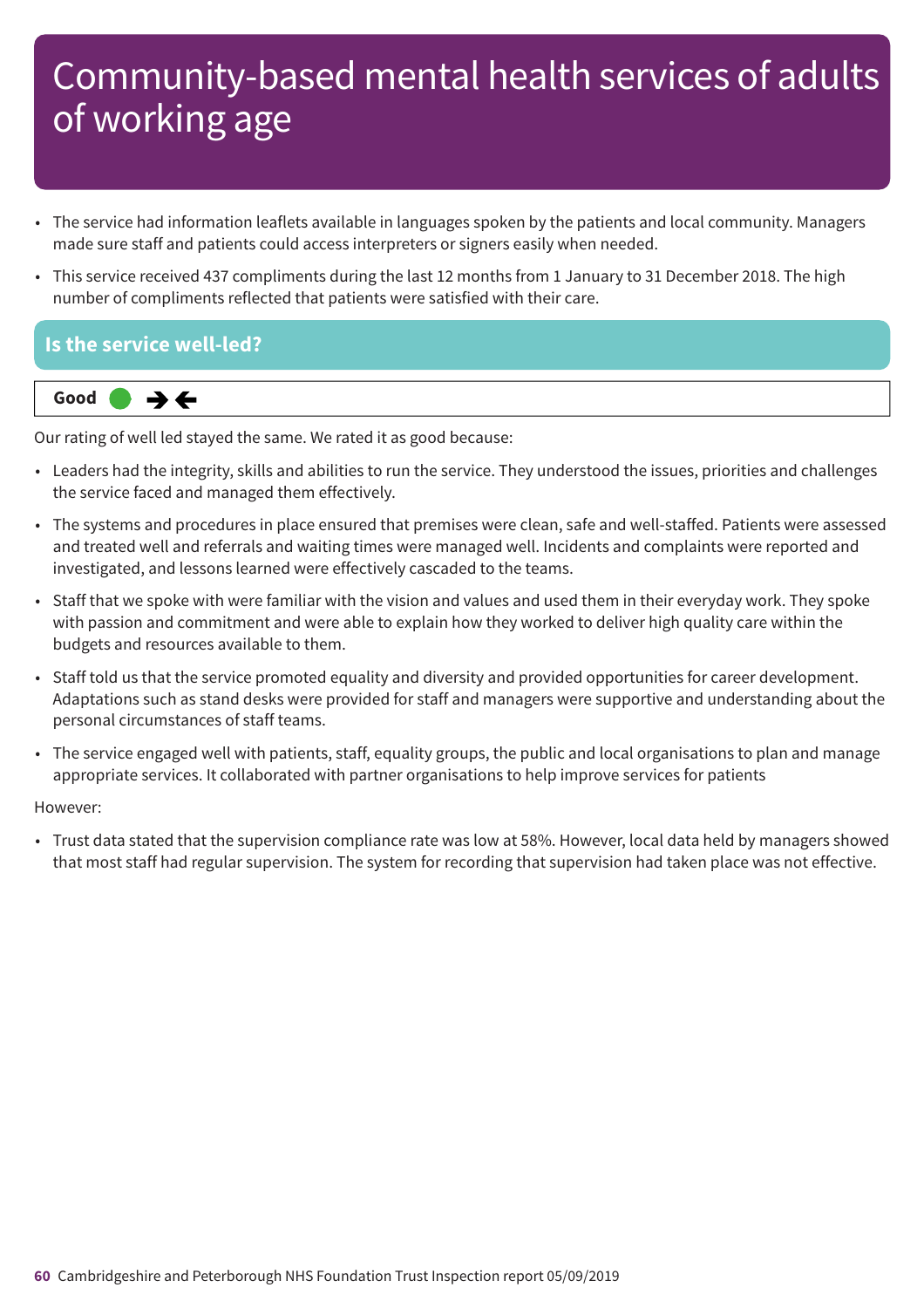## Requirement notices

### Action we have told the provider to take

The table below shows the legal requirements that the service provider was not meeting. The provider must send CQC a report that says what action it is going to take to meet these requirements.

For more information on things the provider must improve, see the Areas for improvement section above.

**Please note:** Regulatory action relating to primary medical services and adult social care services we inspected appears in the separate reports on individual services (available on our website www.cqc.org.uk)

**This guidance** (see goo.gl/Y1dLhz) describes how providers and managers can meet the regulations. These include the fundamental standards – the standards below which care must never fall.

|  |  | <b>Regulated activity</b> |
|--|--|---------------------------|
|--|--|---------------------------|

Assessment or medical treatment for persons detained under the Mental Health Act 1983

Regulation

Regulation 12 HSCA (RA) Regulations 2014 Safe care and treatment

Treatment of disease, disorder or injury

| Regulated activity                                                                       | Regulation                                                                                               |
|------------------------------------------------------------------------------------------|----------------------------------------------------------------------------------------------------------|
| Assessment or medical treatment for persons detained<br>under the Mental Health Act 1983 | Regulation 13 HSCA (RA) Regulations 2014 Safeguarding<br>service users from abuse and improper treatment |
| Treatment of disease, disorder or injury                                                 |                                                                                                          |
| Regulated activity                                                                       | Regulation                                                                                               |
| Assessment or medical treatment for persons detained<br>under the Mental Health Act 1983 | Regulation 17 HSCA (RA) Regulations 2014 Good<br>governance                                              |

Treatment of disease, disorder or injury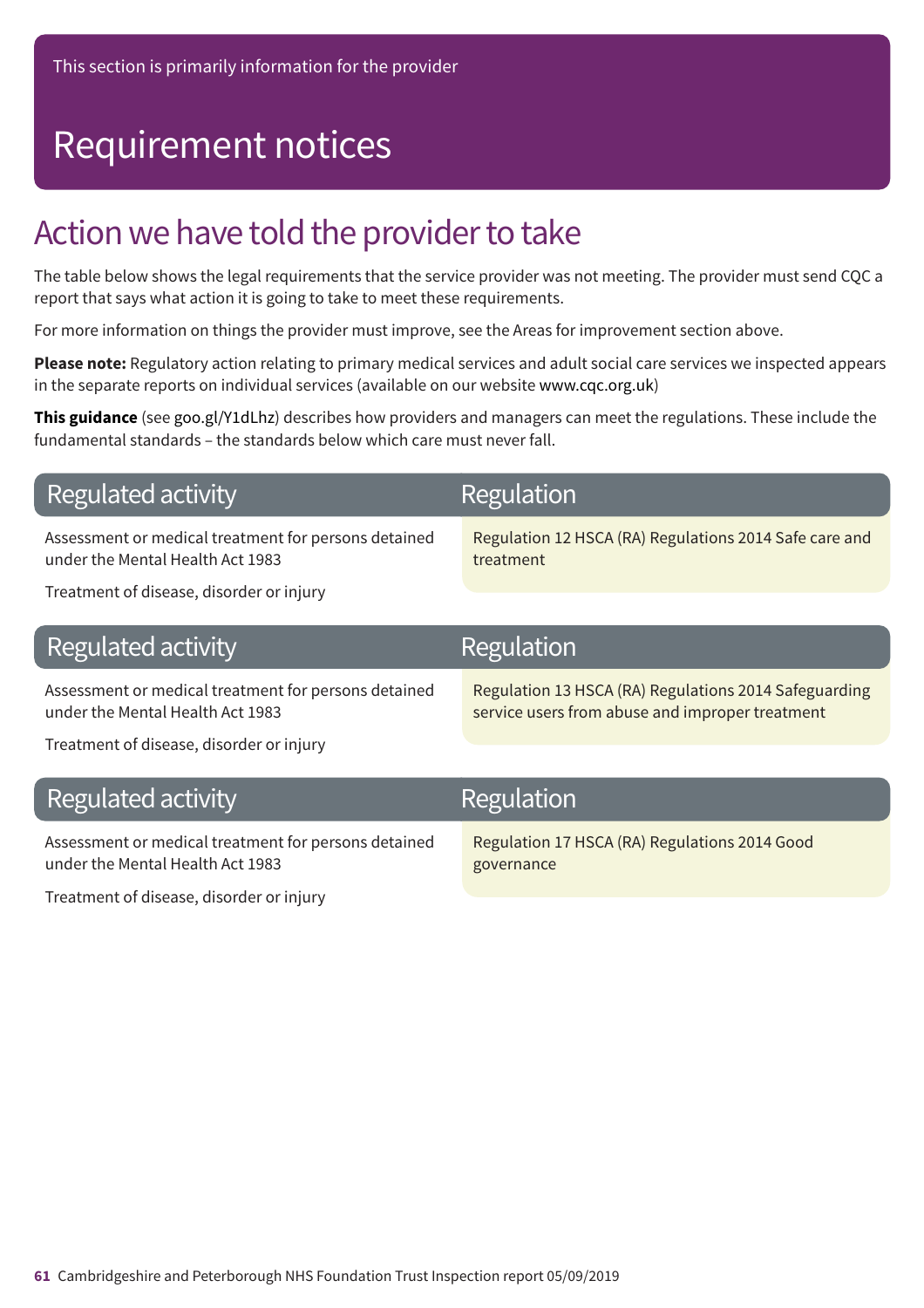## Enforcement actions

We took enforcement action because the quality of healthcare required significant improvement.

### Regulated activity

Assessment or medical treatment for persons detained under the Mental Health Act 1983

Treatment of disease, disorder or injury

### Regulation

Regulation 17 HSCA (RA) Regulations 2014 Good governance